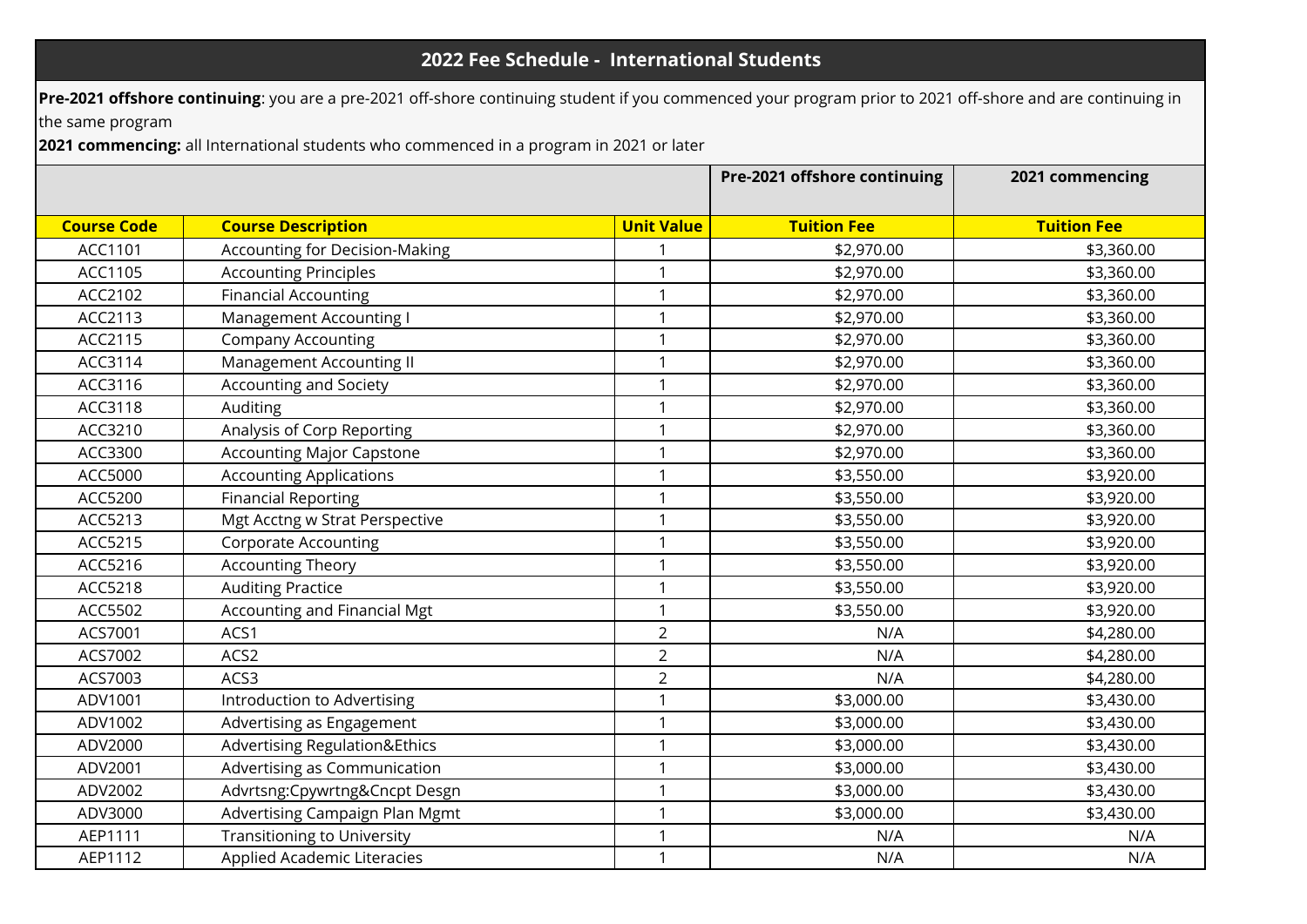| AGR1101 | Animal Health, Wel & Behaviour        | $\mathbf{1}$   | \$3,860.00 | \$4,410.00 |
|---------|---------------------------------------|----------------|------------|------------|
| AGR2201 | Animal Production Systems             |                | \$3,860.00 | \$4,410.00 |
| AGR2203 | <b>Animal Nutrition</b>               | 1              | \$3,860.00 | \$4,410.00 |
| AGR2301 | Agricultural Science                  | $\mathbf{1}$   | \$3,860.00 | \$4,410.00 |
| AGR2302 | <b>Agricultural Machinery</b>         | 1              | \$3,860.00 | \$4,410.00 |
| AGR2303 | Agronomy                              | 1              | \$3,860.00 | \$4,410.00 |
| AGR2304 | <b>Plant Breeding</b>                 | 1              | \$3,860.00 | \$4,410.00 |
| AGR2902 | <b>Field Practice</b>                 | 0              | \$0.00     | \$0.00     |
| AGR3202 | Animal Reproduction                   |                | \$3,860.00 | \$4,410.00 |
| AGR3302 | Sens&TechInAniProd                    |                | \$3,860.00 | \$4,410.00 |
| AGR3303 | Agric Materials & Post-Harvest        | $\mathbf{1}$   | \$3,860.00 | \$4,410.00 |
| AGR3304 | Soil Science                          | 1              | \$3,860.00 | \$4,410.00 |
| AGR3305 | Precision & Smart Techno Agric        | 1              | \$3,860.00 | \$4,410.00 |
| AGR3903 | Soil & Water Eng Practice 2           | 0              | \$0.00     | \$0.00     |
| AGR3905 | Agricultural Engineering Prac         | 0              | \$0.00     | \$0.00     |
| AGR4305 | <b>Agricultural Soil Mechanics</b>    | 1              | \$3,860.00 | \$4,410.00 |
| AGR8001 | Food Security in 21st Century         | 1              | \$3,820.00 | \$4,400.00 |
| AGR8002 | <b>Emerging Technologies in Agric</b> | 1              | \$3,820.00 | \$4,400.00 |
| AGR8003 | Critical Issues in Agriculture        | 1              | \$3,820.00 | \$4,400.00 |
| ANP5001 | Intr Rural & Remote Nurse Prac        | 1              | \$3,245.00 | \$3,790.00 |
| ANP5002 | <b>Immunisation Nursing</b>           | 1              | \$3,245.00 | \$3,790.00 |
| ANP5003 | Emerg Nursng in Isolated Pract        | 1              | \$3,245.00 | \$3,790.00 |
| ANP8003 | Management in Health Care Prac        | $\mathbf{1}$   | \$3,245.00 | \$3,790.00 |
| ANP8008 | Diagnostics and Assessment            | 1              | \$3,245.00 | \$3,790.00 |
| ANP8009 | Pharmacokinetics & Pharmacolog        | 1              | \$3,245.00 | \$3,790.00 |
| ANP8010 | Situational Practice: clinical        | 1              | \$3,245.00 | \$3,790.00 |
| ANP8011 | Clin Lead Contem Hlth Care Pra        | 1              | \$3,245.00 | \$3,790.00 |
| ANT1000 | World Archaeology: An Intro           | 1              | \$3,000.00 | \$3,430.00 |
| ANT1001 | <b>Cultural Diversity</b>             |                | \$3,000.00 | \$3,430.00 |
| ANT2002 | Culture, Illness and Health           | $\mathbf{1}$   | \$3,000.00 | \$3,430.00 |
| ANT2007 | Ethnographic Methods Anthrop'y        |                | \$3,000.00 | \$3,430.00 |
| ANT3000 | Archaeology of Indigenous Aust        | 1              | \$3,000.00 | \$3,430.00 |
| ANT3010 | Food and Culture                      |                | \$3,000.00 | \$3,430.00 |
| ANT4001 | Adv Contemporary Anthropologic        | $\overline{2}$ | \$6,000.00 | \$6,860.00 |
| AVN1101 | Introduction to Aviation              | 1              | \$2,970.00 | \$3,360.00 |
| AVN1102 | <b>General Aviation Knowledge</b>     |                | \$2,970.00 | \$3,360.00 |
| AVN1103 | <b>International Aviation</b>         | 1              | \$2,970.00 | \$3,360.00 |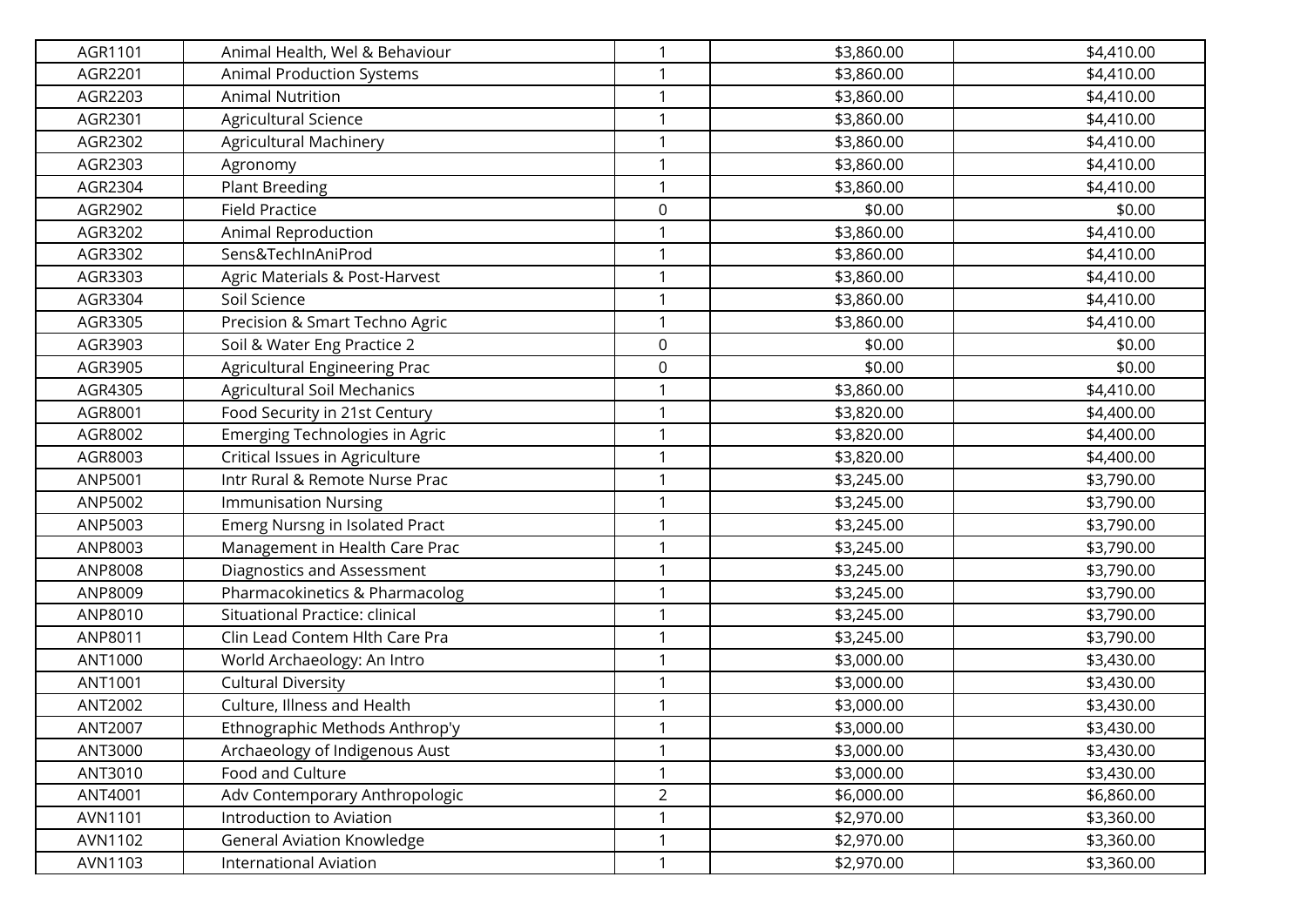| AVN1104        | Intro to Human Perform in Avn         |   | \$2,970.00 | \$3,360.00 |
|----------------|---------------------------------------|---|------------|------------|
| AVN1105        | Intro to Aviation Business            |   | \$2,970.00 | \$3,360.00 |
| AVN1106        | <b>Aviation Safety Systems</b>        |   | \$2,970.00 | \$3,360.00 |
| AVN1107        | <b>Aircraft Operations</b>            | 1 | \$2,970.00 | \$3,360.00 |
| <b>AVN1108</b> | Flight Laboratory                     |   | \$2,970.00 | \$3,360.00 |
| AVN2101        | Airport Operations & M'ment           |   | \$2,970.00 | \$3,360.00 |
| AVN2102        | Aviation Regulatory Environm't        |   | \$2,970.00 | \$3,360.00 |
| AVN2103        | Airline Operations Management         |   | \$2,970.00 | \$3,360.00 |
| AVN3101        | Advd Human Factors in Aviation        |   | \$2,970.00 | \$3,360.00 |
| AVN3102        | Safety Management Systems             |   | \$2,970.00 | \$3,360.00 |
| AVN3103        | Supervised Aviation Res Proj 1        |   | \$2,970.00 | \$3,360.00 |
| AVN3105        | Contmpry Issues in Aviation           |   | \$2,970.00 | \$3,360.00 |
| AVN3106        | <b>Emergency Response Planning</b>    |   | \$2,970.00 | \$3,360.00 |
| AVN3107        | Supervised Aviation Res Proj 2        |   | \$2,970.00 | \$3,360.00 |
| AVN3109        | <b>International Aviation Law</b>     |   | \$2,970.00 | \$3,360.00 |
| AVN3110        | <b>Aviation Security Management</b>   |   | \$2,970.00 | \$3,360.00 |
| AVN5101        | <b>Aviation Management</b>            |   | \$3,550.00 | \$3,920.00 |
| AVN5102        | Safety Mgt & HF in Aviation           | 1 | \$3,550.00 | \$3,920.00 |
| AVN5103        | HF Training in Aviation               |   | \$3,550.00 | \$3,920.00 |
| AVN5104        | <b>International Aviation Systems</b> |   | \$3,550.00 | \$3,920.00 |
| AVN5105        | Intro to Aviation Research            |   | \$3,550.00 | \$3,920.00 |
| AVN5106        | <b>Commercial UAV Operations</b>      |   | \$3,550.00 | \$3,920.00 |
| AVN8101        | Managing Ops in Aviation              | 1 | \$3,550.00 | \$3,920.00 |
| AVN8102        | App Human Factors in Aviation         |   | \$3,550.00 | \$3,920.00 |
| AVN8103        | Managing Safety Culture in Avn        |   | \$3,550.00 | \$3,920.00 |
| AVN8104        | Avn Research Project (Part A)         |   | \$3,550.00 | \$3,920.00 |
| AVN8105        | Avn Research Project Part B           |   | \$3,550.00 | \$3,920.00 |
| <b>BCA3000</b> | <b>BCA Project A</b>                  |   | \$3,000.00 | \$3,430.00 |
| <b>BCA3001</b> | <b>BCA Project B</b>                  |   | \$3,000.00 | \$3,430.00 |
| <b>BCA8000</b> | <b>Aesthetic Dimensions</b>           |   | \$3,370.00 | \$3,790.00 |
| <b>BCA8001</b> | <b>Critical and Creative Thinking</b> |   | \$3,370.00 | \$3,790.00 |
| <b>BIO1101</b> | <b>Biology 1</b>                      | 1 | \$3,780.00 | \$4,350.00 |
| BIO1103        | Pathology Studies                     |   | \$3,780.00 | \$4,350.00 |
| <b>BIO1104</b> | Medical Microbiology&Immunolo1        |   | \$3,780.00 | \$4,350.00 |
| BIO1203        | Human Anatomy & Physiology 1          | 1 | \$3,780.00 | \$4,350.00 |
| <b>BIO1204</b> | Intro to Biomedical Sciences          |   | \$3,780.00 | \$4,350.00 |
| <b>BIO1205</b> | Pathology Clinical Placement 1        | 1 | \$3,780.00 | \$4,350.00 |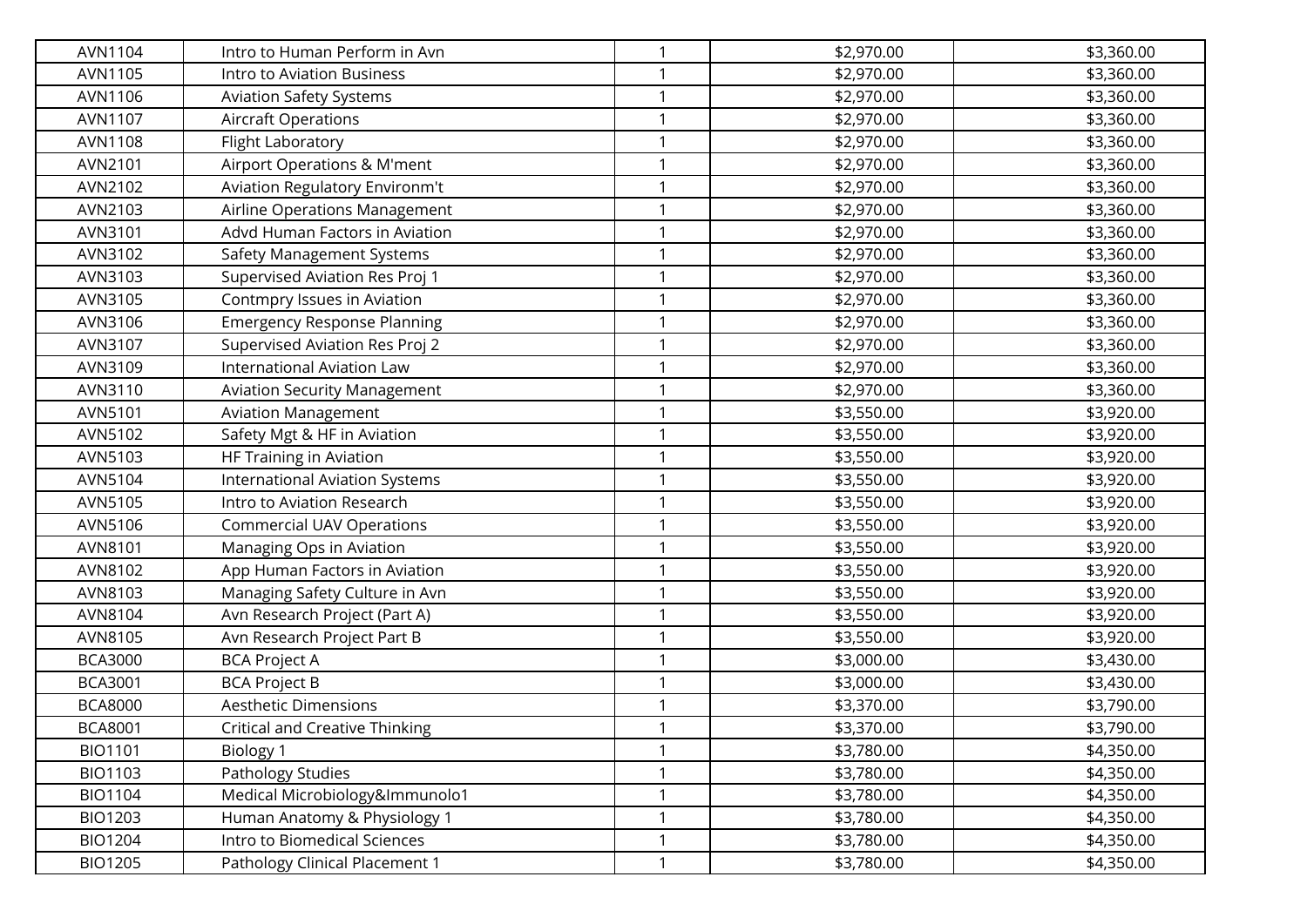| <b>BIO1206</b> |                                                              | 1            | \$3,780.00               | \$4,350.00               |
|----------------|--------------------------------------------------------------|--------------|--------------------------|--------------------------|
| <b>BIO1810</b> | Human Anatomy & Physiology 2<br>Introduction to Food Science |              |                          |                          |
| BIO2103        |                                                              | 1            | \$3,780.00<br>\$3,780.00 | \$4,350.00<br>\$4,350.00 |
| BIO2104        | Biology 2<br>Molecular Diagnostics 1                         | $\mathbf{1}$ | \$3,780.00               | \$4,350.00               |
|                |                                                              | 1            |                          |                          |
| BIO2105        | Pathology Clinical Placement 2                               | $\mathbf{1}$ | \$3,780.00               | \$4,350.00               |
| BIO2106        | Med Microbiology & Immunology2                               |              | \$3,780.00               | \$4,350.00               |
| <b>BIO2107</b> | Cell and Molecular Biology 1                                 | 1            | \$3,780.00               | \$4,350.00               |
| <b>BIO2108</b> | Haematology 1                                                | 1            | \$3,780.00               | \$4,350.00               |
| <b>BIO2118</b> | Systems Physiology&Pharmacolgy                               | 1            | \$3,780.00               | \$4,350.00               |
| <b>BIO2119</b> | <b>Biochemistry of Nutrition</b>                             | 1            | \$3,780.00               | \$4,350.00               |
| BIO2120        | Techniques Comparative Phys 1                                | 1            | \$3,780.00               | \$4,350.00               |
| <b>BIO2202</b> | Plant Physiology                                             | 1            | \$3,780.00               | \$4,350.00               |
| BIO2214        | Pathology Clinical Placement 3                               | 1            | \$3,780.00               | \$4,350.00               |
| <b>BIO2215</b> | Clinical Biochemistry 1                                      | 1            | \$3,780.00               | \$4,350.00               |
| BIO2216        | Histopathology and Cytology 1                                | 1            | \$3,780.00               | \$4,350.00               |
| <b>BIO2217</b> | <b>Transfusion Science</b>                                   | 1            | \$3,780.00               | \$4,350.00               |
| <b>BIO2218</b> | Concepts in Endocrinology                                    | 1            | \$3,780.00               | \$4,350.00               |
| <b>BIO2219</b> | Genetics                                                     | 1            | \$3,780.00               | \$4,350.00               |
| <b>BIO2220</b> | Techniques Comparative Phys 2                                | 1            | \$3,780.00               | \$4,350.00               |
| <b>BIO2810</b> | Nutrition and Health                                         | 1            | \$3,780.00               | \$4,350.00               |
| BIO3102        | Human Pathophysiology                                        |              | \$3,780.00               | \$4,350.00               |
| BIO3103        | Applications Human Tissue Eng                                | 1            | \$3,780.00               | \$4,350.00               |
| BIO3105        | Pathology Clinical Placement 4                               | $\mathbf{1}$ | \$3,780.00               | \$4,350.00               |
| BIO3107        | Haematology 2                                                | 1            | \$3,780.00               | \$4,350.00               |
| <b>BIO3108</b> | Histopathology and Cytology 2                                | 1            | \$3,780.00               | \$4,350.00               |
| <b>BIO3109</b> | Pathology 1                                                  | 1            | \$3,780.00               | \$4,350.00               |
| <b>BIO3201</b> | Extreme Physiology&Pharmacolgy                               | 1            | \$3,780.00               | \$4,350.00               |
| <b>BIO3203</b> | Applications Medical Biotech                                 | 1            | \$3,780.00               | \$4,350.00               |
| <b>BIO3204</b> | <b>Molecular Diagnostics 2</b>                               | 1            | \$3,780.00               | \$4,350.00               |
| <b>BIO3205</b> | Pathology Clinical Placement 5                               | 1            | \$3,780.00               | \$4,350.00               |
| <b>BIO3207</b> | Cell & Molecular Biology 2                                   |              | \$3,780.00               | \$4,350.00               |
| <b>BIO3215</b> | <b>Clinical Biochemistry 2</b>                               | 1            | \$3,780.00               | \$4,350.00               |
| BIO3216        | Immunopathology & Microbiology                               | 1            | \$3,780.00               | \$4,350.00               |
| <b>BIO3219</b> | <b>Biochemistry of Human Diseases</b>                        | 1            | \$3,780.00               | \$4,350.00               |
| <b>BIO3318</b> | <b>Plant Microbe Interactions</b>                            | 1            | \$3,780.00               | \$4,350.00               |
| <b>BIO3810</b> | Food Processing                                              | 1            | \$3,780.00               | \$4,350.00               |
| <b>BIO3811</b> | Food Product Development                                     | $\mathbf{1}$ | \$3,780.00               | \$4,350.00               |
|                |                                                              |              |                          |                          |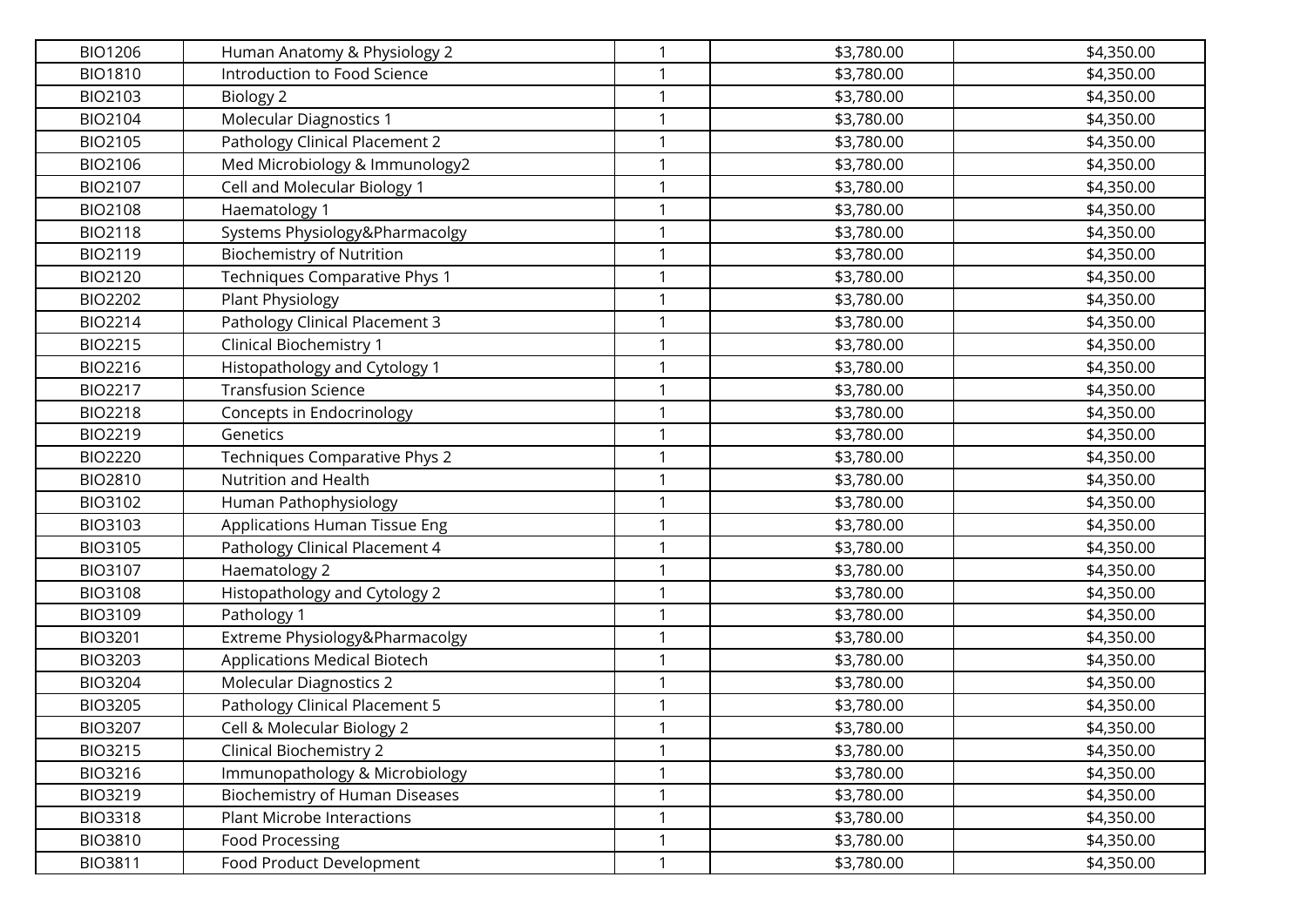| <b>BIO3820</b> | Food Microbiology                     | 1              | \$3,780.00  | \$4,350.00  |
|----------------|---------------------------------------|----------------|-------------|-------------|
| <b>BIO3821</b> | <b>Food Quality Assurance</b>         |                | \$3,780.00  | \$4,350.00  |
| <b>BIO8104</b> | Special Study in Biomedical Sc        | 1              | \$4,210.00  | \$4,700.00  |
| <b>BIO8201</b> | <b>Biology Foundations</b>            | $\mathbf{1}$   | \$4,210.00  | \$4,700.00  |
| <b>BUS8101</b> | <b>Business Project A</b>             | 1              | \$3,550.00  | \$3,920.00  |
| <b>BUS8102</b> | <b>Business Project B</b>             | 1              | \$3,550.00  | \$3,920.00  |
| <b>BUS8201</b> | Master of Bus Res Proj A              | $\overline{2}$ | \$7,100.00  | \$7,840.00  |
| <b>BUS8202</b> | Master of Bus Res Proj B              | 4              | \$14,200.00 | \$15,680.00 |
| <b>BUS8205</b> | Master of Bus Res Proj C              | 1              | \$3,550.00  | \$3,920.00  |
| CDS1000        | Community Welfare &Development        | 1              | \$3,310.00  | \$4,000.00  |
| CDS1001        | Human Relation & Communication        | 1              | \$3,310.00  | \$4,000.00  |
| CDS1002        | <b>Counselling Skills</b>             | 1              | \$3,310.00  | \$4,000.00  |
| CDS2000        | Ethical Issues & Human Rights         | $\mathbf{1}$   | \$3,310.00  | \$4,000.00  |
| CDS3001        | Assessment and Report Writing         | 1              | \$3,310.00  | \$4,000.00  |
| CDS3002        | Counselling Theory & Practice         | 1              | \$3,310.00  | \$4,000.00  |
| CDS3004        | Counselling Theory & Practice2        | 1              | \$3,310.00  | \$4,000.00  |
| CDS3005        | Counselling Theory & Practice3        | 1              | \$3,310.00  | \$4,000.00  |
| CHE1110        | Chemistry 1                           | 1              | \$3,780.00  | \$4,350.00  |
| CHE2120        | Chemistry 2                           | 1              | \$3,780.00  | \$4,350.00  |
| CHE2810        | Food Chemistry                        | 1              | \$3,780.00  | \$4,350.00  |
| CHE2820        | Principles of Food Analysis           | 1              | \$3,780.00  | \$4,350.00  |
| <b>CIS1000</b> | <b>Information Systems Concepts</b>   | $\mathbf{1}$   | \$3,130.00  | \$3,690.00  |
| CIS1101        | <b>Business Online</b>                | $\mathbf{1}$   | \$3,130.00  | \$3,690.00  |
| <b>CIS2000</b> | Systems Analysis and Design           | 1              | \$3,130.00  | \$3,690.00  |
| CIS2003        | <b>Component Based Software Devel</b> | 1              | \$3,130.00  | \$3,690.00  |
| CIS2005        | Principles of Info Security           | 1              | \$3,130.00  | \$3,690.00  |
| CIS3002        | Agile Methods                         | 1              | \$3,130.00  | \$3,690.00  |
| CIS3003        | Networks & Distributed Systems        | 1              | \$3,130.00  | \$3,690.00  |
| CIS3008        | Info Technology Service Mangt         | 1              | \$3,130.00  | \$3,690.00  |
| CIS3009        | <b>Enterprise Systems in Practice</b> | 1              | \$3,130.00  | \$3,690.00  |
| CIS3010        | Oracle Development                    |                | \$3,130.00  | \$3,690.00  |
| CIS5100        | Professional Skills for IS            | $\mathbf{1}$   | \$3,100.00  | \$3,710.00  |
| CIS5101        | Digital Enterprise                    | 1              | \$3,100.00  | \$3,710.00  |
| CIS5205        | Mgt of Information Security           | 1              | \$3,100.00  | \$3,710.00  |
| CIS5206        | Data Mining:Bus Anlytc Cyb Sec        | $\mathbf{1}$   | \$3,100.00  | \$3,710.00  |
| CIS5209        | Sys Analy for IT Professionals        | 1              | \$3,100.00  | \$3,710.00  |
| CIS5308        | Mgt of IT Services                    | $\mathbf{1}$   | \$3,100.00  | \$3,710.00  |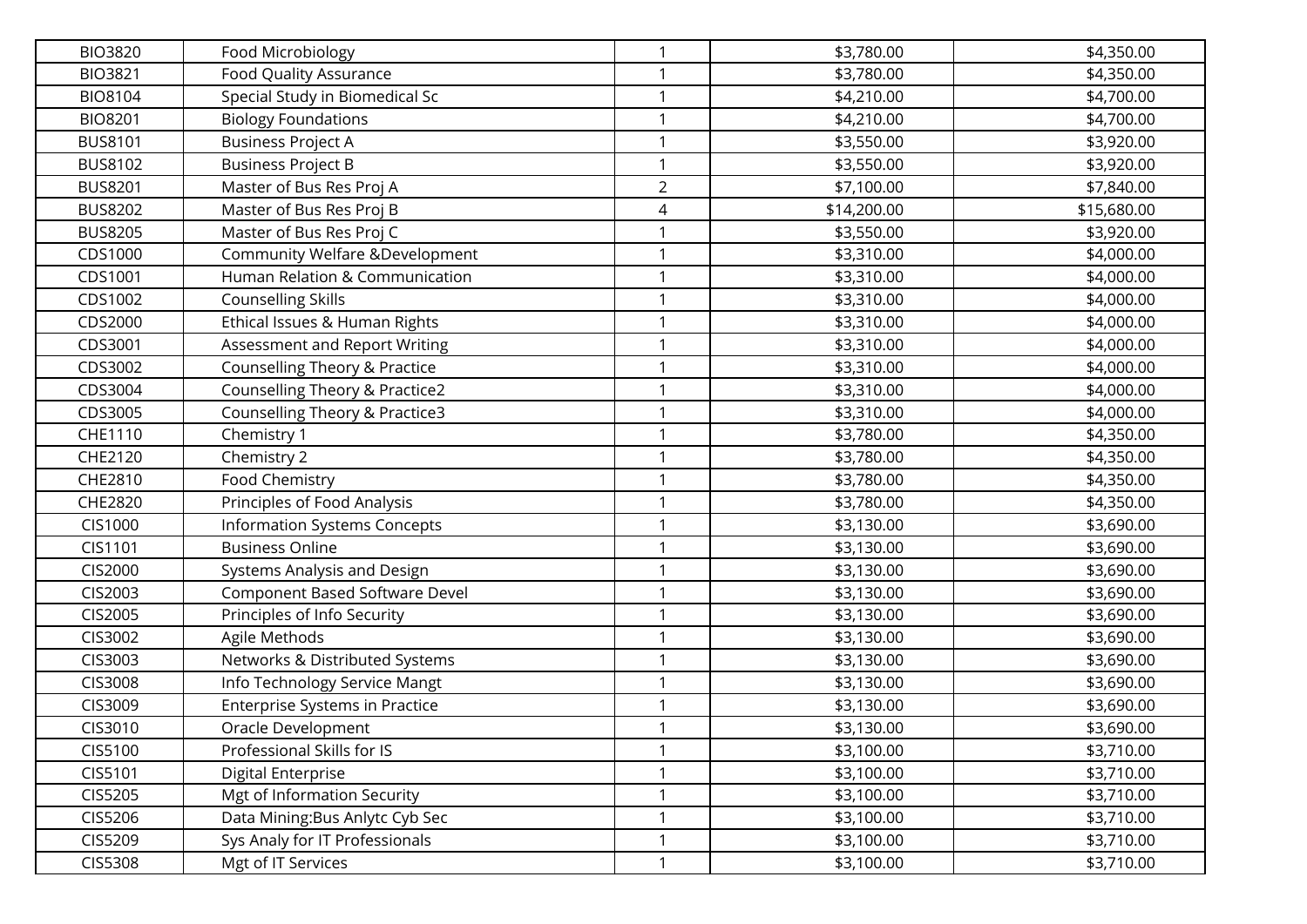| CIS5309        | Mgt of Bus Networks & Cloud              | 1              | \$3,100.00 | \$3,710.00 |
|----------------|------------------------------------------|----------------|------------|------------|
| CIS5310        | <b>IS/ICT Project Management</b>         | 1              | \$3,100.00 | \$3,710.00 |
| <b>CIS8000</b> | <b>Global IS Strategy</b>                | $\mathbf{1}$   | \$3,100.00 | \$3,710.00 |
| CIS8001        | Technology Entrepreneurship              | $\mathbf{1}$   | \$3,100.00 | \$3,710.00 |
| <b>CIS8008</b> | <b>Business Intelligence</b>             | 1              | \$3,100.00 | \$3,710.00 |
| CIS8011        | Digital Innovation                       | $\mathbf{1}$   | \$3,100.00 | \$3,710.00 |
| CIS8018        | <b>Cyber Security</b>                    | 1              | \$3,100.00 | \$3,710.00 |
| CIS8025        | <b>Big Data Visualisation</b>            | 1              | \$3,100.00 | \$3,710.00 |
| CIS8500        | App Res Info Sys Professionals           | 1              | \$3,100.00 | \$3,710.00 |
| CIS8501        | Adv Info Systems Project                 | 1              | \$3,100.00 | \$3,710.00 |
| CIS8504        | <b>Blockchain Fundamentals</b>           | $\mathbf{1}$   | \$3,100.00 | \$3,710.00 |
| CIS8702        | Crypto-currencies                        | 1              | \$3,100.00 | \$3,710.00 |
| CIS8707        | Cyber Incident Mgt & Response            | $\mathbf{1}$   | \$3,100.00 | \$3,710.00 |
| <b>CIS8708</b> | <b>Digital Forensics</b>                 | 1              | \$3,100.00 | \$3,710.00 |
| CIS8709        | Cyber Governance Leadership              | 1              | \$3,100.00 | \$3,710.00 |
| CIS8710        | Human Factors Cyber Security             | $\mathbf{1}$   | \$3,100.00 | \$3,710.00 |
| CIS8711        | Cloud Security                           | $\mathbf{1}$   | \$3,100.00 | \$3,710.00 |
| CIS8720        | <b>Cyber Security Project</b>            | $\overline{2}$ | \$6,200.00 | \$7,420.00 |
| <b>CIV1500</b> | <b>Applied Mechanics</b>                 | $\mathbf{1}$   | \$3,860.00 | \$4,410.00 |
| <b>CIV1501</b> | <b>Engineering Statics</b>               | 1              | \$3,860.00 | \$4,410.00 |
| CIV2403        | Geology and Geomechanics                 | 1              | \$3,860.00 | \$4,410.00 |
| <b>CIV2502</b> | <b>Structural &amp; Build Technology</b> | $\mathbf{1}$   | \$3,860.00 | \$4,410.00 |
| CIV2503        | <b>Structural Design I</b>               | $\mathbf{1}$   | \$3,860.00 | \$4,410.00 |
| <b>CIV2605</b> | <b>Construction Engineering</b>          | $\mathbf{1}$   | \$3,860.00 | \$4,410.00 |
| <b>CIV2701</b> | Road Design and Location                 | $\mathbf{1}$   | \$3,860.00 | \$4,410.00 |
| <b>CIV2702</b> | <b>Municipal Services</b>                | 1              | \$3,860.00 | \$4,410.00 |
| CIV2901        | Geology & Geomechanic Practice           | 0              | \$0.00     | \$0.00     |
| CIV3403        | <b>Geotechnical Engineering</b>          | 1              | \$3,860.00 | \$4,410.00 |
| CIV3505        | <b>Structural Analysis</b>               | 1              | \$3,860.00 | \$4,410.00 |
| CIV3506        | <b>Concrete Structures</b>               | $\mathbf{1}$   | \$3,860.00 | \$4,410.00 |
| CIV3603        | <b>Construction Methods</b>              | 1              | \$3,860.00 | \$4,410.00 |
| CIV3703        | <b>Transport Engineering</b>             | $\mathbf{1}$   | \$3,860.00 | \$4,410.00 |
| CIV3906        | <b>Civil Materials Practice</b>          | 0              | \$0.00     | \$0.00     |
| CIV3907        | Civil Systems Practice                   | 0              | \$0.00     | \$0.00     |
| <b>CIV4508</b> | <b>Structural Design II</b>              | $\mathbf{1}$   | \$3,860.00 | \$4,410.00 |
| CIV4803        | Mech & Tech of Fibre Composites          | $\mathbf{1}$   | \$3,860.00 | \$4,410.00 |
| <b>CIV4908</b> | Civil Design Practice                    | 0              | \$0.00     | \$0.00     |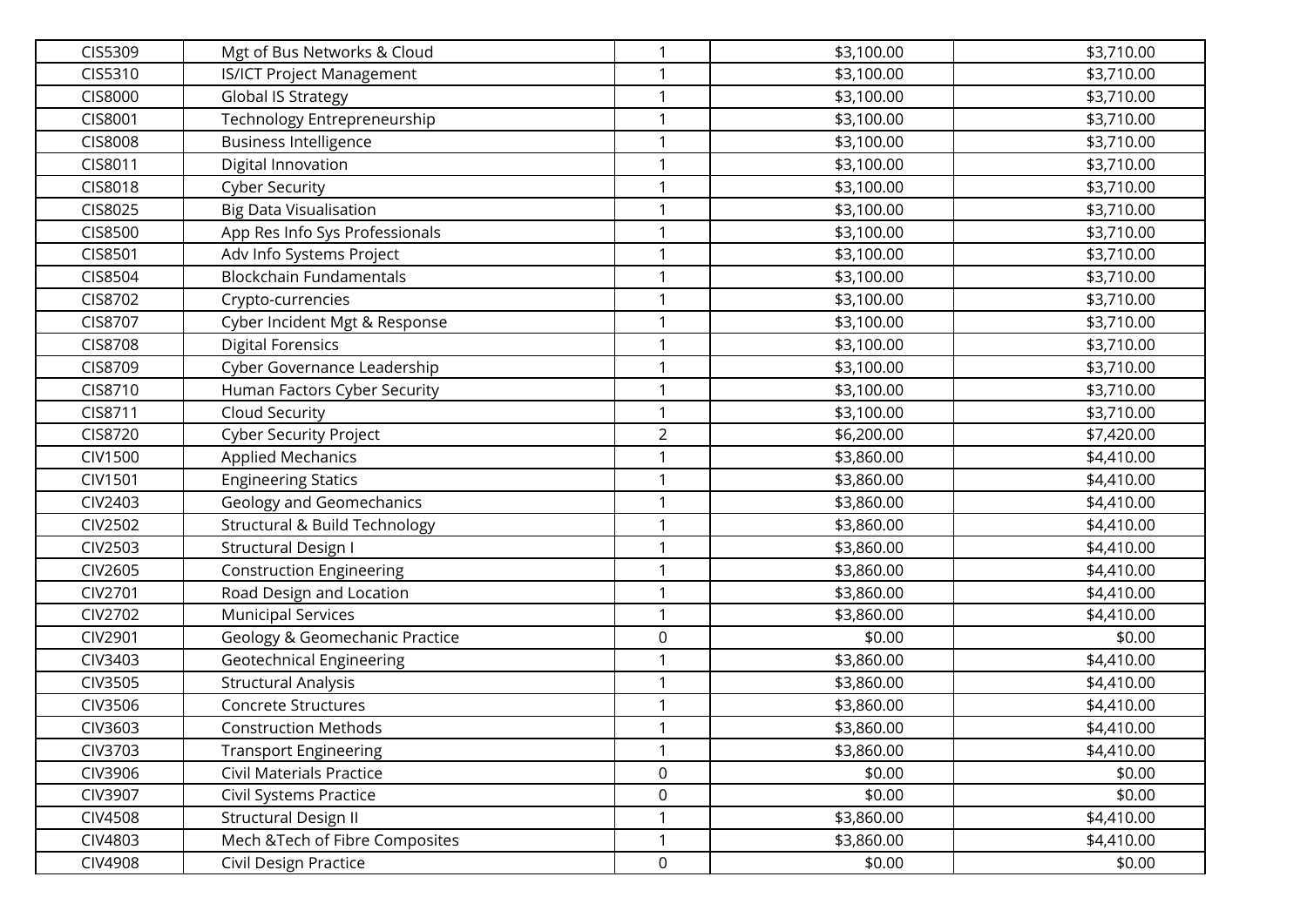| <b>CIV5704</b> | Road and Street Engineering               |                         | \$3,820.00 | \$4,400.00 |
|----------------|-------------------------------------------|-------------------------|------------|------------|
| CIV5705        | Pavement Design and Analysis              |                         | \$3,820.00 | \$4,400.00 |
| <b>CIV8801</b> | Code-Based Structural Design              |                         | \$3,820.00 | \$4,400.00 |
| <b>CIV8803</b> | Adv Mech Tech Fibre Composites            | -1                      | \$3,820.00 | \$4,400.00 |
| <b>CIV8804</b> | Adv Design Prac use FE Analysi            |                         | \$3,820.00 | \$4,400.00 |
| CLI1110        | Weather and Climate                       |                         | \$3,150.00 | \$3,690.00 |
| CLI2201        | Climate Change and Variability            |                         | \$3,150.00 | \$3,690.00 |
| CLI3301        | Climate & Environment Risk Ass            |                         | \$3,150.00 | \$3,690.00 |
| CLI3302        | Adaptation to Climate Change              | 1                       | \$3,150.00 | \$3,690.00 |
| CLI8001        | Climate Risk                              |                         | \$3,230.00 | \$3,600.00 |
| CLI8002        | Clim Hum & Env Hlth Dis Mment             | $\overline{2}$          | \$6,460.00 | \$7,200.00 |
| CLI8003        | Climate Food Water & Enrgy Sec            | $\overline{2}$          | \$6,460.00 | \$7,200.00 |
| <b>CLI8204</b> | <b>Global Environmental Systems</b>       | $\mathbf{\overline{1}}$ | \$3,230.00 | \$3,600.00 |
| <b>CLI8205</b> | Climate and Sustainability                |                         | \$3,230.00 | \$3,600.00 |
| CMG1001        | Intro to Construction Manageme            |                         | \$3,860.00 | \$4,410.00 |
| CMG1002        | Res Const: Mthds, Mtls & M'mnt            | 1                       | \$3,860.00 | \$4,410.00 |
| CMG2001        | Job Organisation                          |                         | \$3,860.00 | \$4,410.00 |
| <b>CMG2002</b> | Cost M'ment: Est, Meas&CstCntrl           | $\overline{1}$          | \$3,860.00 | \$4,410.00 |
| CMG2003        | <b>Construction Production M'ment</b>     | 1                       | \$3,860.00 | \$4,410.00 |
| CMG3001        | <b>Building &amp; Construction Proc't</b> |                         | \$3,860.00 | \$4,410.00 |
| CMG3002        | <b>Contract Administration</b>            |                         | \$3,860.00 | \$4,410.00 |
| CMG3003        | Bldg Serv: Mthds, Mtls & M'ment           |                         | \$3,860.00 | \$4,410.00 |
| <b>CMG4002</b> | Integrated Construction M'ment            | $\overline{1}$          | \$3,860.00 | \$4,410.00 |
| CMG4003        | <b>Commercial Construction</b>            | 1                       | \$3,860.00 | \$4,410.00 |
| CMG4901        | <b>Construction Management Prac</b>       | $\mathbf 0$             | \$0.00     | \$0.00     |
| CMS1000        | Communication and Scholarship             |                         | \$3,000.00 | \$3,430.00 |
| CMS1010        | Intro to Communication Studies            |                         | \$3,000.00 | \$3,430.00 |
| CMS1100        | Communicating in the Sciences             | 1                       | \$3,000.00 | \$3,430.00 |
| <b>CMS2008</b> | Subjectives, Self&Communication           |                         | \$3,000.00 | \$3,430.00 |
| CMS2009        | Celebrity & Society                       | -1                      | \$3,000.00 | \$3,430.00 |
| CMS2018        | Cultrl Indtries - Cultrl Econ             |                         | \$3,000.00 | \$3,430.00 |
| CMS2020        | Electronic Media:Hist,Ind,User            | $\mathbf 1$             | \$3,000.00 | \$3,430.00 |
| CMS3007        | Reading World Cinema                      |                         | \$3,000.00 | \$3,430.00 |
| CMS3008        | Communication&Media Industries            |                         | \$3,000.00 | \$3,430.00 |
| CMS3009        | Rsch&Ingry in Cmnctn & Media              | $\mathbf{1}$            | \$3,000.00 | \$3,430.00 |
| CMS3013        | New Media                                 |                         | \$3,000.00 | \$3,430.00 |
| CMS8006        | OzFilm Image Industry(Masters)            | $\mathbf{\overline{1}}$ | \$3,370.00 | \$3,790.00 |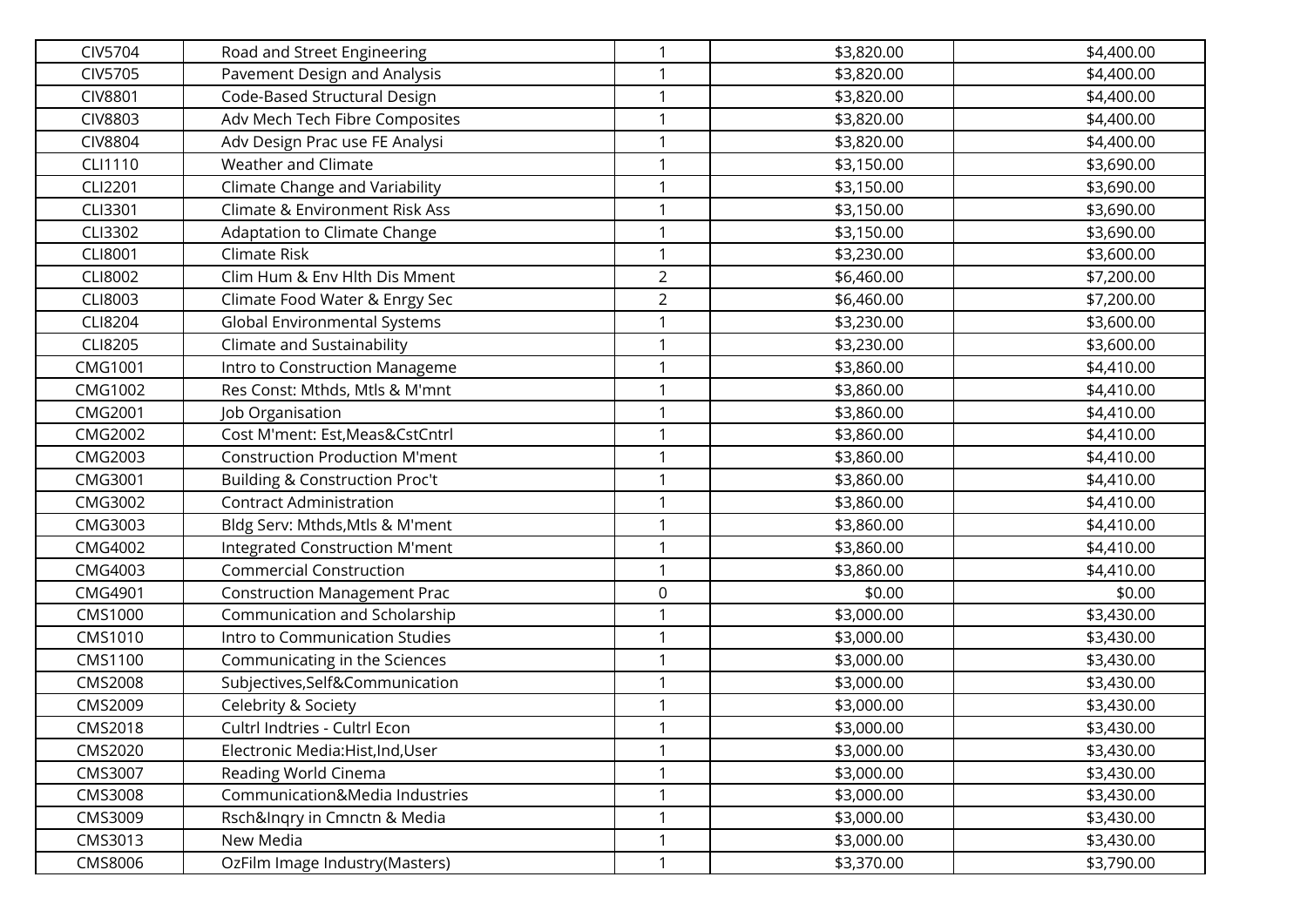| COU8006        | <b>Group Counsel Process Prac</b>         | 1              | \$3,245.00 | \$3,790.00 |
|----------------|-------------------------------------------|----------------|------------|------------|
| COU8011        | Assessment Substance Misuse               |                | \$3,245.00 | \$3,790.00 |
| COU8012        | Motivational Interviewing                 | $\mathbf{1}$   | \$3,245.00 | \$3,790.00 |
| COU8013        | Intro to Psychoactive Drugs               | $\mathbf{1}$   | \$3,245.00 | \$3,790.00 |
| COU8014        | <b>Relapse Prevention</b>                 | 1              | \$3,245.00 | \$3,790.00 |
| COU8021        | Couple and Family Counselling             | 1              | \$3,245.00 | \$3,790.00 |
| COU8022        | Child Youth Counsel                       | 1              | \$3,245.00 | \$3,790.00 |
| COU8031        | <b>Context Mental Hlth Counsel</b>        | 1              | \$3,245.00 | \$3,790.00 |
| COU8032        | Mental Health Prac 1                      | 1              | \$3,245.00 | \$3,790.00 |
| COU8033        | Mental Health Prac 2                      |                | \$3,245.00 | \$3,790.00 |
| COU8040        | <b>Counselling Capstone</b>               | $\overline{2}$ | \$6,490.00 | \$7,580.00 |
| COU8050        | <b>Masters Counselling Practicum</b>      | $\overline{2}$ | \$6,490.00 | \$7,580.00 |
| COU8101        | <b>Counselling Skills &amp; Applictns</b> | 1              | \$3,245.00 | \$3,790.00 |
| COU8102        | Prof Couns Prac Ident & Ethics            | 1              | \$3,245.00 | \$3,790.00 |
| COU8103        | Counselling Issues & Contexts             | 1              | \$3,245.00 | \$3,790.00 |
| COU8104        | <b>Counselling Frameworks</b>             | $\mathbf{1}$   | \$3,245.00 | \$3,790.00 |
| CRI1111        | Criminology                               | 1              | \$3,010.00 | \$3,610.00 |
| CRI1121        | Crime and Justice                         | $\mathbf{1}$   | \$3,010.00 | \$3,610.00 |
| CRI1122        | Race Diversity Crime Justice              | 1              | \$3,010.00 | \$3,610.00 |
| CRI1123        | Punishment and Reform                     | 1              | \$3,010.00 | \$3,610.00 |
| CRI2211        | Crime, Justice and the Media              | 1              | \$3,010.00 | \$3,610.00 |
| CRI2212        | Police and Society                        | $\mathbf{1}$   | \$3,010.00 | \$3,610.00 |
| CRI2213        | Youth Deviance Juvenile Justic            | $\mathbf{1}$   | \$3,010.00 | \$3,610.00 |
| <b>CRI2221</b> | Understanding the Soc Scncs               | 1              | \$3,010.00 | \$3,610.00 |
| <b>CRI2222</b> | Victimology in Context                    | 1              | \$3,010.00 | \$3,610.00 |
| CRI3311        | <b>Investigating Crime</b>                | 1              | \$3,010.00 | \$3,610.00 |
| CRI3312        | Green Criminology                         | 1              | \$3,010.00 | \$3,610.00 |
| CRI3321        | Criminal Minds Forensic Psych             | 1              | \$3,010.00 | \$3,610.00 |
| CSC1401        | Foundation Programming                    | 1              | \$3,130.00 | \$3,690.00 |
| CSC2401        | Algorithms and Data Structures            | 1              | \$3,130.00 | \$3,690.00 |
| CSC2402        | Obiect-Oriented Prog in C++               |                | \$3,130.00 | \$3,690.00 |
| CSC2404        | <b>Operating Systems</b>                  | $\mathbf{1}$   | \$3,130.00 | \$3,690.00 |
| CSC2406        | Web Technology 1                          |                | \$3,130.00 | \$3,690.00 |
| CSC2407        | Intro to Software Engineering             | 1              | \$3,130.00 | \$3,690.00 |
| <b>CSC2408</b> | Software Development Tools                | $\mathbf{1}$   | \$3,130.00 | \$3,690.00 |
| CSC2410        | Computat'l Think'g with Python            | 1              | \$3,130.00 | \$3,690.00 |
| CSC3400        | Database Systems                          | $\mathbf{1}$   | \$3,130.00 | \$3,690.00 |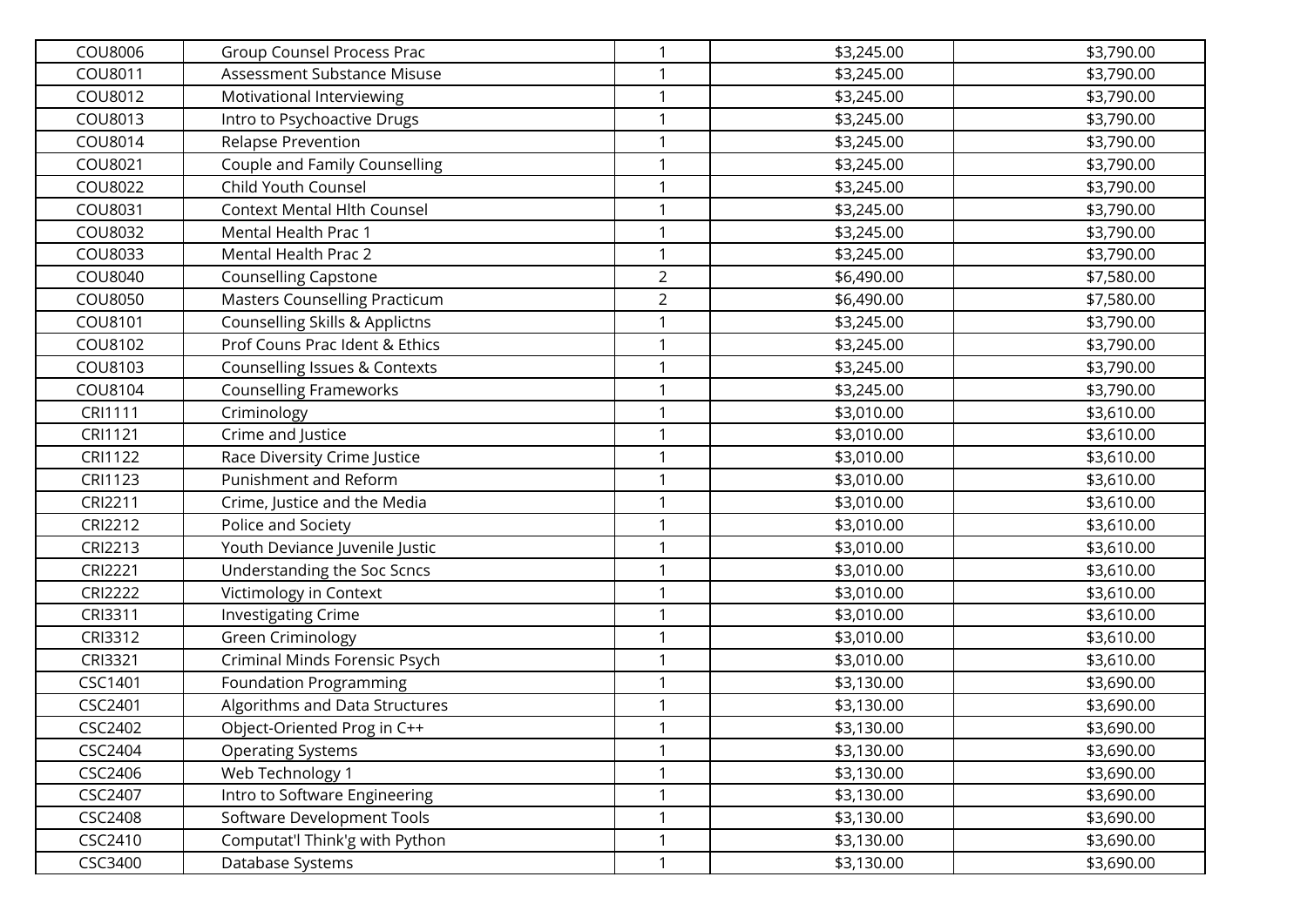| CSC3403        | Comparative Program Languages         |                         | \$3,130.00 | \$3,690.00 |
|----------------|---------------------------------------|-------------------------|------------|------------|
| CSC3407        | Network Fundamentals & Routing        |                         | \$3,130.00 | \$3,690.00 |
| CSC3412        | System & Security Administra'n        |                         | \$3,130.00 | \$3,690.00 |
| CSC3413        | Network Design and Analysis           | $\mathbf{\overline{1}}$ | \$3,130.00 | \$3,690.00 |
| CSC3420        | Mobile Internet Technology            |                         | \$3,130.00 | \$3,690.00 |
| CSC3426        | Web Technology 2                      |                         | \$3,130.00 | \$3,690.00 |
| CSC3427        | Switching, Wireles & WAN Techn        |                         | \$3,130.00 | \$3,690.00 |
| CSC3501        | Principles Data Science&Visual        |                         | \$3,130.00 | \$3,690.00 |
| CSC3502        | Principles of Big Data Managt         | $\mathbf{1}$            | \$3,130.00 | \$3,690.00 |
| CSC3600        | <b>ICT Professional Project</b>       |                         | \$3,130.00 | \$3,690.00 |
| CSC5020        | Foundations of Programming            | $\mathbf{\overline{1}}$ | \$3,100.00 | \$3,710.00 |
| CSC5050        | Networking Foundations                | $\overline{1}$          | \$3,100.00 | \$3,710.00 |
| CSC5090        | Foundation of IT Systems Admin        | $\mathbf{\overline{1}}$ | \$3,100.00 | \$3,710.00 |
| CSC8001        | Intro Data Science Visual             |                         | \$3,100.00 | \$3,710.00 |
| CSC8002        | Big Data Management                   |                         | \$3,100.00 | \$3,710.00 |
| CSC8003        | Machine Learning                      | $\mathbf{1}$            | \$3,100.00 | \$3,710.00 |
| CSC8004        | Data Mining                           |                         | \$3,100.00 | \$3,710.00 |
| CSC8100        | <b>Cyber Security Architecture</b>    | $\mathbf{1}$            | \$3,100.00 | \$3,710.00 |
| CSC8101        | <b>Penetration Testing</b>            | 1                       | \$3,100.00 | \$3,710.00 |
| CSC8360        | <b>Wireless Networking</b>            |                         | \$3,100.00 | \$3,710.00 |
| CSC8370        | <b>Network Security Management</b>    |                         | \$3,100.00 | \$3,710.00 |
| CSC8380        | <b>Designing Networks</b>             | 1                       | \$3,100.00 | \$3,710.00 |
| CSC8407        | Wireless & Internet Technology        | $\mathbf{1}$            | \$3,100.00 | \$3,710.00 |
| CSC8410        | Ind Studies Comp/Maths/Stats A        | 1                       | \$3,100.00 | \$3,710.00 |
| CSC8411        | Ind Studies Comp/Maths/Stats B        |                         | \$3,100.00 | \$3,710.00 |
| CSC8426        | Advanced Web Technology               | 1                       | \$3,100.00 | \$3,710.00 |
| CSC8450        | Relational Database Systems           | 1                       | \$3,100.00 | \$3,710.00 |
| CSC8460        | Advanced Programming Languages        | $\mathbf{1}$            | \$3,100.00 | \$3,710.00 |
| CSC8470        | Server-side Web Technology            |                         | \$3,100.00 | \$3,710.00 |
| CSC8480        | Computing Compleme'y Studies A        |                         | \$3,100.00 | \$3,710.00 |
| CSC8490        | <b>Computing Compleme'y Studies B</b> |                         | \$3,100.00 | \$3,710.00 |
| <b>CSC8500</b> | Adv Relational Database Design        | $\mathbf 1$             | \$3,100.00 | \$3,710.00 |
| CSC8503        | Principle Programming Language        |                         | \$3,100.00 | \$3,710.00 |
| CSC8507        | Networking Technologies               | $\mathbf{1}$            | \$3,100.00 | \$3,710.00 |
| CSC8510        | Internetworking                       | $\mathbf{1}$            | \$3,100.00 | \$3,710.00 |
| <b>CSC8513</b> | Network Performance Analysis          | 1                       | \$3,100.00 | \$3,710.00 |
| <b>CSC8520</b> | <b>Securing Networks</b>              | 1                       | \$3,100.00 | \$3,710.00 |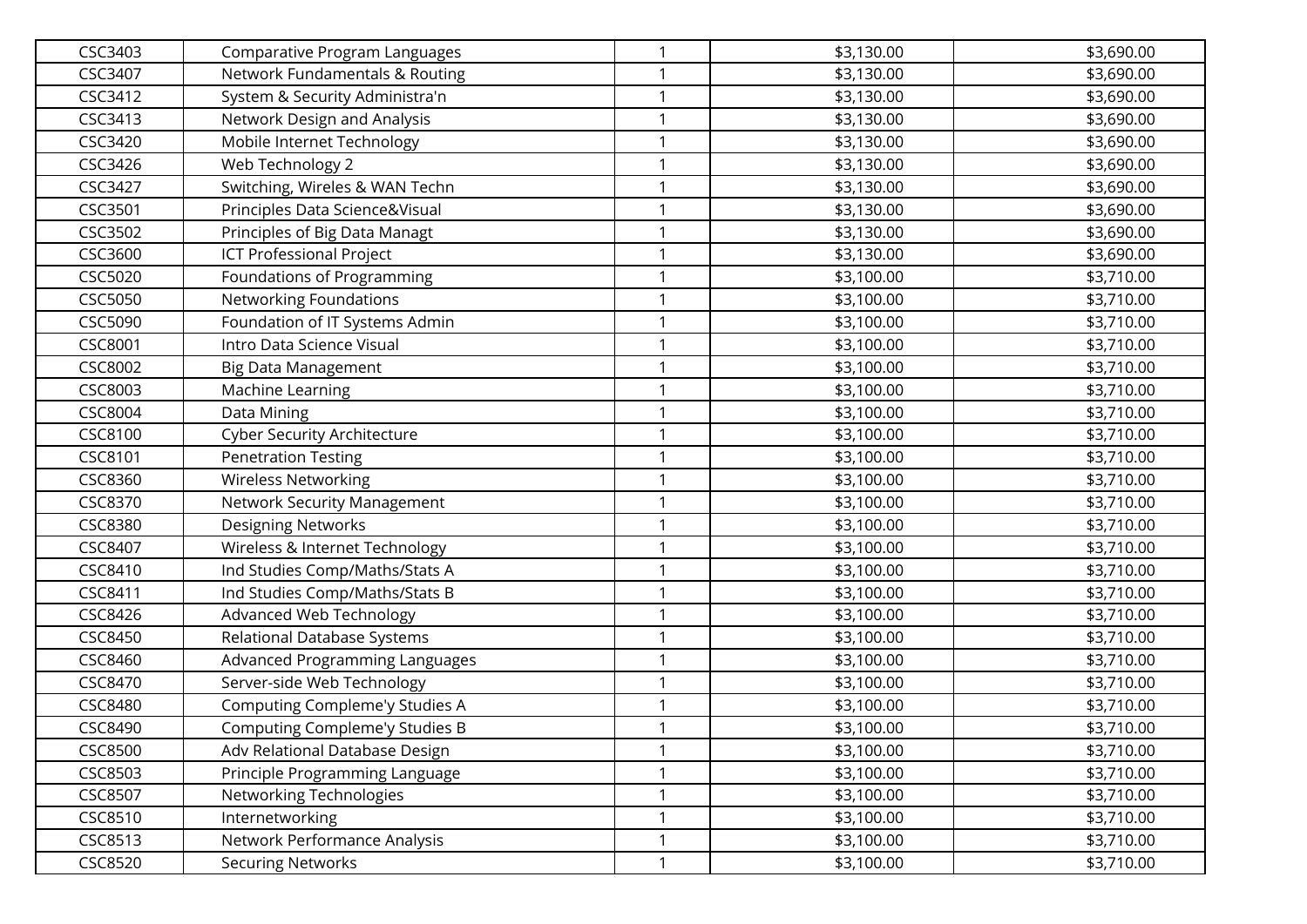| <b>CSC8527</b> | <b>Scaling and Connecting Network</b> |                | \$3,100.00  | \$3,710.00  |
|----------------|---------------------------------------|----------------|-------------|-------------|
| CSC8540        | Routing and Switching                 |                | \$3,100.00  | \$3,710.00  |
| CSC8600        | Advanced ICT Prof Project             |                | \$3,100.00  | \$3,710.00  |
| CSC8710        | Software Design and Modelling         | 1              | \$3,100.00  | \$3,710.00  |
| <b>CSC8720</b> | Programming Algorithms                |                | \$3,100.00  | \$3,710.00  |
| CSC8740        | Client-side Web Technology            |                | \$3,100.00  | \$3,710.00  |
| CWR1001        | <b>Writing Good Prose</b>             |                | \$3,000.00  | \$3,360.00  |
| <b>CWR1002</b> | Writing about People                  |                | \$3,000.00  | \$3,360.00  |
| CWR1003        | Writing for Young Readers             |                | \$3,000.00  | \$3,360.00  |
| <b>CWR2001</b> | Fairytales and Other Forms            |                | \$3,000.00  | \$3,360.00  |
| <b>CWR2002</b> | <b>Writing About Nature</b>           |                | \$3,000.00  | \$3,360.00  |
| <b>CWR3001</b> | <b>Writing Speculative Fiction</b>    |                | \$3,000.00  | \$3,360.00  |
| CWR3002        | Poetry and Poetics                    |                | \$3,000.00  | \$3,360.00  |
| DBA9100        | Doctor Bus Admin Thesis A             |                | \$3,450.00  | \$3,780.00  |
| DBA9200        | Doctor Bus Admin Thesis B             | $\overline{2}$ | \$6,900.00  | \$7,560.00  |
| DBA9400        | Doctor Bus Admin Thesis C             | 4              | \$13,800.00 | \$15,120.00 |
| <b>DCA9000</b> | Res Methds in Creat Arts Prac         | $\overline{2}$ | \$6,900.00  | \$7,560.00  |
| <b>DCA9500</b> | Creat Arts Exegesis & Prac A          | $\overline{2}$ | \$6,900.00  | \$7,560.00  |
| <b>DCA9501</b> | Creat Arts Exegesis & Prac B          | 4              | \$13,800.00 | \$15,120.00 |
| DIP1000        | eLiteracy Contemporary Society        |                | \$2,975.00  | \$2,975.00  |
| DIP1001        | Academic Professional English         |                | \$2,975.00  | \$2,975.00  |
| DIP1002        | <b>Strategies Successful Study</b>    |                | \$2,975.00  | \$2,975.00  |
| DIP1003        | <b>Essential Mathematics</b>          | 1              | \$2,975.00  | \$2,975.00  |
| DIP1004        | Mathematical Literacy                 |                | \$2,975.00  | \$2,975.00  |
| DIP1006        | Academic & Professional Writng        |                | \$2,975.00  | \$2,975.00  |
| DIP1007        | Acad&Prof Speaking & Listening        |                | \$2,975.00  | \$2,975.00  |
| DIP1008        | Acad & Prof Num Literacy B            |                | \$2,975.00  | \$2,975.00  |
| DIP1009        | Academic & Professional Readng        |                | \$2,975.00  | \$2,975.00  |
| DIP1010        | Acad & Prof Num Literacy A            |                | \$2,975.00  | \$2,975.00  |
| DIP1755        | <b>Foundation Science</b>             |                | \$2,975.00  | \$2,975.00  |
| DIT1001        | Aesthetics Interactive Systems        |                | \$3,000.00  | \$3,360.00  |
| DIT1004        | 3D Modeling Studio                    | 1              | \$3,000.00  | \$3,360.00  |
| DIT1005        | <b>Motion Design</b>                  |                | \$3,000.00  | \$3,360.00  |
| DIT2002        | <b>3D Animation Practice</b>          |                | \$3,000.00  | \$3,360.00  |
| DIT2003        | Digital Sculpting & 3D Workf          | 1              | \$3,000.00  | \$3,360.00  |
| DIT2004        | Virtual and Augmented Worlds          |                | \$3,000.00  | \$3,360.00  |
| DIT3000        | Design Science & Information          | 1              | \$3,000.00  | \$3,360.00  |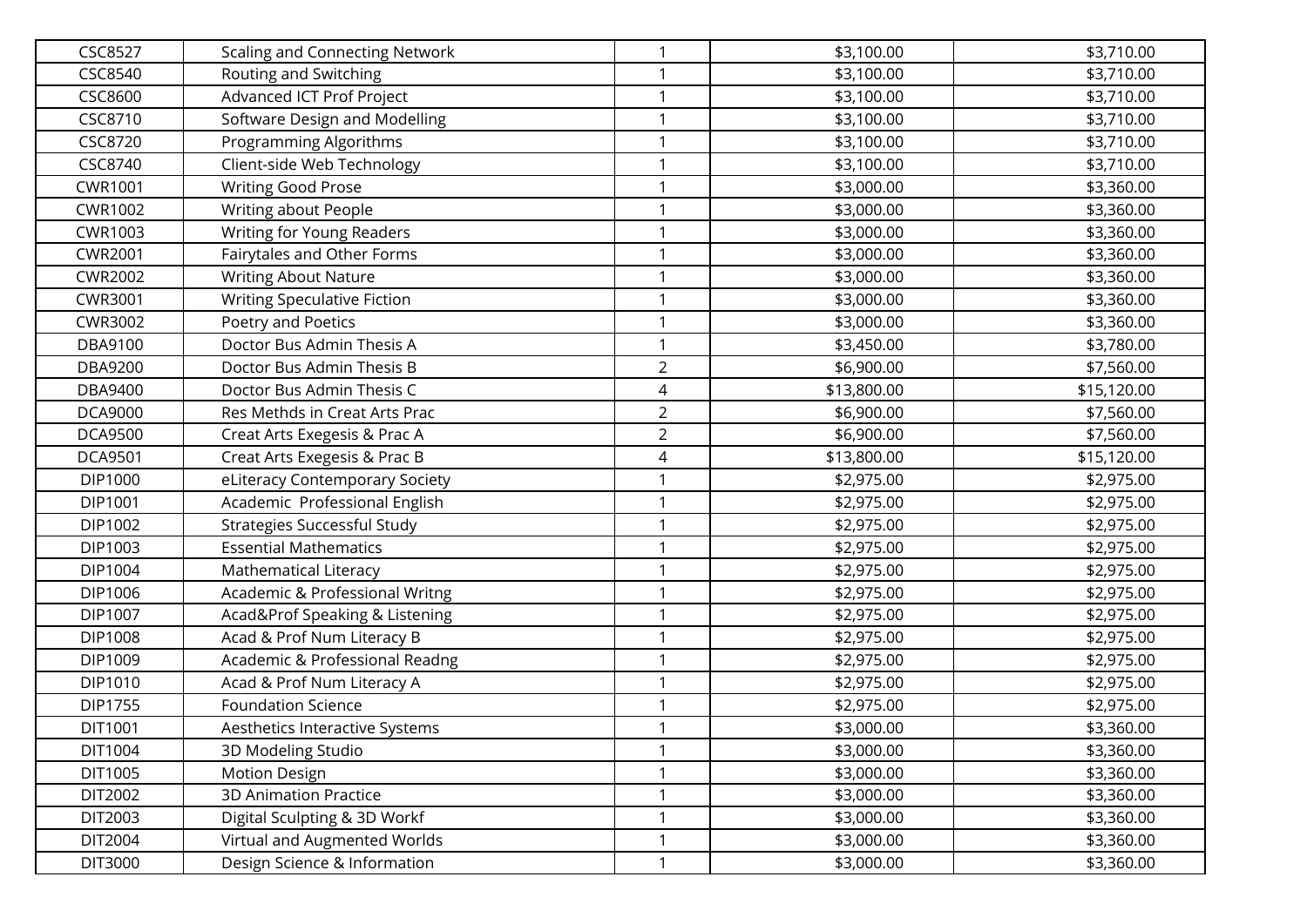| DIT3001        | Design Project                     | $\mathbf{1}$ | \$3,000.00 | \$3,360.00 |
|----------------|------------------------------------|--------------|------------|------------|
| EAP7311        | Academic English A                 | 4            | N/A        | \$4,280.00 |
| EAP7312        | Academic English B                 | 3            | N/A        | \$3,210.00 |
| EAP7360        | Postgraduate Study Skills          | 1            | N/A        | \$1,070.00 |
| EAP7381        | Math & Comp Literacy - Level A     | 1            | N/A        | \$1,070.00 |
| EAP7382        | Math & Comp Literacy - Level B     | 1            | N/A        | \$1,070.00 |
| EAP7383        | Math & Comp Literacy - Level C     | 1            | N/A        | \$1,070.00 |
| ECA2100        | EC Creativity & the Arts           | 1            | \$2,970.00 | \$3,290.00 |
| ECF1100        | Foundations of Early Childhood     | 1            | \$2,970.00 | \$3,290.00 |
| <b>ECF2200</b> | Relating with Families             | 1            | \$2,970.00 | \$3,290.00 |
| ECF3100        | Cntmpry Aprchs Inf/Tod Cur&Ped     | 1            | \$2,970.00 | \$3,290.00 |
| <b>ECH1200</b> | Early Yrs Health & Active Play     | 1            | \$2,970.00 | \$3,290.00 |
| ECL1100        | Early Language & Literacy          | $\mathbf{1}$ | \$2,970.00 | \$3,290.00 |
| <b>ECL2200</b> | English C&P in Early Primary 2     | 1            | \$2,970.00 | \$3,290.00 |
| ECL3100        | Intercultural Communication        | 1            | \$2,970.00 | \$3,290.00 |
| ECM1100        | <b>Early Mathematical Thinking</b> | 1            | \$2,970.00 | \$3,290.00 |
| ECO1000        | Economics                          | 1            | \$2,970.00 | \$3,360.00 |
| ECO2000        | The Macro-economy and Business     | 1            | \$2,970.00 | \$3,360.00 |
| ECO2001        | <b>Business Economics</b>          | 1            | \$2,970.00 | \$3,360.00 |
| ECO2100        | <b>Aviation Economics</b>          | 1            | \$2,970.00 | \$3,360.00 |
| ECO3002        | Economic Policy Analysis           | 1            | \$2,970.00 | \$3,360.00 |
| ECO3010        | Internat'l Economics & Trade       | 1            | \$2,970.00 | \$3,360.00 |
| ECO3020        | <b>Behavioural Economics</b>       | 1            | \$2,970.00 | \$3,360.00 |
| ECO3030        | Sustainable Economies              | 1            | \$2,970.00 | \$3,360.00 |
| ECO3033        | Law and Economics                  | 1            | \$2,970.00 | \$3,360.00 |
| ECO5000        | <b>Economics for Managers</b>      | 1            | \$3,550.00 | \$3,920.00 |
| ECO8011        | Global Issues in Sustainablty      | 1            | \$3,550.00 | \$3,920.00 |
| ECO8012        | Methods for Sustainable Dev        | 1            | \$3,550.00 | \$3,920.00 |
| ECO8060        | Business in Internat'l Economy     | 1            | \$3,550.00 | \$3,920.00 |
| ECP2200        | Childhood Resilience&Wellbeing     | 1            | \$2,970.00 | \$3,290.00 |
| ECP3200        | Early Scientific Think&Inquiry     |              | \$2,970.00 | \$3,290.00 |
| EDC1000        | Introduction to the Profession     | 1            | \$2,970.00 | \$3,290.00 |
| EDC1001        | Learner Development                | 1            | \$2,970.00 | \$3,290.00 |
| EDC1300        | The Collaborative Educator         | 1            | \$2,970.00 | \$3,290.00 |
| EDC1400        | Think & Act Like A Teacher 2       | $\mathbf{1}$ | \$2,970.00 | \$3,290.00 |
| EDC2100        | Supportive Learn Environments      | 1            | \$2,970.00 | \$3,290.00 |
| EDC2200        | <b>First Nations Education</b>     | 1            | \$2,970.00 | \$3,290.00 |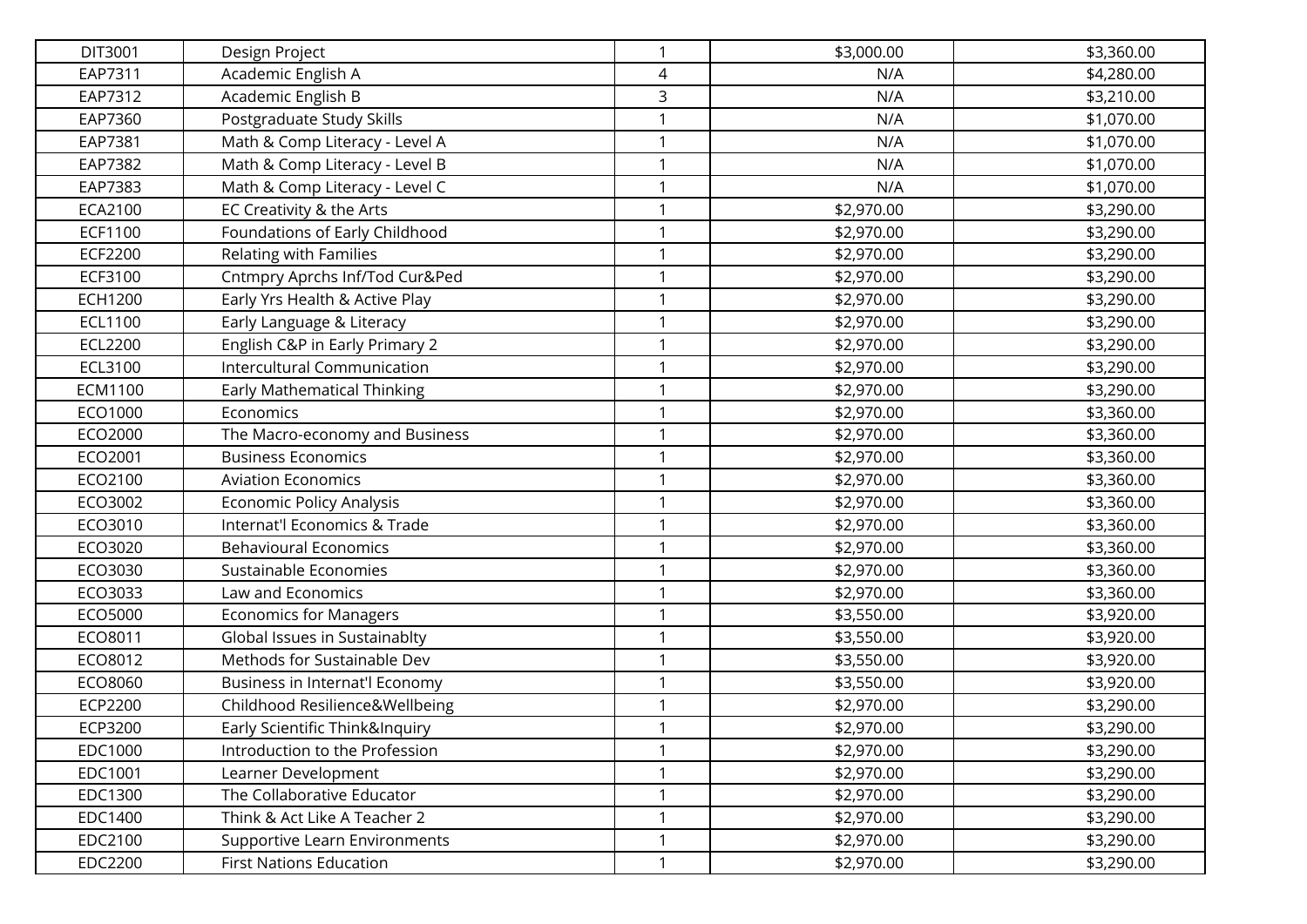| EDC2300 | Assessmnt Practices for Scndry        | 1            | \$2,970.00 | \$3,290.00 |
|---------|---------------------------------------|--------------|------------|------------|
| EDC2400 | Edctng Lrnrs W/Sp Need X Cntxt        |              | \$2,970.00 | \$3,290.00 |
| EDC4000 | Preparing for the Profession          | 1            | \$2,970.00 | \$3,290.00 |
| EDE2010 | Play                                  | 1            | \$2,970.00 | \$3,290.00 |
| EDE2201 | Contexts for Learn&Development        | 1            | \$2,970.00 | \$3,290.00 |
| EDE3009 | Leadership & Professional Prac        | 1            | \$2,970.00 | \$3,290.00 |
| EDE3103 | Prspctvs of Ey Crclm Play&Pedy        | 1            | \$2,970.00 | \$3,290.00 |
| EDH1450 | <b>HPE Discipline Studies 1</b>       | 1            | \$2,970.00 | \$3,290.00 |
| EDH2151 | <b>Practical Studies in Movement</b>  | 1            | \$2,970.00 | \$3,290.00 |
| EDH2152 | Health and Wellbeing                  | 1            | \$2,970.00 | \$3,290.00 |
| EDH2253 | Scientific Bases of Movement 1        | 1            | \$2,970.00 | \$3,290.00 |
| EDH3150 | Physical Activity in Society          | 1            | \$2,970.00 | \$3,290.00 |
| EDH3154 | <b>HPE Discipline Studies 2</b>       | $\mathbf{1}$ | \$2,970.00 | \$3,290.00 |
| EDH3155 | Scientific Bases of Movement 2        | 1            | \$2,970.00 | \$3,290.00 |
| EDH3256 | Sports Admin, Coach&Officiate         | 1            | \$2,970.00 | \$3,290.00 |
| EDH3257 | <b>HPE Curriculum Studies 3</b>       | 1            | \$2,970.00 | \$3,290.00 |
| EDH3258 | Humans in Movement                    | 1            | \$2,970.00 | \$3,290.00 |
| EDM5000 | Intro to Curriculum & Pedagogy        | 1            | \$3,160.00 | \$3,360.00 |
| EDM5001 | Understand Learners & Learning        | 1            | \$3,160.00 | \$3,360.00 |
| EDM5002 | <b>Diversity Educational Contexts</b> | 1            | \$3,160.00 | \$3,360.00 |
| EDM5003 | Science Curriculm & Pedag Stud        | 1            | \$3,160.00 | \$3,360.00 |
| EDM5004 | Curriclm & Pedgy Jnr Secndry          | $\mathbf{1}$ | \$3,160.00 | \$3,360.00 |
| EDM5005 | Maths Curriclm & Pedag Stud 1         | 1            | \$3,160.00 | \$3,360.00 |
| EDM5006 | Signature Pedagogies                  | 1            | \$3,160.00 | \$3,360.00 |
| EDM5007 | <b>Cultivating Support Learn Env</b>  | 1            | \$3,160.00 | \$3,360.00 |
| EDM5010 | Literacy Learn Early Years            | 1            | \$3,160.00 | \$3,360.00 |
| EDM5014 | Planning for Learning: CPP            | 1            | \$3,160.00 | \$3,360.00 |
| EDM5016 | Early Years Data & Assessment         | 1            | \$3,160.00 | \$3,360.00 |
| EDM5100 | HPE Wellbeing Curr Ped Stud 1         | 1            | \$3,160.00 | \$3,360.00 |
| EDM8000 | Assessment for Learning               | 1            | \$3,160.00 | \$3,360.00 |
| EDM8001 | STEM C & P                            |              | \$3,160.00 | \$3,360.00 |
| EDM8003 | HPE C&P                               | 1            | \$3,160.00 | \$3,360.00 |
| EDM8004 | Teacher Identity                      | 1            | \$3,160.00 | \$3,360.00 |
| EDM8005 | Maths Curriclm & Pedag Stud 2         | 1            | \$3,160.00 | \$3,360.00 |
| EDM8006 | Curr Ped Stud 2: Art & Tech           | $\mathbf{1}$ | \$3,160.00 | \$3,360.00 |
| EDM8007 | Literacies Learn Diverse Cont         | 1            | \$3,160.00 | \$3,360.00 |
| EDM8008 | Inquiring through Humanities          | 1            | \$3,160.00 | \$3,360.00 |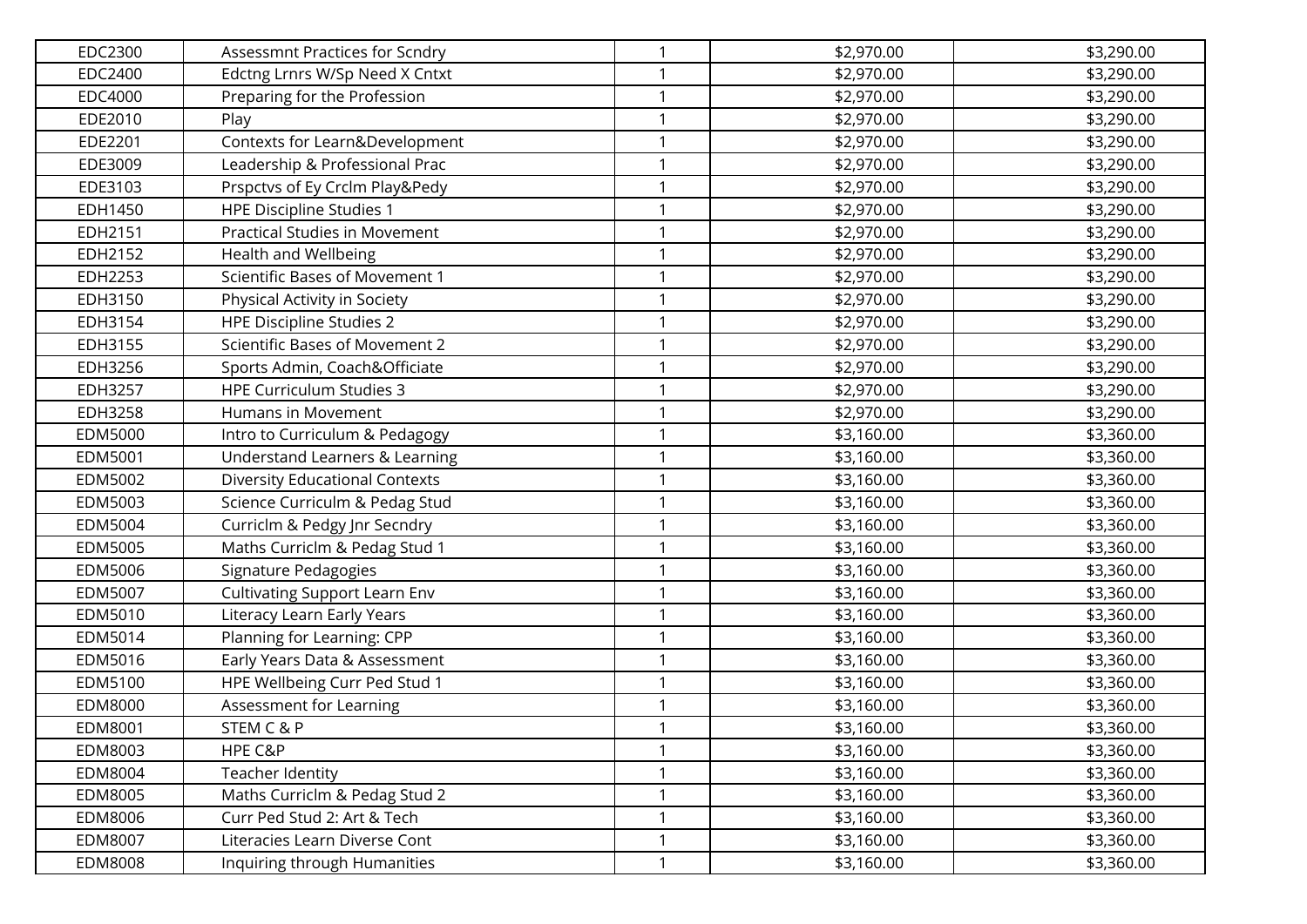| EDM8009        | Humanities & Arts C&P          | $\mathbf{1}$   | \$3,160.00  | \$3,360.00  |
|----------------|--------------------------------|----------------|-------------|-------------|
| EDM8010        | Curriclm & Pedgy Snr Secndry   |                | \$3,160.00  | \$3,360.00  |
| EDM8011        | Multiple Pathways Sec Schools  | 1              | \$3,160.00  | \$3,360.00  |
| EDM8012        | <b>Investigating TPACK</b>     | $\mathbf{1}$   | \$3,160.00  | \$3,360.00  |
| EDM8013        | Litrcy & Numrcy Acrss Curriclm | 1              | \$3,160.00  | \$3,360.00  |
| EDM8014        | English Lit & Special Ed Needs | 1              | \$3,160.00  | \$3,360.00  |
| EDM8017        | Relating & Inquiring Infant Ed | 1              | \$3,160.00  | \$3,360.00  |
| EDM8018        | Leading in Early Childhood     | 1              | \$3,160.00  | \$3,360.00  |
| EDM8020        | Arts & Technology through Play | 1              | \$3,160.00  | \$3,360.00  |
| EDM8100        | Evidence of Lrng in Teaching   |                | \$3,160.00  | \$3,360.00  |
| EDO3500        | Alt Professional Experience    | 0              | \$0.00      | \$0.00      |
| EDO3501        | Negotiated Pro Experience      | 1              | \$2,970.00  | \$3,290.00  |
| EDO3505        | Negotiated Academic Project    | 1              | \$2,970.00  | \$3,290.00  |
| EDP2111        | The Roles of the Teacher 1     | 1              | \$2,970.00  | \$3,290.00  |
| EDP2222        | The Roles of the Teacher 2     | 1              | \$2,970.00  | \$3,290.00  |
| EDP4200        | The Reflective Practitioner    | 1              | \$2,970.00  | \$3,290.00  |
| <b>EDR8005</b> | Discourse Analysis             | $\mathbf{1}$   | \$3,160.00  | \$3,360.00  |
| EDR8061        | Master of Education Project    | $\overline{a}$ | \$6,320.00  | \$6,720.00  |
| EDR8801        | <b>Foundations Res Educ</b>    |                | \$3,160.00  | \$3,360.00  |
| EDR8802        | Research Methods for Education | 1              | \$3,160.00  | \$3,360.00  |
| EDR8900        | Doctoral Proposal Plan         | $\overline{2}$ | \$6,320.00  | \$6,720.00  |
| EDR9000        | Doctor of Education Thesis A   | $\overline{2}$ | \$6,900.00  | \$7,560.00  |
| EDR9001        | Doctor of Education Thesis B   | 4              | \$13,800.00 | \$15,120.00 |
| EDR9002        | <b>Education Research</b>      | $\overline{2}$ | \$6,900.00  | \$7,560.00  |
| EDS2401        | Jnr Secondary Crclm & Pedagogy | 1              | \$2,970.00  | \$3,290.00  |
| EDS4250        | Literacies Across Curriculum   | 1              | \$2,970.00  | \$3,290.00  |
| EDS4402        | Secondary Math Curriculum & Pd | 1              | \$2,970.00  | \$3,290.00  |
| EDS4403        | Secondary Science Curriculum a | 1              | \$2,970.00  | \$3,290.00  |
| EDS4404        | Secondary History Curriculum   |                | \$2,970.00  | \$3,290.00  |
| EDS4405        | Secondary Business Curriculum  | $\mathbf{1}$   | \$2,970.00  | \$3,290.00  |
| EDS4406        | Secondary Computing Curriculum |                | \$2,970.00  | \$3,290.00  |
| EDS4407        | Secondary Arts Curriculum & Pd | 1              | \$2,970.00  | \$3,290.00  |
| EDS4408        | Secondary Humanity Curriculum  |                | \$2,970.00  | \$3,290.00  |
| EDS4410        | Secondary Eng Curriculum & Ped | 1              | \$2,970.00  | \$3,290.00  |
| EDS4411        | Secondry Languages Crclm&Pedgy | 1              | \$2,970.00  | \$3,290.00  |
| EDU3325        | Understand Child Abuse Neglect |                | \$2,970.00  | \$3,290.00  |
| EDU3335        | Manag Emotional Behav Problems | $\mathbf{1}$   | \$2,970.00  | \$3,290.00  |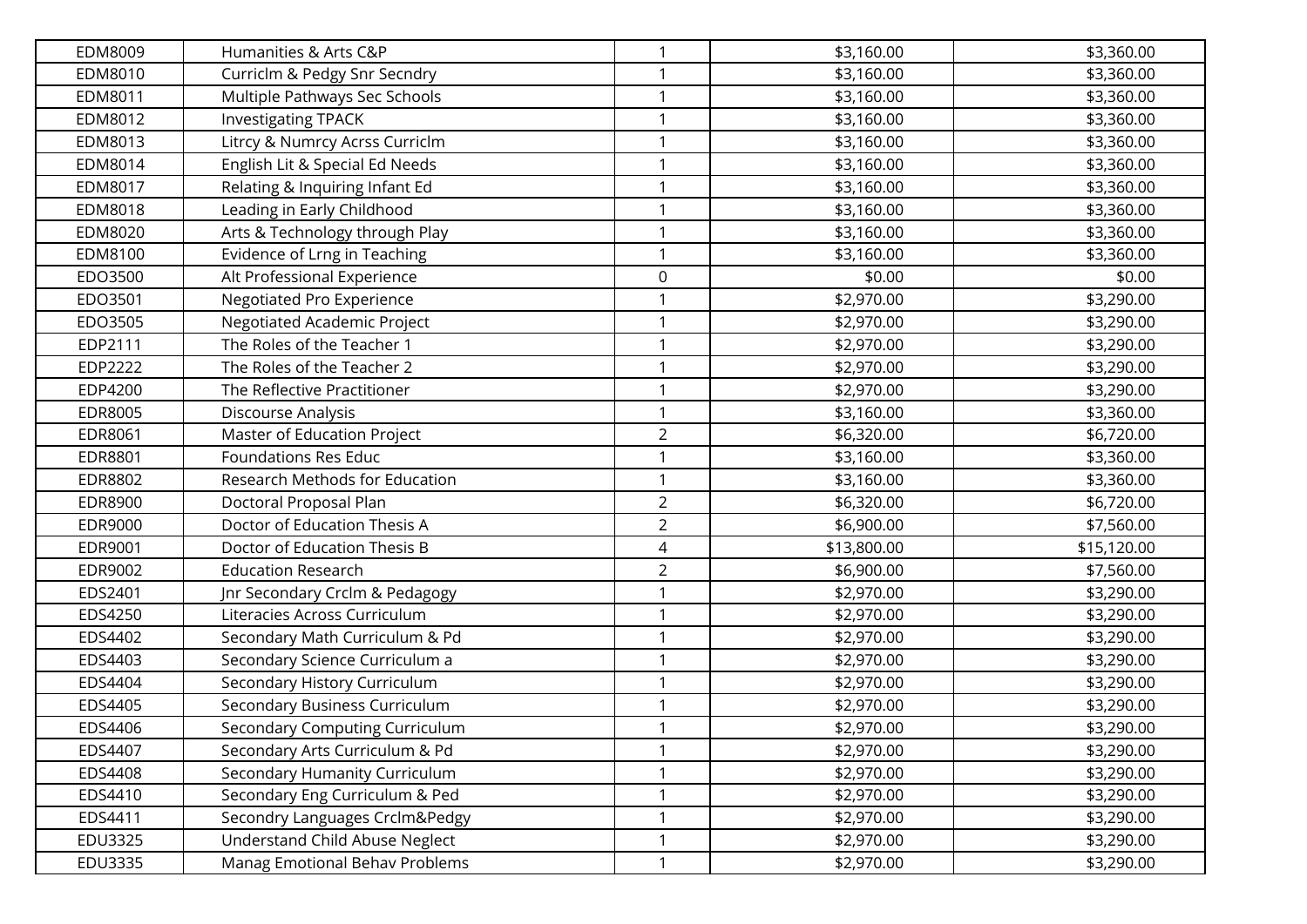| EDU4100        | Evidence for Teacher Impact               | 1              | \$2,970.00 | \$3,290.00 |
|----------------|-------------------------------------------|----------------|------------|------------|
| EDU5321        | <b>Educ Students with Spec Needs</b>      |                | \$3,160.00 | \$3,360.00 |
| EDU5324        | Trauma, Behaviour and Learning            | 1              | \$3,160.00 | \$3,360.00 |
| <b>EDU5325</b> | Child Abuse & Neglect I, P & P            | 1              | \$3,160.00 | \$3,360.00 |
| EDU5335        | Emotional & Behav Problems Chd            | 1              | \$3,160.00 | \$3,360.00 |
| EDU5702        | Explore Learn & Teach High Edu            | 1              | \$3,160.00 | \$3,360.00 |
| EDU5760        | Professional Study                        | 1              | \$3,160.00 | \$3,360.00 |
| EDU8114        | Online Pedagogy in Practice               | 1              | \$3,160.00 | \$3,360.00 |
| EDU8131        | Foundations of STEM Education             | 1              | \$3,160.00 | \$3,360.00 |
| EDU8132        | Digital Technologies & STEM               | 1              | \$3,160.00 | \$3,360.00 |
| EDU8231        | <b>STEM Pedagogies</b>                    | 1              | \$3,160.00 | \$3,360.00 |
| EDU8317        | Individual Assessment & Test'g            | 1              | \$3,160.00 | \$3,360.00 |
| EDU8320        | Rights & Resp of School Leader            | $\mathbf{1}$   | \$3,160.00 | \$3,360.00 |
| <b>EDU8324</b> | Learning Difficulties: Reading            | 1              | \$3,160.00 | \$3,360.00 |
| EDU8326        | Learning Difficulties: Maths              | 1              | \$3,160.00 | \$3,360.00 |
| <b>EDU8328</b> | Consultation & Communica'n T&P            | 1              | \$3,160.00 | \$3,360.00 |
| EDU8331        | Career Develop in Edu Settings            | 1              | \$3,160.00 | \$3,360.00 |
| <b>EDU8332</b> | Intro to Counsel in Edu Contex            | 1              | \$3,160.00 | \$3,360.00 |
| EDU8333        | Adv Counselling in Ed Contexts            | 1              | \$3,160.00 | \$3,360.00 |
| EDU8336        | Guid & Coun Prof Exp                      | 1              | \$3,160.00 | \$3,360.00 |
| <b>EDU8338</b> | Autism                                    | 1              | \$3,160.00 | \$3,360.00 |
| EDU8400        | Mentor & Coach                            | $\mathbf{1}$   | \$3,160.00 | \$3,360.00 |
| <b>EDU8507</b> | Coun in Educ Cont: Thry & Prac            | 1              | \$3,160.00 | \$3,360.00 |
| EDU8509        | Postve Behavr Suprt Schl Cntxt            | 1              | \$3,160.00 | \$3,360.00 |
| EDU8510        | Bldg Pedagog Ldrshp Cpcty                 | 1              | \$3,160.00 | \$3,360.00 |
| EDU8601        | Adv Studies in Prof Practice              | $\overline{2}$ | \$6,320.00 | \$6,720.00 |
| EDU8602        | Adv Studies in Specialisation             | $\overline{2}$ | \$6,320.00 | \$6,720.00 |
| EDU8606        | Lifelong Career Development               | 1              | \$3,160.00 | \$3,360.00 |
| EDU8702        | Scholarship in Higher Educatio            | 1              | \$3,160.00 | \$3,360.00 |
| EDU8706        | Differentiation                           | 1              | \$3,160.00 | \$3,360.00 |
| <b>EDU8707</b> | Wellbeing in Educational                  |                | \$3,160.00 | \$3,360.00 |
| <b>EDU8720</b> | Leading Educ Organisations                | $\mathbf{1}$   | \$3,160.00 | \$3,360.00 |
| EDU8721        | Prof Learning Edu Organisation            | 1              | \$3,160.00 | \$3,360.00 |
| <b>EDU8722</b> | Organisational Change                     | 1              | \$3,160.00 | \$3,360.00 |
| EDU8821        | Prof Prac in Special/Incl Educ            | $\mathbf{1}$   | \$3,160.00 | \$3,360.00 |
| EDV3500        | <b>Competency Base Train &amp; Assess</b> | 1              | \$2,970.00 | \$3,290.00 |
| EDV3551        | Vocational & Workplace Liter's            | 1              | \$2,970.00 | \$3,290.00 |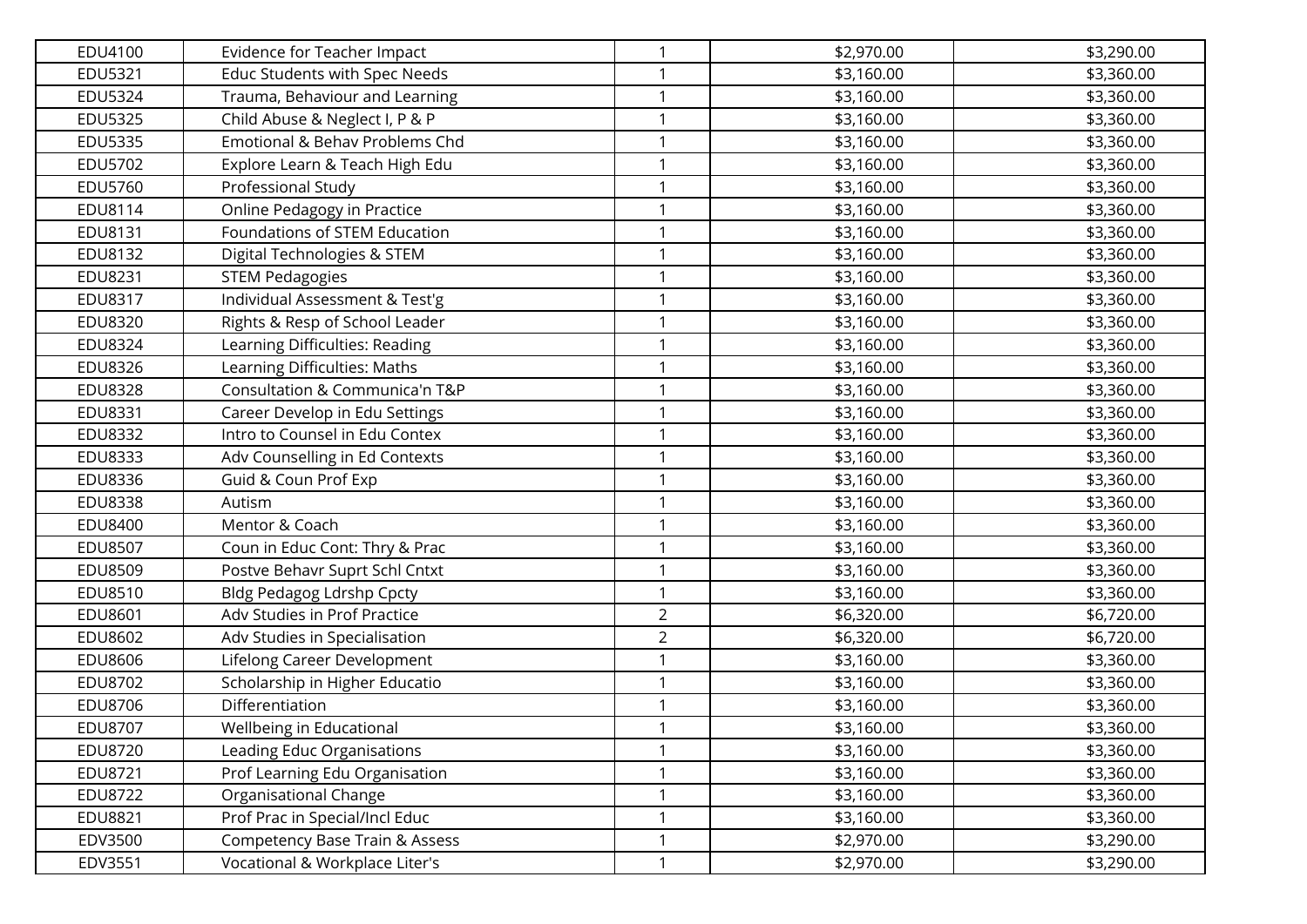| EDX1000 | Early Reading Instruction             | $\mathbf{1}$ | \$2,970.00 | \$3,290.00 |
|---------|---------------------------------------|--------------|------------|------------|
| EDX1250 | Arts Curriculum and Pedagogy 1        |              | \$2,970.00 | \$3,290.00 |
| EDX1270 | Lower Primary English C & P           | $\mathbf{1}$ | \$2,970.00 | \$3,290.00 |
| EDX1450 | <b>HPE Curriculum Studies 1</b>       | $\mathbf{1}$ | \$2,970.00 | \$3,290.00 |
| EDX2170 | English Middle Primary                | 1            | \$2,970.00 | \$3,290.00 |
| EDX2190 | Humanities and Social Sciences        | 1            | \$2,970.00 | \$3,290.00 |
| EDX2260 | <b>Teaching Science Early Primary</b> | 1            | \$2,970.00 | \$3,290.00 |
| EDX3160 | Teaching Science & Design Tech        | 1            | \$2,970.00 | \$3,290.00 |
| EDX3270 | <b>English Upper Primary</b>          | 1            | \$2,970.00 | \$3,290.00 |
| EDX3280 | Mathematics Mid&Upper Primary         | 1            | \$2,970.00 | \$3,290.00 |
| EDX4150 | Transtns in Post-Cmpulsry Educ        | 1            | \$2,970.00 | \$3,290.00 |
| EHI3005 | Learning Intervention Numeracy        | 1            | \$2,970.00 | \$3,290.00 |
| EHM1200 | Mathematics in Early Primary          | 1            | \$2,970.00 | \$3,290.00 |
| EHT4100 | Digital Technologies                  | 1            | \$2,970.00 | \$3,290.00 |
| ELE1301 | <b>Computer Engineering</b>           | 1            | \$3,860.00 | \$4,410.00 |
| ELE1502 | <b>Electronic Circuits</b>            | $\mathbf{1}$ | \$3,860.00 | \$4,410.00 |
| ELE1801 | <b>Electrical Technology</b>          | 1            | \$3,860.00 | \$4,410.00 |
| ELE1911 | Electrical & Electronic Prac A        | 0            | \$0.00     | \$0.00     |
| ELE2101 | Control and Instrumentation           | 1            | \$3,860.00 | \$4,410.00 |
| ELE2103 | Linear Systems and Control            | 1            | \$3,860.00 | \$4,410.00 |
| ELE2303 | <b>Embedded Systems Design</b>        | 1            | \$3,860.00 | \$4,410.00 |
| ELE2501 | Electronic W/Shop & Production        | $\mathbf{1}$ | \$3,860.00 | \$4,410.00 |
| ELE2503 | <b>Electronic Systems</b>             | $\mathbf{1}$ | \$3,860.00 | \$4,410.00 |
| ELE2504 | <b>Electronic Design and Analysis</b> | 1            | \$3,860.00 | \$4,410.00 |
| ELE2601 | <b>Telecommunications Principles</b>  | 1            | \$3,860.00 | \$4,410.00 |
| ELE2702 | Elect'l Measurement & Analysis        | 1            | \$3,860.00 | \$4,410.00 |
| ELE2704 | <b>Electricity Supply Systems</b>     | 1            | \$3,860.00 | \$4,410.00 |
| ELE2912 | Electrical & Electronic Prac B        | 0            | \$0.00     | \$0.00     |
| ELE2913 | Electrical & Electronic Prac C        | 0            | \$0.00     | \$0.00     |
| ELE3105 | <b>Computer Controlled Systems</b>    | 1            | \$3,860.00 | \$4,410.00 |
| ELE3107 | <b>Signal Processing</b>              |              | \$3,860.00 | \$4,410.00 |
| ELE3305 | Computer Sys & Com'n Protocols        | 1            | \$3,860.00 | \$4,410.00 |
| ELE3307 | <b>Real Time Systems</b>              |              | \$3,860.00 | \$4,410.00 |
| ELE3506 | Electronic Measurement                | 1            | \$3,860.00 | \$4,410.00 |
| ELE3803 | <b>Electrical Plant</b>               | $\mathbf{1}$ | \$3,860.00 | \$4,410.00 |
| ELE3804 | Power Systems Protection              | 1            | \$3,860.00 | \$4,410.00 |
| ELE3805 | Power Elec Princ & Application        | $\mathbf{1}$ | \$3,860.00 | \$4,410.00 |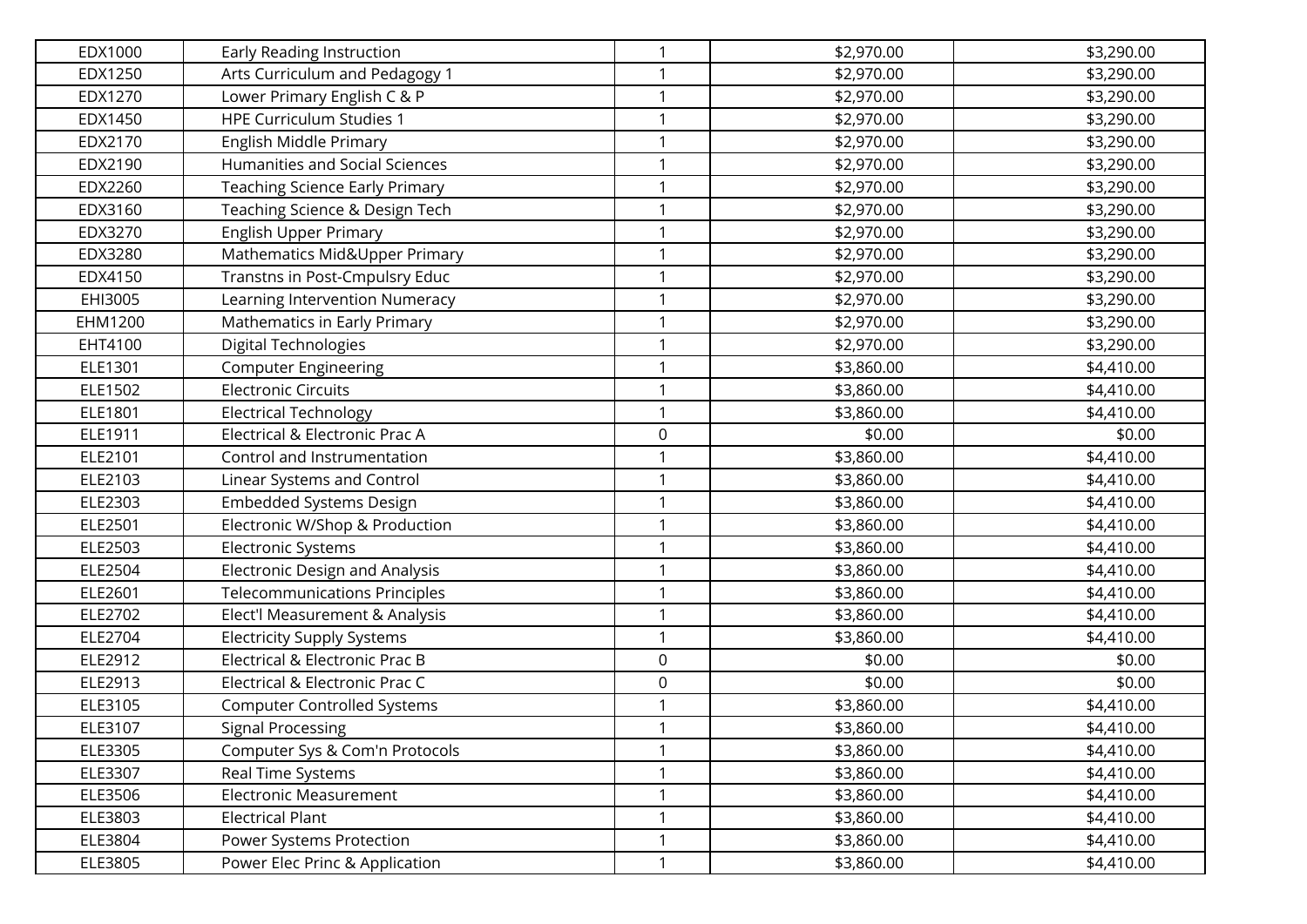| ELE3807        | Power Systems Analysis                    | $\mathbf{1}$ | \$3,860.00 | \$4,410.00 |
|----------------|-------------------------------------------|--------------|------------|------------|
| ELE3914        | Electrical & Electronic Prac D            | 0            | \$0.00     | \$0.00     |
| ELE3915        | Electrical & Electronic Prac E            | 0            | \$0.00     | \$0.00     |
| ELE4506        | <b>Industrial Process Automation</b>      | $\mathbf{1}$ | \$3,860.00 | \$4,410.00 |
| ELE4605        | <b>Fields and Waves</b>                   | 1            | \$3,860.00 | \$4,410.00 |
| ELE4606        | <b>Communication Systems</b>              | $\mathbf{1}$ | \$3,860.00 | \$4,410.00 |
| ELE4607        | Advanced Digital Communication            | 1            | \$3,860.00 | \$4,410.00 |
| ELE5001        | <b>Industrial Communications Prot</b>     | 1            | \$3,820.00 | \$4,400.00 |
| EMP2020        | <b>Career Success</b>                     | $\mathbf{1}$ | \$2,970.00 | \$3,360.00 |
| EMP2030        | Employability & Prof Skills               | 1            | \$2,970.00 | \$3,360.00 |
| <b>ENG1002</b> | Intro Eng & Built Envir Appls             | $\mathbf{1}$ | \$3,860.00 | \$4,410.00 |
| <b>ENG1003</b> | Problem Solving in Eng&BltEnv             | $\mathbf{1}$ | \$3,860.00 | \$4,410.00 |
| <b>ENG1004</b> | Eng Problem Solving Principles            | $\mathbf{1}$ | \$3,860.00 | \$4,410.00 |
| <b>ENG1100</b> | Intro to Engineering Design               | 1            | \$3,860.00 | \$4,410.00 |
| <b>ENG1901</b> | <b>Engineering Practice 1</b>             | 0            | \$0.00     | \$0.00     |
| <b>ENG2002</b> | Techn Sustainability & Society            | $\mathbf{1}$ | \$3,860.00 | \$4,410.00 |
| <b>ENG2111</b> | Eng Assoc Deg Design Project              | 1            | \$3,860.00 | \$4,410.00 |
| <b>ENG2909</b> | Work Experience - Associate               | 0            | \$0.00     | \$0.00     |
| <b>ENG3003</b> | <b>Engineering Management</b>             | 1            | \$3,860.00 | \$4,410.00 |
| ENG3104        | <b>Engineering Simulations &amp; Comp</b> | 1            | \$3,860.00 | \$4,410.00 |
| <b>ENG3111</b> | Technology Design Project                 | 1            | \$3,860.00 | \$4,410.00 |
| <b>ENG3300</b> | Industry Experience Eval Port             | 1            | \$3,860.00 | \$4,410.00 |
| <b>ENG3902</b> | Professional Practice 1                   | 0            | \$0.00     | \$0.00     |
| <b>ENG3909</b> | Work Experience - Technologist            | 0            | \$0.00     | \$0.00     |
| <b>ENG4004</b> | Engineering Proj & Op Managm't            | $\mathbf{1}$ | \$3,860.00 | \$4,410.00 |
| <b>ENG4110</b> | Enginee'g Research Methodology            | 1            | \$3,860.00 | \$4,410.00 |
| <b>ENG4111</b> | Research Project Part 1                   | 1            | \$3,860.00 | \$4,410.00 |
| <b>ENG4112</b> | Research Project Part 2                   | $\mathbf{1}$ | \$3,860.00 | \$4,410.00 |
| <b>ENG4903</b> | <b>Professional Practice 2</b>            | 0            | \$0.00     | \$0.00     |
| <b>ENG4909</b> | Work Experience - Professional            | 0            | \$0.00     | \$0.00     |
| <b>ENG5001</b> | Professional Skill Engineering            | $\mathbf{1}$ | \$3,820.00 | \$4,400.00 |
| <b>ENG8001</b> | <b>Engineering Research Methods</b>       | $\mathbf{1}$ | \$3,820.00 | \$4,400.00 |
| <b>ENG8101</b> | Technological Impact & M'ment             | 1            | \$3,820.00 | \$4,400.00 |
| ENG8103        | Management Technological Risk             | $\mathbf{1}$ | \$3,820.00 | \$4,400.00 |
| ENG8104        | Asset Managem't Eng Environm't            | $\mathbf{1}$ | \$3,820.00 | \$4,400.00 |
| <b>ENG8111</b> | Project Requirement Management            | 1            | \$3,820.00 | \$4,400.00 |
| <b>ENG8180</b> | Advanced Engineering Studies              | $\mathbf{1}$ | \$3,820.00 | \$4,400.00 |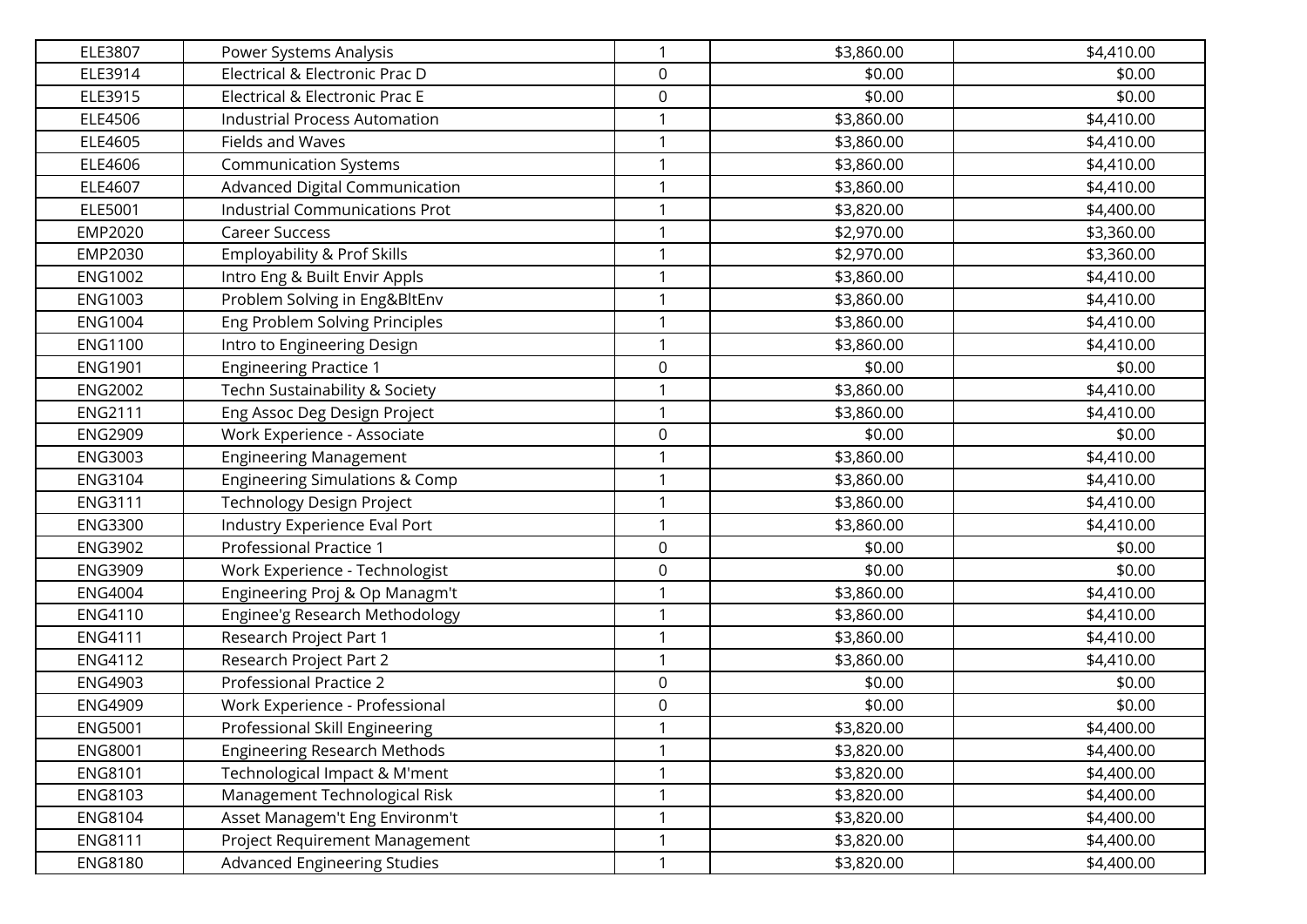| <b>ENG8205</b> | Project Management Practice           | $\mathbf{1}$   | \$3,820.00  | \$4,400.00  |
|----------------|---------------------------------------|----------------|-------------|-------------|
| <b>ENG8207</b> | <b>Innovation Management</b>          | 1              | \$3,820.00  | \$4,400.00  |
| <b>ENG8208</b> | Adv Engineering Project Manage        | 1              | \$3,820.00  | \$4,400.00  |
| <b>ENG8300</b> | Self-Assessment Portfolio             | $\mathbf{1}$   | \$3,820.00  | \$4,400.00  |
| <b>ENG8308</b> | <b>Industry Project</b>               | $\overline{2}$ | \$7,640.00  | \$8,800.00  |
| <b>ENG8311</b> | Workplace Portfolio                   | $\overline{2}$ | \$7,640.00  | \$8,800.00  |
| <b>ENG8411</b> | Masters Eng Resch Proj A              | $\mathbf{1}$   | \$3,820.00  | \$4,400.00  |
| <b>ENG8412</b> | Masters Eng Resch Proj B              | $\overline{2}$ | \$7,640.00  | \$8,800.00  |
| <b>ENG8414</b> | Mastrs Eng Rsch Proj D                | 4              | \$15,280.00 | \$17,600.00 |
| <b>ENG9011</b> | Engineering Research Project A        | 1              | \$4,120.00  | \$4,630.00  |
| <b>ENG9021</b> | <b>Engineering Research Project B</b> | $\overline{2}$ | \$8,240.00  | \$9,260.00  |
| <b>ENG9041</b> | Engineering Research Project D        | 4              | \$16,480.00 | \$18,520.00 |
| <b>ENL1000</b> | Introduction to Literature            | $\mathbf{1}$   | \$3,000.00  | \$3,430.00  |
| <b>ENL1001</b> | <b>Australian Stories</b>             | 1              | \$3,000.00  | \$3,430.00  |
| <b>ENL2004</b> | Gothic Stories: Terror over Ti        | 1              | \$3,000.00  | \$3,430.00  |
| <b>ENL2005</b> | Shakespeare & Early Modern Lit        | 1              | \$3,000.00  | \$3,430.00  |
| <b>ENL2006</b> | Literature&AdolescenceWriteChd        | $\mathbf{1}$   | \$3,000.00  | \$3,430.00  |
| <b>ENL2007</b> | Speculative Fictions/Sci Fi           | $\mathbf{1}$   | \$3,000.00  | \$3,430.00  |
| <b>ENL3000</b> | Modernism                             | 1              | \$3,000.00  | \$3,430.00  |
| <b>ENL3004</b> | Literary Canon: How Read Books        | $\mathbf{1}$   | \$3,000.00  | \$3,430.00  |
| <b>ENL3007</b> | Law and Literature                    | 1              | \$3,000.00  | \$3,430.00  |
| <b>ENL3008</b> | Screen'g Literature Text Adapt        | 1              | \$3,000.00  | \$3,430.00  |
| <b>ENL8015</b> | Early Modern Pages and Stages         | $\overline{2}$ | \$6,740.00  | \$7,580.00  |
| <b>ENM1500</b> | Introductory Engineering Mathe        | 1              | \$3,150.00  | \$3,690.00  |
| ENM1600        | <b>Engineering Mathematics</b>        | $\mathbf{1}$   | \$3,150.00  | \$3,690.00  |
| <b>ENM2600</b> | <b>Advanced Engineering Maths</b>     | $\mathbf{1}$   | \$3,150.00  | \$3,690.00  |
| <b>ENS7801</b> | Elementary English (10 week)          | $\overline{2}$ | N/A         | \$4,060.00  |
| ENS7802        | Pre-Intermediate English(10wk)        | $\overline{2}$ | N/A         | \$4,060.00  |
| ENS7803        | Intermediate English (10 week)        | $\overline{2}$ | N/A         | \$4,060.00  |
| ENV2103        | <b>Hydraulics I</b>                   | 1              | \$3,860.00  | \$4,410.00  |
| ENV2105        | Appld Chemistry & Microbiology        | 1              | \$3,860.00  | \$4,410.00  |
| <b>ENV2201</b> | <b>Land Studies</b>                   | $\mathbf{1}$   | \$3,860.00  | \$4,410.00  |
| <b>ENV2902</b> | <b>Hydraulics Practice</b>            | 0              | \$0.00      | \$0.00      |
| ENV3103        | <b>Environmental Pollution</b>        | 1              | \$3,860.00  | \$4,410.00  |
| ENV3104        | Hydraulics II                         | 1              | \$3,860.00  | \$4,410.00  |
| ENV3105        | Hydrology                             | 1              | \$3,860.00  | \$4,410.00  |
| ENV3904        | <b>Environmental Eng Practice</b>     | 0              | \$0.00      | \$0.00      |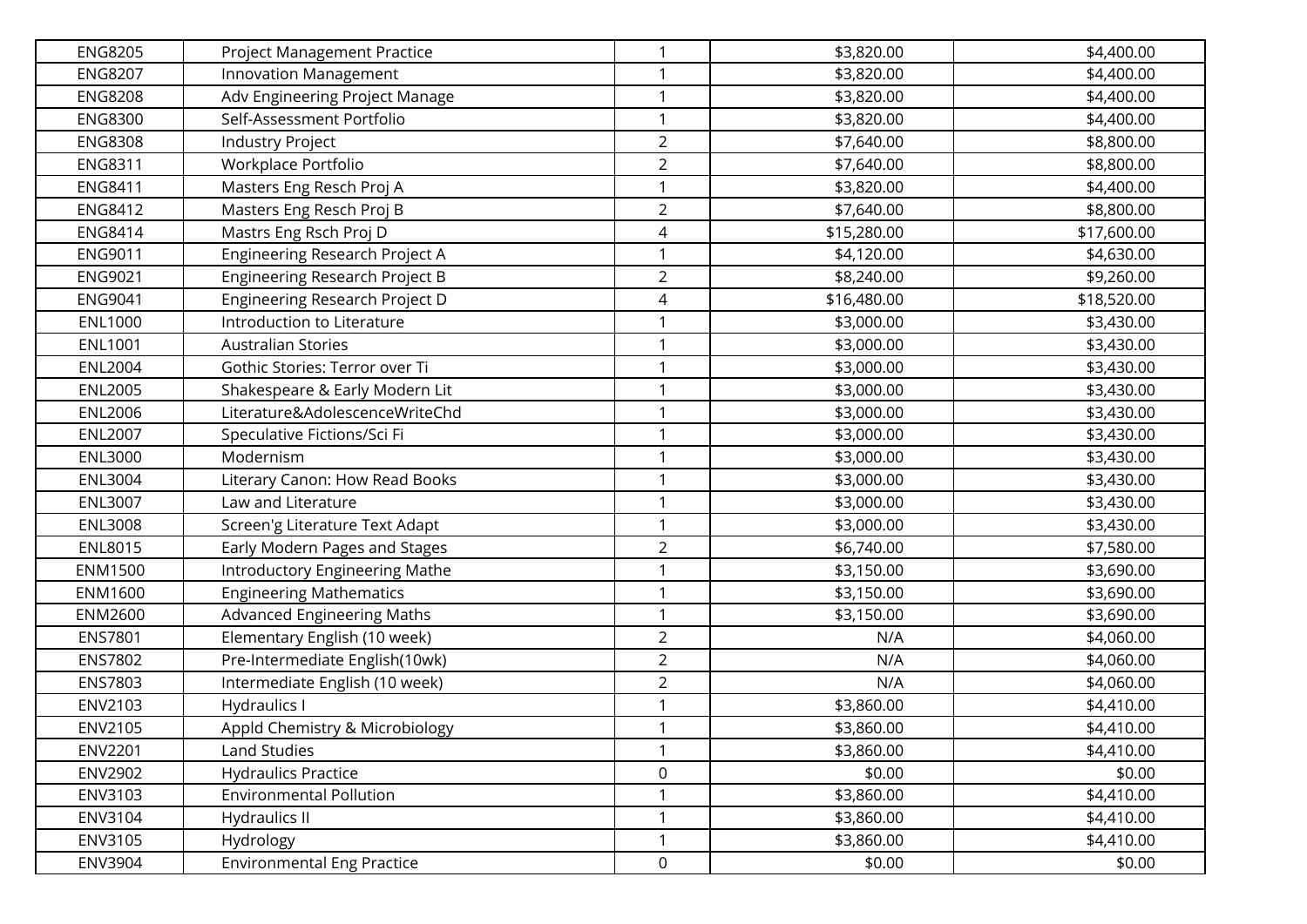| ENV4106        | <b>Irrigation Science</b>             | $\mathbf{1}$ | \$3,860.00 | \$4,410.00 |
|----------------|---------------------------------------|--------------|------------|------------|
| ENV4107        | <b>Water Resources Engineering</b>    |              | \$3,860.00 | \$4,410.00 |
| <b>ENV4203</b> | <b>Public Health Engineering</b>      | 1            | \$3,860.00 | \$4,410.00 |
| <b>ENV4204</b> | <b>Environmental Technology</b>       | $\mathbf{1}$ | \$3,860.00 | \$4,410.00 |
| <b>ENV4205</b> | Water and Wastewater Treatment        | 1            | \$3,860.00 | \$4,410.00 |
| EPA3200        | Arts Curriculum & Pedagogy 2          | 1            | \$2,970.00 | \$3,290.00 |
| EPF3100        | Teach in Alternative Contexts         | 1            | \$2,970.00 | \$3,290.00 |
| EPM4100        | Mathematics in Context                | 1            | \$2,970.00 | \$3,290.00 |
| EPP3100        | Professional Teacher 1                | 1            | \$2,970.00 | \$3,290.00 |
| EPP3200        | Professional Teacher 2                |              | \$2,970.00 | \$3,290.00 |
| EPS2002        | Responding Through the Arts           | $\mathbf{1}$ | \$2,970.00 | \$3,290.00 |
| EPS2004        | Movement and Health                   | 1            | \$2,970.00 | \$3,290.00 |
| EPS2005        | Linking Through Languages             | 1            | \$2,970.00 | \$3,290.00 |
| EPS2006        | Investigating in Science              | 1            | \$2,970.00 | \$3,290.00 |
| EPS2007        | Children's Literature&Language        | 1            | \$2,970.00 | \$3,290.00 |
| EPS2008        | Developing Mathematical Knowle        | 1            | \$2,970.00 | \$3,290.00 |
| EPS2009        | Integrating the Humanities            | 1            | \$2,970.00 | \$3,290.00 |
| ESB2100        | Positive Behaviour for Learng         | 1            | \$2,970.00 | \$3,290.00 |
| ESI3002        | Challenging Behav: Secondary          |              | \$2,970.00 | \$3,290.00 |
| ESI4100        | <b>Promoting Inclusive Practices</b>  | 1            | \$2,970.00 | \$3,290.00 |
| ESN4200        | Numeracy & Learning Analytics         | 1            | \$2,970.00 | \$3,290.00 |
| ESP1200        | The Beginning Teacher                 | 1            | \$2,970.00 | \$3,290.00 |
| ESP2200        | Snr Secondry Crclum & Pedagogy        | $\mathbf{1}$ | \$2,970.00 | \$3,290.00 |
| ESP3100        | Social&Emotional Wellbeing Sec        | 1            | \$2,970.00 | \$3,290.00 |
| EUS1001        | Language for Study 1                  | 1            | N/A        | N/A        |
| EUS1002        | Listen & Speak Fluently 1             | 1            | N/A        | N/A        |
| EUS1003        | Reading & Critical Thinking 1         | 1            | N/A        | N/A        |
| EUS1004        | <b>Communicating Professionally 1</b> | 1            | N/A        | N/A        |
| EUS1005        | Language for Study 2                  |              | N/A        | N/A        |
| EUS1006        | Listen & Speak Fluently 2             | $\mathbf{1}$ | N/A        | N/A        |
| EUS1007        | Reading & Critical Thinking 2         |              | N/A        | N/A        |
| EUS1008        | <b>Communicating Professionally 2</b> | 1            | N/A        | N/A        |
| FIN1101        | Introduction Corporate Finance        |              | \$2,970.00 | \$3,360.00 |
| FIN1103        | <b>Financial Markets</b>              | 1            | \$2,970.00 | \$3,360.00 |
| FIN2105        | Portfolio Management                  | 1            | \$2,970.00 | \$3,360.00 |
| FIN2106        | Personal Financial Planning           |              | \$2,970.00 | \$3,360.00 |
| FIN2108        | Credit Analysis & Lending Mgt         | $\mathbf{1}$ | \$2,970.00 | \$3,360.00 |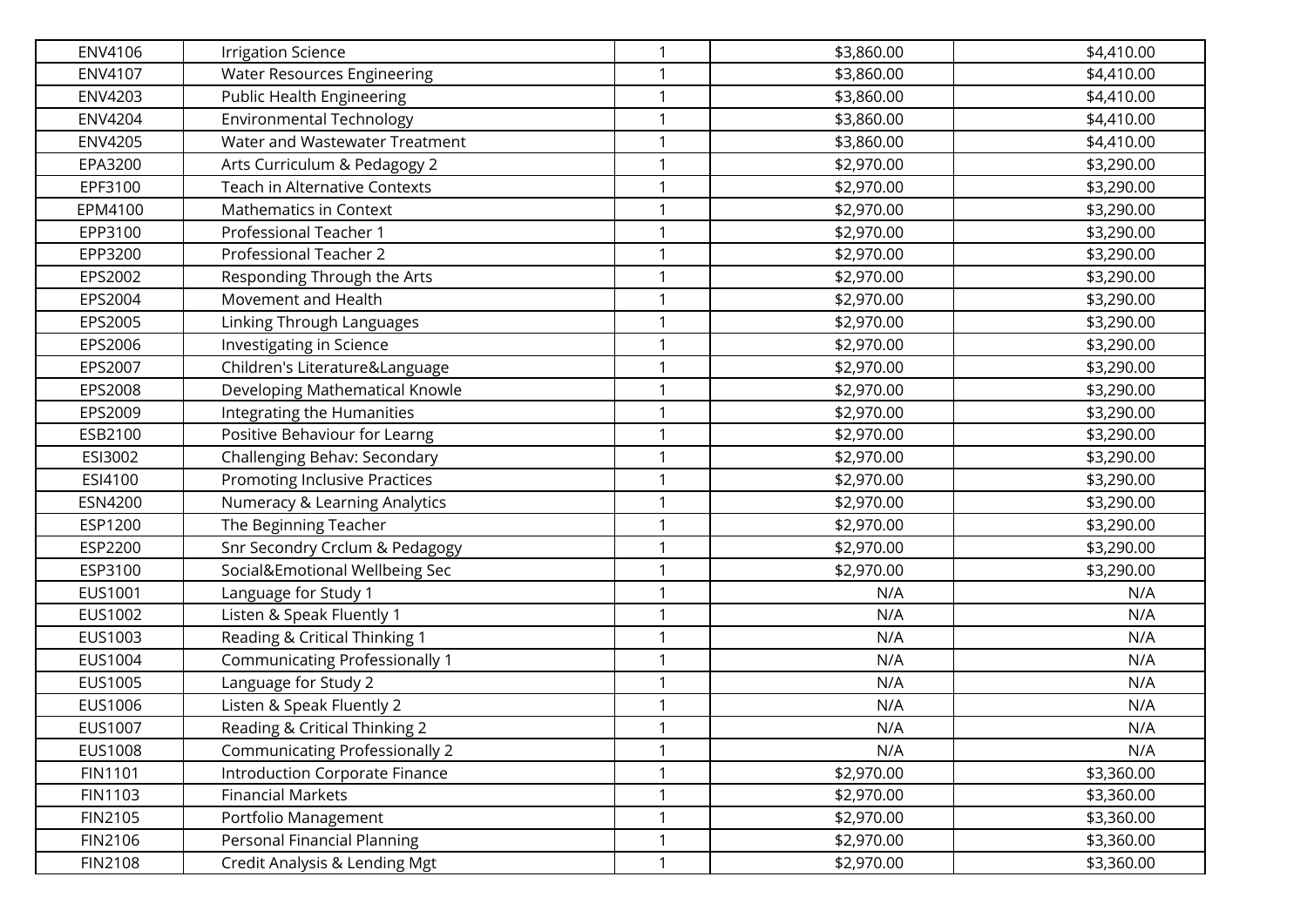| <b>FIN2302</b> | <b>Financial Economics</b>            | 1            | \$2,970.00 | \$3,360.00 |
|----------------|---------------------------------------|--------------|------------|------------|
| FIN3101        | Finance Theory & Applications         | 1            | \$2,970.00 | \$3,360.00 |
| FIN3106        | <b>International Finance</b>          | $\mathbf{1}$ | \$2,970.00 | \$3,360.00 |
| FIN3109        | Managing Financial Institution        | $\mathbf{1}$ | \$2,970.00 | \$3,360.00 |
| <b>FIN5003</b> | <b>Decision Support Tools</b>         | 1            | \$3,550.00 | \$3,920.00 |
| <b>FIN8201</b> | Corporate Finance                     | $\mathbf{1}$ | \$3,550.00 | \$3,920.00 |
| <b>FIN8202</b> | Financial Mkts & Instruments          | 1            | \$3,550.00 | \$3,920.00 |
| <b>FIN8203</b> | <b>Strategic Investments</b>          | 1            | \$3,550.00 | \$3,920.00 |
| FSP1001        | <b>Location Production 1</b>          | 1            | \$3,000.00 | \$3,360.00 |
| FSP1002        | Location Production 2                 | 1            | \$3,000.00 | \$3,360.00 |
| FSP1003        | Editing Lab 1                         | $\mathbf{1}$ | \$3,000.00 | \$3,360.00 |
| FSP1004        | Graphic Design & Digital Art          | 1            | \$3,000.00 | \$3,360.00 |
| FSP1005        | <b>Production Management</b>          | $\mathbf{1}$ | \$3,000.00 | \$3,360.00 |
| FSP1006        | Editing Lab 2                         | 1            | \$3,000.00 | \$3,360.00 |
| FSP2001        | Documentary and Reality TV            | 1            | \$3,000.00 | \$3,360.00 |
| FSP2002        | Short Film                            | $\mathbf{1}$ | \$3,000.00 | \$3,360.00 |
| FSP2003        | Post Production and VFX               | $\mathbf{1}$ | \$3,000.00 | \$3,360.00 |
| FSP2004        | Scriptwriting                         | $\mathbf{1}$ | \$3,000.00 | \$3,360.00 |
| FSP2005        | Cinematic Language                    | $\mathbf{1}$ | \$3,000.00 | \$3,360.00 |
| FTR2001        | <b>Short Film Production</b>          | $\mathbf{1}$ | \$3,000.00 | \$3,360.00 |
| FTR2002        | Broadcast Radio & Audio Prod 1        | 1            | \$3,000.00 | \$3,360.00 |
| FTR2003        | <b>Television Studio Production</b>   | $\mathbf{1}$ | \$3,000.00 | \$3,360.00 |
| FTR2004        | <b>Advanced Editing</b>               | $\mathbf{1}$ | \$3,000.00 | \$3,360.00 |
| FTR2005        | 3D Modelling                          | $\mathbf{1}$ | \$3,000.00 | \$3,360.00 |
| FTR2006        | Documentary & Factual Entertain       | $\mathbf{1}$ | \$3,000.00 | \$3,360.00 |
| FTR2008        | <b>Broadcast Radio and Audio Prod</b> | 1            | \$3,000.00 | \$3,360.00 |
| FTR2009        | Advanced Broadcast Television         | 1            | \$3,000.00 | \$3,360.00 |
| FTR2010        | Post Production & VFX                 | 1            | \$3,000.00 | \$3,360.00 |
| FTR2011        | <b>CG Animation</b>                   | 1            | \$3,000.00 | \$3,360.00 |
| FTR3000        | <b>Media Business</b>                 | $\mathbf{1}$ | \$3,000.00 | \$3,360.00 |
| FTR3002        | Story and Style                       | 1            | \$3,000.00 | \$3,360.00 |
| FTR3004        | Major Broadcast Production            | $\mathbf{1}$ | \$3,000.00 | \$3,360.00 |
| FTR3007        | Authorship & Creativity               | 1            | \$3,000.00 | \$3,360.00 |
| FTR3021        | Major Film Production                 | 1            | \$3,000.00 | \$3,360.00 |
| GIS1401        | Geographic Data Presentation          | $\mathbf{1}$ | \$3,860.00 | \$4,410.00 |
| GIS1402        | Geographic Information Systems        | 1            | \$3,860.00 | \$4,410.00 |
| GIS3008        | Appn of GIS & Remote Sensing          | $\mathbf{1}$ | \$3,860.00 | \$4,410.00 |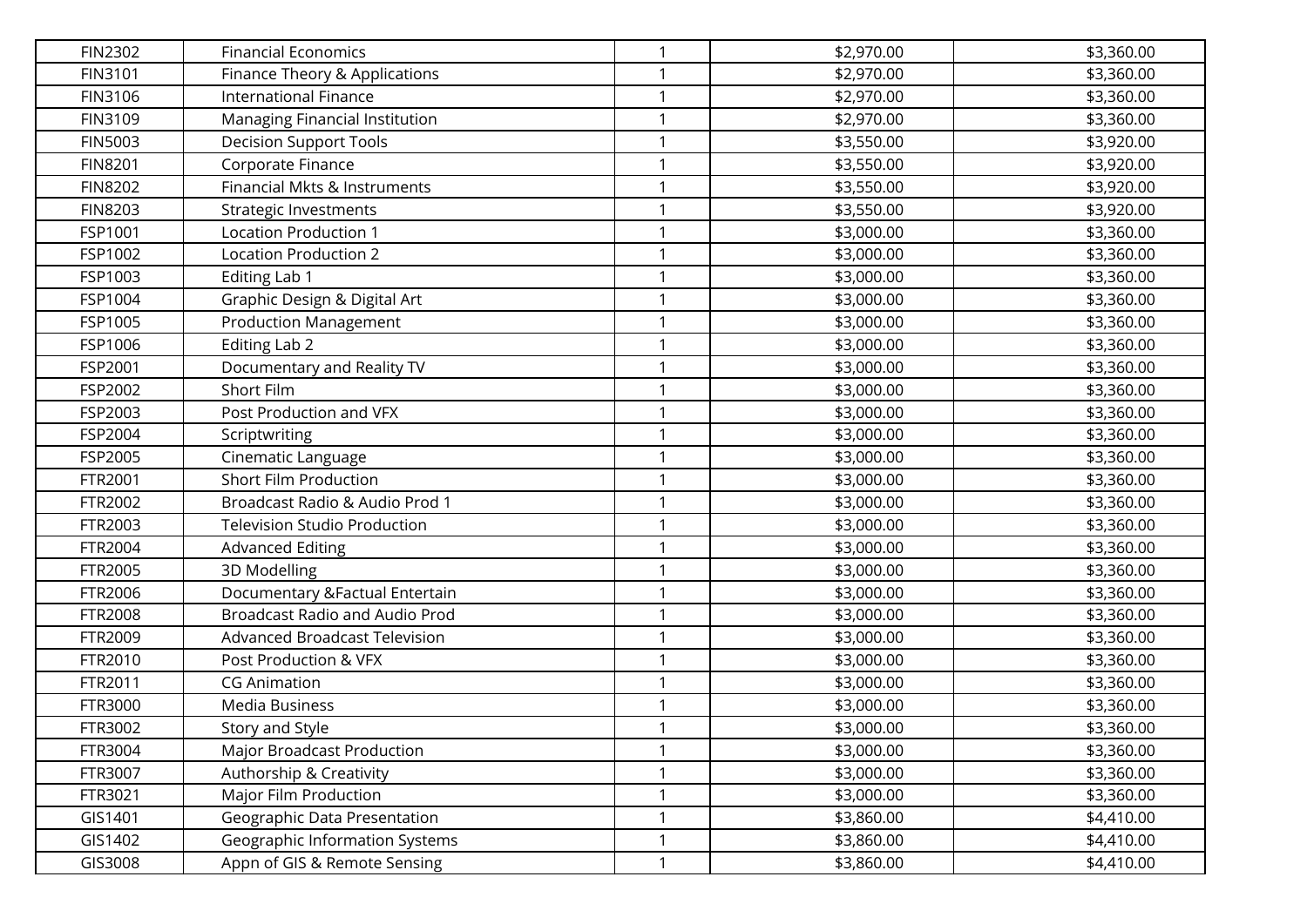| GIS3405        | Spatial Analysis and Modelling        | 1              | \$3,860.00 | \$4,410.00 |
|----------------|---------------------------------------|----------------|------------|------------|
| GIS3406        | Remote Sensing & Image Process        |                | \$3,860.00 | \$4,410.00 |
| GIS3407        | GIS Programming&Visualisation         | $\mathbf{1}$   | \$3,860.00 | \$4,410.00 |
| GIS4407        | Web Based Geographic Info Sys         | $\mathbf{1}$   | \$3,860.00 | \$4,410.00 |
| GPL2901        | <b>GIS and Planning Practice 1</b>    | 0              | \$0.00     | \$0.00     |
| GPL3902        | GIS and Planning Practice 2           | 0              | \$0.00     | \$0.00     |
| <b>HEA8001</b> | <b>Contexts of Practice</b>           |                | \$3,245.00 | \$3,790.00 |
| <b>HEA8101</b> | <b>Fndtns of Gerontology Practice</b> | 1              | \$3,245.00 | \$3,790.00 |
| <b>HEA8102</b> | Perspectives of Healthy Ageing        | 1              | \$3,245.00 | \$3,790.00 |
| <b>HEA8104</b> | Alzheimer Dementia Cont Persp         | 1              | \$3,245.00 | \$3,790.00 |
| <b>HEA8105</b> | Perspectives on `End-of-Life'         | 1              | \$3,245.00 | \$3,790.00 |
| <b>HEA8201</b> | Intro to Clinical Education           | 1              | \$3,245.00 | \$3,790.00 |
| <b>HEA8202</b> | Innovative Learning Strategies        | 1              | \$3,245.00 | \$3,790.00 |
| <b>HEA8302</b> | <b>Culture Determinant of Health</b>  | 1              | \$3,245.00 | \$3,790.00 |
| HIS1000        | World History to 1500 CE              | 1              | \$3,000.00 | \$3,430.00 |
| HIS1001        | <b>Australian Colonies</b>            | $\mathbf{1}$   | \$3,000.00 | \$3,430.00 |
| HIS1115        | Legal History                         | 1              | \$3,000.00 | \$3,430.00 |
| HIS2000        | Contemporary Australia                | 1              | \$3,000.00 | \$3,430.00 |
| HIS2103        | Global History, 1500-1900             | 1              | \$3,000.00 | \$3,430.00 |
| HIS3002        | The Twentieth Century                 | 1              | \$3,000.00 | \$3,430.00 |
| HIS3005        | Europe: History of an Idea            | 1              | \$3,000.00 | \$3,430.00 |
| HIS5115        | <b>Advanced Legal History</b>         | $\mathbf{1}$   | \$3,370.00 | \$3,790.00 |
| HIS8001        | War and Society (Masters)             | $\mathbf{1}$   | \$3,370.00 | \$3,790.00 |
| HIS8005        | Women's European History Mast         | $\overline{a}$ | \$6,740.00 | \$7,580.00 |
| HMT1000        | A History of Ideas                    | 1              | \$3,000.00 | \$3,430.00 |
| <b>HMT2000</b> | Ethical Issues and Human Right        | 1              | \$3,000.00 | \$3,430.00 |
| HMT3001        | Independent Study Project A           | 1              | \$3,000.00 | \$3,430.00 |
| HMT3002        | Independent Study Project B           | 1              | \$3,000.00 | \$3,430.00 |
| HMT4001        | Honours Dissertation A                | $\overline{2}$ | \$6,000.00 | \$6,860.00 |
| HMT4002        | <b>Honours Dissertation B</b>         | $\overline{a}$ | \$6,000.00 | \$6,860.00 |
| HMT4006        | Honours Theories and Debates          | $\overline{2}$ | \$6,000.00 | \$6,860.00 |
| HMT4007        | Becoming a Researcher                 | $\overline{2}$ | \$6,000.00 | \$6,860.00 |
| <b>HSC8050</b> | Res Methods for Human Sciences        |                | \$3,245.00 | \$3,790.00 |
| <b>HSC8060</b> | Research Project Design               | 1              | \$3,245.00 | \$3,790.00 |
| <b>HSC8070</b> | Health Masters Project A              | $\mathbf{1}$   | \$3,245.00 | \$3,790.00 |
| <b>HSC8080</b> | Health Masters Project B              | 1              | \$3,245.00 | \$3,790.00 |
| HSW1000        | Foun Human Services Discipline        | $\mathbf{1}$   | \$3,310.00 | \$4,000.00 |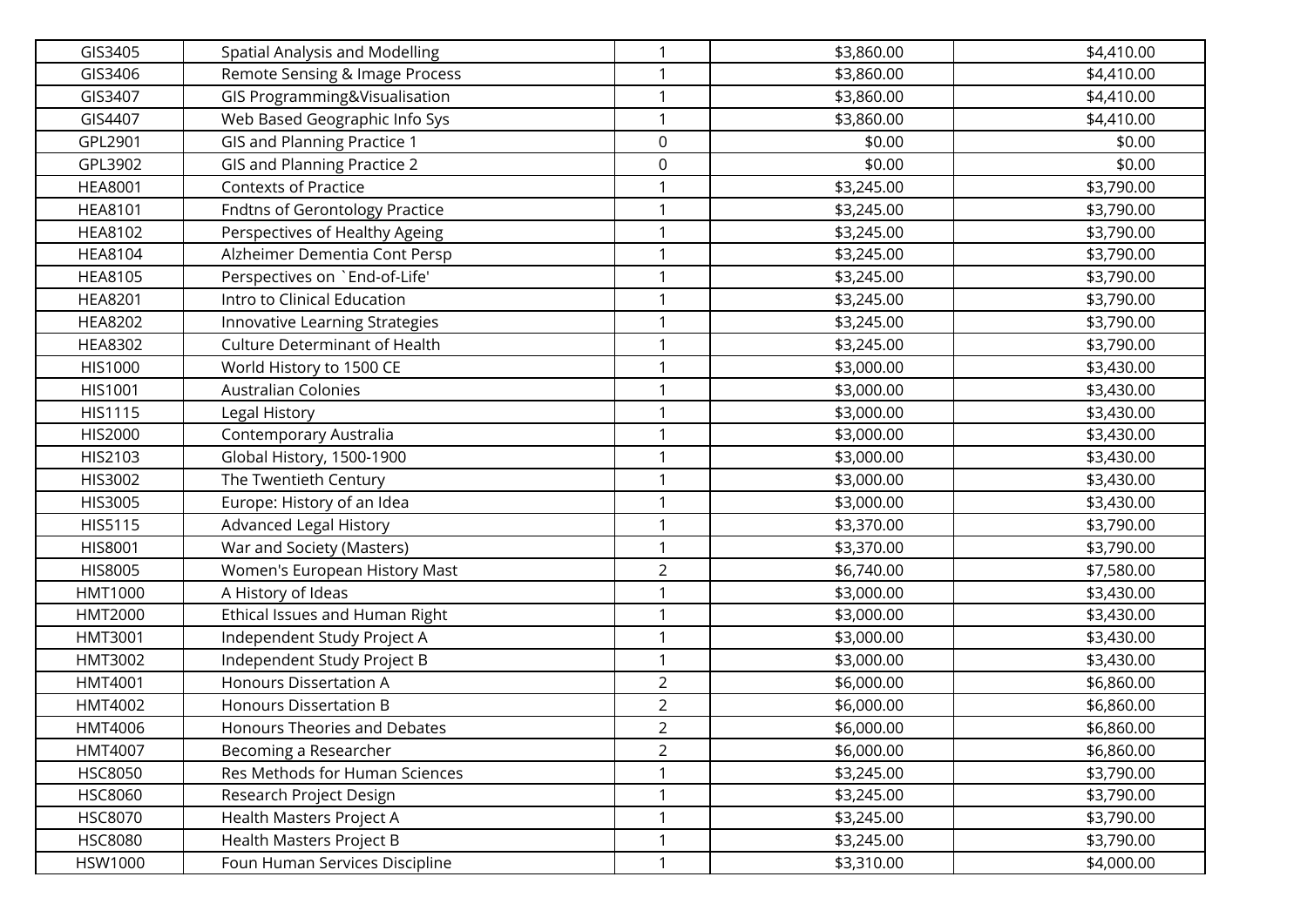| HSW1110        | Mental Health and Wellbeing          | $\mathbf{1}$   | \$3,310.00 | \$4,000.00 |
|----------------|--------------------------------------|----------------|------------|------------|
| <b>HSW1300</b> | Intro Child Protection Prac          | 1              | \$3,310.00 | \$4,000.00 |
| <b>HSW1400</b> | Working Families Human Service       | 1              | \$3,310.00 | \$4,000.00 |
| HSW2100        | Advocacy, Allies &Peer Support       | $\mathbf{1}$   | \$3,310.00 | \$4,000.00 |
| HSW2120        | Human Services Case Management       | 1              | \$3,310.00 | \$4,000.00 |
| HSW2200        | Disability Theory and Concepts       | $\mathbf{1}$   | \$3,310.00 | \$4,000.00 |
| HSW2211        | Youth Work Practice                  | $\mathbf{1}$   | \$3,310.00 | \$4,000.00 |
| HSW2220        | Health&W'being Across Lifespan       | $\mathbf{1}$   | \$3,310.00 | \$4,000.00 |
| <b>HSW2299</b> | Professional Placement A             | 1              | \$3,310.00 | \$4,000.00 |
| HSW3220        | Community Based Rehabilitation       | 1              | \$3,310.00 | \$4,000.00 |
| HSW3399        | Professional Placement B             | $\mathbf{1}$   | \$3,310.00 | \$4,000.00 |
| HSW4100        | Health: Project A                    | $\overline{2}$ | \$6,620.00 | \$8,000.00 |
| HSW4110        | Leadership M'ment & Entrprnship      | $\mathbf{1}$   | \$3,310.00 | \$4,000.00 |
| HSW4200        | Health: Project B                    | $\overline{2}$ | \$6,620.00 | \$8,000.00 |
| HSW8100        | Governance & Quality in NDIS         | 1              | \$3,245.00 | \$3,790.00 |
| <b>HSW8220</b> | Promoting Community Access Inc       | 1              | \$3,245.00 | \$3,790.00 |
| <b>INR1000</b> | Intro International Relations        | $\mathbf{1}$   | \$3,000.00 | \$3,430.00 |
| <b>INR1002</b> | Soft Power & Cult'l Diplomacy        | $\mathbf{1}$   | \$3,000.00 | \$3,430.00 |
| <b>INR2000</b> | Issues in a Globalizing World        | 1              | \$3,000.00 | \$3,430.00 |
| <b>INR2001</b> | <b>Australian Foreign Relations</b>  | $\mathbf{1}$   | \$3,000.00 | \$3,430.00 |
| <b>INR3003</b> | War & Terrorism Strategic Stud       | 1              | \$3,000.00 | \$3,430.00 |
| <b>INR3005</b> | Migrnt Wrlds: Cont Hist Mig          | 1              | \$3,000.00 | \$3,430.00 |
| <b>INR3007</b> | <b>Global Environmental Politics</b> | $\mathbf{1}$   | \$3,000.00 | \$3,430.00 |
| <b>INR8010</b> | Int'l Relation Topic (Masters)       | 1              | \$3,370.00 | \$3,790.00 |
| <b>INR8011</b> | Australia & Asia Issue(Masters       | $\mathbf{1}$   | \$3,370.00 | \$3,790.00 |
| <b>IPP7005</b> | Walking the walk                     | $\mathbf{1}$   | N/A        | N/A        |
| <b>IPP7006</b> | Academic conventions                 | $\mathbf{1}$   | N/A        | N/A        |
| <b>IPP7007</b> | Explore the way your USQ jrny        | 1              | N/A        | N/A        |
| <b>ISE1000</b> | Introduction to ATSI Australia       | 1              | \$3,000.00 | \$3,430.00 |
| <b>ISE1001</b> | 1st Nations Lit & Writings           | $\mathbf{1}$   | \$3,000.00 | \$3,430.00 |
| ISE1002        | Cmprtve & Cntmpry Indig Cultre       | 1              | \$3,000.00 | \$3,430.00 |
| ISE1003        | Cntxt of ATSI Art&Rpresntation       | $\mathbf{1}$   | \$3,000.00 | \$3,430.00 |
| <b>ISE2000</b> | Reconciliation Policy-Practice       | 1              | \$3,000.00 | \$3,430.00 |
| <b>ISE2002</b> | Human Rights & Ideologies            | 1              | \$3,000.00 | \$3,430.00 |
| ISE2003        | Media Rep & First Ntns People        | 1              | \$3,000.00 | \$3,430.00 |
| <b>ISE3000</b> | Languge, Cltre, Country, Comunity    | 1              | \$3,000.00 | \$3,430.00 |
| ISE3001        | Perspectives on Knowledge            | $\mathbf{1}$   | \$3,000.00 | \$3,430.00 |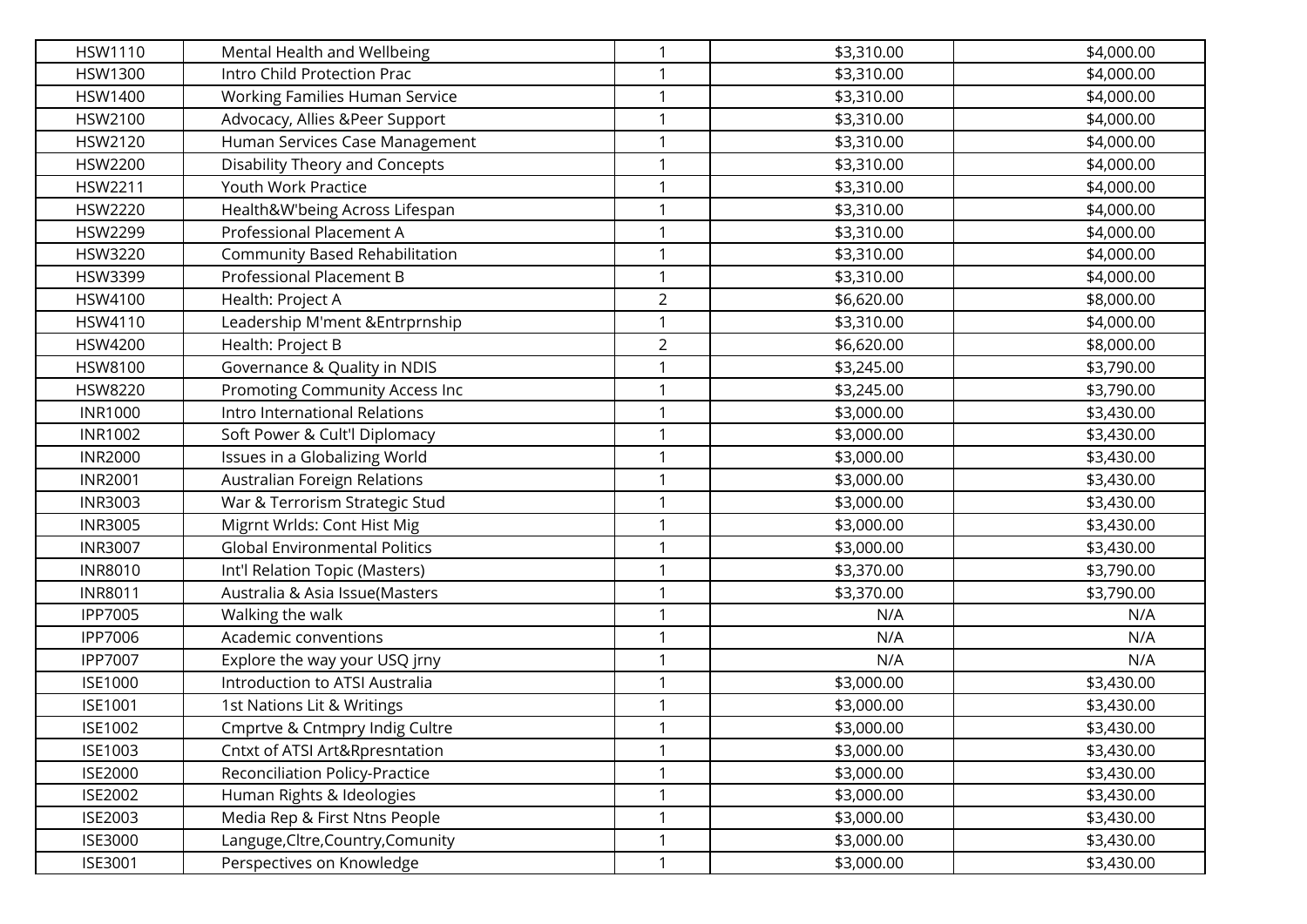| <b>ITD1100</b> | <b>ITD Guidelines and Practices</b>   | 1            | \$2,970.00 | \$3,290.00 |
|----------------|---------------------------------------|--------------|------------|------------|
| ITD1210        | <b>Material Technologies 1</b>        |              | \$2,970.00 | \$3,290.00 |
| ITD3110        | <b>Emerging Technologies</b>          | 1            | \$2,970.00 | \$3,290.00 |
| ITD3120        | Design & Visual Communication         | $\mathbf{1}$ | \$2,970.00 | \$3,290.00 |
| <b>ITD3200</b> | <b>ITD Curriculum and Pedagogy</b>    | 1            | \$2,970.00 | \$3,290.00 |
| JRN1010        | Analysing News and Media              | 1            | \$3,000.00 | \$3,430.00 |
| JRN1020        | Intro Professional Journalism         | 1            | \$3,000.00 | \$3,430.00 |
| JRN1030        | Reporting the News                    | 1            | \$3,000.00 | \$3,430.00 |
| JRN2001        | Photojournlsm & Editral Desgn         | 1            | \$3,000.00 | \$3,430.00 |
| JRN2006        | Media Law and Ethics                  | 1            | \$3,000.00 | \$3,430.00 |
| JRN2007        | Audio and Visual Journalism           | 1            | \$3,000.00 | \$3,430.00 |
| JRN3001        | Online Journalism                     | 1            | \$3,000.00 | \$3,430.00 |
| JRN3003        | <b>Feature Writing</b>                | $\mathbf{1}$ | \$3,000.00 | \$3,430.00 |
| JRN8004        | <b>Specialised Reporting (Masters</b> | 1            | \$3,370.00 | \$3,790.00 |
| LAW1111        | Australian Legal System               | 1            | \$3,010.00 | \$3,610.00 |
| LAW1112        | Legal Writing and Research            | $\mathbf{1}$ | \$3,010.00 | \$3,610.00 |
| LAW1113        | <b>Contract and Torts A</b>           | 1            | \$3,010.00 | \$3,610.00 |
| LAW1121        | Criminal Law and Procedure            | 1            | \$3,010.00 | \$3,610.00 |
| LAW1122        | Dispute Management                    | 1            | \$3,010.00 | \$3,610.00 |
| LAW1123        | Contract B                            | 1            | \$3,010.00 | \$3,610.00 |
| LAW1124        | Torts B                               | 1            | \$3,010.00 | \$3,610.00 |
| LAW1500        | Intro Business & Company Law          | $\mathbf{1}$ | \$3,010.00 | \$3,610.00 |
| LAW2107        | <b>Environmental Law</b>              | $\mathbf{1}$ | \$3,010.00 | \$3,610.00 |
| LAW2211        | Constitutional Law                    | 1            | \$3,010.00 | \$3,610.00 |
| LAW2212        | Equity                                | 1            | \$3,010.00 | \$3,610.00 |
| LAW2213        | Property and Trusts A                 | 1            | \$3,010.00 | \$3,610.00 |
| LAW2221        | Administrative Law                    | 1            | \$3,010.00 | \$3,610.00 |
| LAW2222        | Public International Law              | 1            | \$3,010.00 | \$3,610.00 |
| LAW2223        | Property and Trusts B                 | 1            | \$3,010.00 | \$3,610.00 |
| LAW2224        | Theories of Law                       | 1            | \$3,010.00 | \$3,610.00 |
| LAW2500        | <b>Commercial Property Law</b>        |              | \$3,010.00 | \$3,610.00 |
| LAW3110        | Insolvency & Restructuring Law        | $\mathbf{1}$ | \$3,010.00 | \$3,610.00 |
| LAW3130        | Revenue Law and Practice A            | 1            | \$3,010.00 | \$3,610.00 |
| LAW3131        | Revenue Law and Practice B            | 1            | \$3,010.00 | \$3,610.00 |
| LAW3311        | Company Law                           | $\mathbf{1}$ | \$3,010.00 | \$3,610.00 |
| LAW3312        | Lawyers' Ethics                       | 1            | \$3,010.00 | \$3,610.00 |
| LAW3321        | Evidence                              | $\mathbf{1}$ | \$3,010.00 | \$3,610.00 |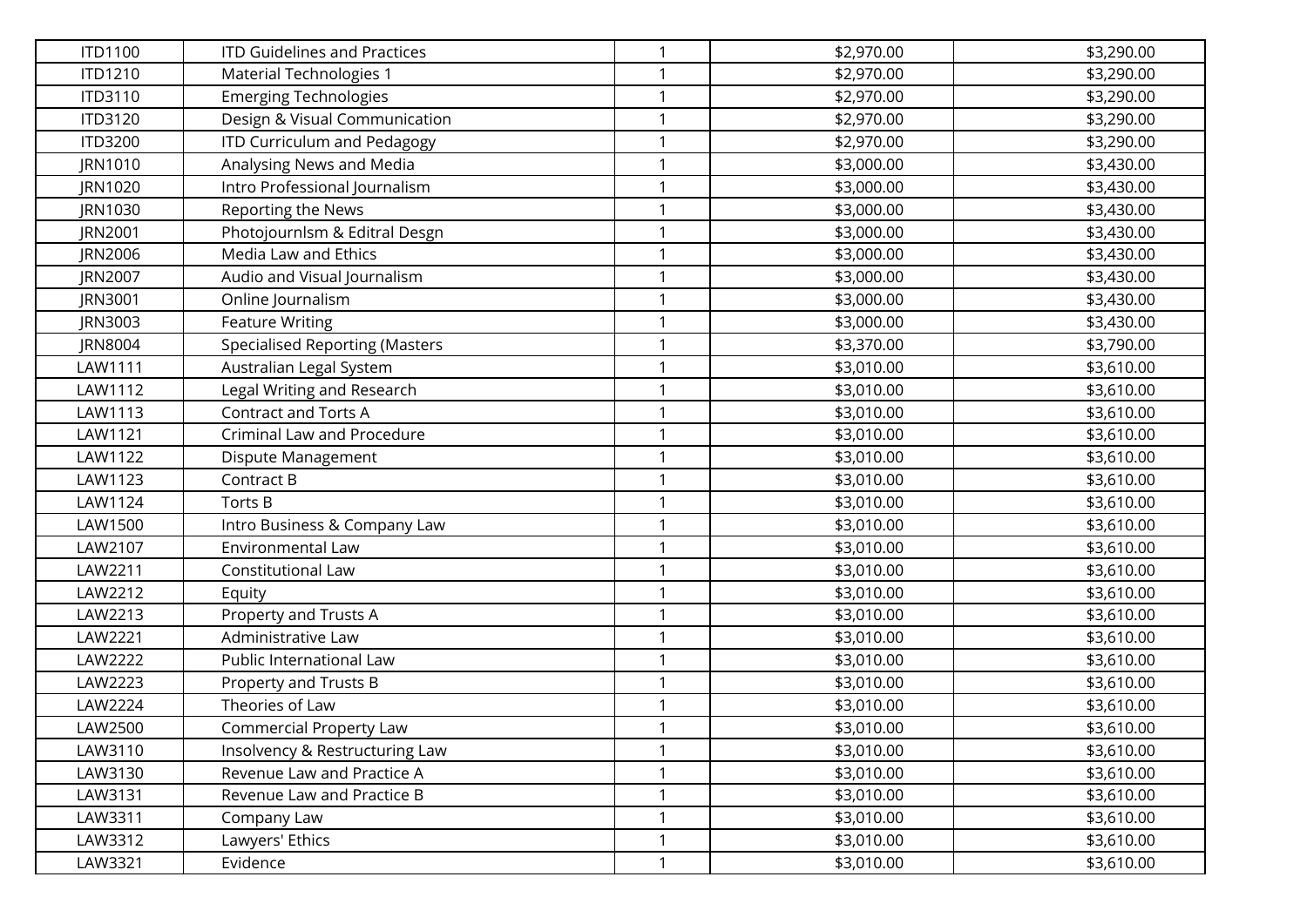| LAW3322 | Civil Procedure                    | 1              | \$3,010.00 | \$3,610.00 |
|---------|------------------------------------|----------------|------------|------------|
| LAW3405 | Human Rights&Anti-Discrim Law      |                | \$3,010.00 | \$3,610.00 |
| LAW3406 | Intellectual Property Law          | $\mathbf{1}$   | \$3,010.00 | \$3,610.00 |
| LAW3421 | Family Law                         | 1              | \$3,010.00 | \$3,610.00 |
| LAW3422 | Succession Law                     | 1              | \$3,010.00 | \$3,610.00 |
| LAW3424 | <b>Land Contracts</b>              | 1              | \$3,010.00 | \$3,610.00 |
| LAW3442 | <b>Employment Law</b>              | 1              | \$3,010.00 | \$3,610.00 |
| LAW3444 | Competition and Consumer Law       | 1              | \$3,010.00 | \$3,610.00 |
| LAW3464 | International Trade Law            | 1              | \$3,010.00 | \$3,610.00 |
| LAW3465 | Comparative Law                    | 1              | \$3,010.00 | \$3,610.00 |
| LAW3466 | Moot Court Bench                   | 1              | \$3,010.00 | \$3,610.00 |
| LAW3468 | Regional & Rural Legal Practice    | 1              | \$3,010.00 | \$3,610.00 |
| LAW3472 | <b>Local Government Law</b>        | $\mathbf{1}$   | \$3,010.00 | \$3,610.00 |
| LAW3473 | Construction Law                   | 1              | \$3,010.00 | \$3,610.00 |
| LAW3476 | Privacy & Data Protection Law      | 1              | \$3,010.00 | \$3,610.00 |
| LAW3478 | Law Clinic                         | $\mathbf{1}$   | \$3,010.00 | \$3,610.00 |
| LAW3479 | Family Violence&Child Protectn     | 1              | \$3,010.00 | \$3,610.00 |
| LAW3490 | Jessup Moot Competition            | $\overline{2}$ | \$6,020.00 | \$7,220.00 |
| LAW3719 | Mediation Processes and Skills     | 1              | \$3,010.00 | \$3,610.00 |
| LAW4401 | Capstone Project                   | 1              | \$3,010.00 | \$3,610.00 |
| LAW5111 | Advanced Australian Legal Syst     | 1              | \$3,540.00 | \$3,890.00 |
| LAW5112 | Advanced Legal Writing and Res     | $\mathbf{1}$   | \$3,540.00 | \$3,890.00 |
| LAW5113 | Advanced Contract and Torts A      | $\mathbf{1}$   | \$3,540.00 | \$3,890.00 |
| LAW5119 | <b>Advanced Criminal Procedure</b> | 0.25           | \$885.00   | \$972.50   |
| LAW5121 | Adv Criminal Law and Procedure     | 1              | \$3,540.00 | \$3,890.00 |
| LAW5122 | Advanced Dispute Management        | 1              | \$3,540.00 | \$3,890.00 |
| LAW5123 | <b>Advanced Contract B</b>         | 1              | \$3,540.00 | \$3,890.00 |
| LAW5124 | <b>Advanced Torts B</b>            | 1              | \$3,540.00 | \$3,890.00 |
| LAW5211 | Advanced Constitutional Law        | 1              | \$3,540.00 | \$3,890.00 |
| LAW5212 | <b>Advanced Equity</b>             | 1              | \$3,540.00 | \$3,890.00 |
| LAW5213 | Advanced Property and Trusts A     |                | \$3,540.00 | \$3,890.00 |
| LAW5221 | Advanced Administrative Law        | 1              | \$3,540.00 | \$3,890.00 |
| LAW5222 | Advanced Public Int'l Law          | 1              | \$3,540.00 | \$3,890.00 |
| LAW5223 | Advanced Property and Trusts B     | 1              | \$3,540.00 | \$3,890.00 |
| LAW5224 | Advanced Theories of Law           | $\mathbf{1}$   | \$3,540.00 | \$3,890.00 |
| LAW5311 | Advanced Company Law               | 1              | \$3,540.00 | \$3,890.00 |
| LAW5312 | Advanced Lawyers' Ethics           | 1              | \$3,540.00 | \$3,890.00 |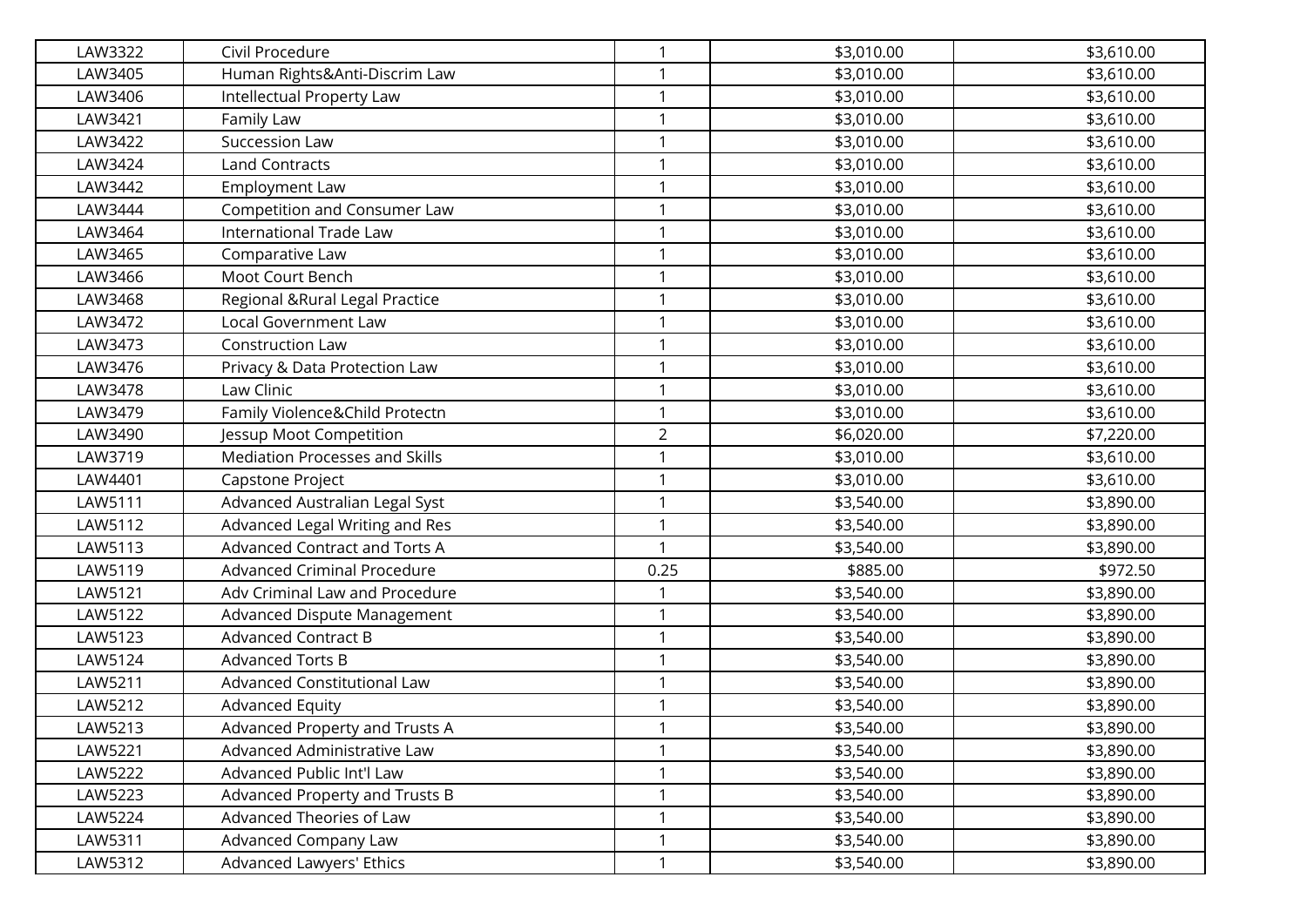| LAW5321        | Advanced Evidence                     | $\mathbf{1}$   | \$3,540.00  | \$3,890.00  |
|----------------|---------------------------------------|----------------|-------------|-------------|
| LAW5322        | <b>Advanced Civil Procedure</b>       | 1              | \$3,540.00  | \$3,890.00  |
| LAW5323        | Advanced Research Project             | $\mathbf{1}$   | \$3,540.00  | \$3,890.00  |
| LAW8001        | Legal Research Methodology            | $\mathbf{1}$   | \$3,540.00  | \$3,890.00  |
| LAW8002        | Law Masters Dissertation A            | 1              | \$3,540.00  | \$3,890.00  |
| LAW8003        | Law Masters Dissertation B            | $\overline{2}$ | \$7,080.00  | \$7,780.00  |
| LAW8004        | Law Masters Dissertation C            | 4              | \$14,160.00 | \$15,560.00 |
| LAW8006        | Major Law Honours Dissertation        | $\overline{2}$ | \$7,080.00  | \$7,780.00  |
| LAW8118        | <b>International Business Law</b>     | 1              | \$3,540.00  | \$3,890.00  |
| LAW8701        | <b>Constitutional Human Rights</b>    | 1              | \$3,540.00  | \$3,890.00  |
| LAW8706        | International Humanitarian Law        | $\mathbf{1}$   | \$3,540.00  | \$3,890.00  |
| LAW8713        | Sust'ble Environm'l Governance        | 1              | \$3,540.00  | \$3,890.00  |
| LAW8719        | <b>Accredited General Mediation</b>   | $\mathbf{1}$   | \$3,540.00  | \$3,890.00  |
| LAW8720        | Int Comparative Copyright Law         | 1              | \$3,540.00  | \$3,890.00  |
| LAW8721        | <b>Estate Planning</b>                | 1              | \$3,540.00  | \$3,890.00  |
| LAW8750        | <b>Commercial Law Project</b>         | $\mathbf{1}$   | \$3,540.00  | \$3,890.00  |
| LAW8751        | Comparative Law Project               | $\mathbf{1}$   | \$3,540.00  | \$3,890.00  |
| LAW8752        | Sustainable Developmt Law Proj        | $\mathbf{1}$   | \$3,540.00  | \$3,890.00  |
| LAW8753        | International Law Project             | $\mathbf{1}$   | \$3,540.00  | \$3,890.00  |
| LAW8754        | Public Law Project                    | 1              | \$3,540.00  | \$3,890.00  |
| <b>LIN5000</b> | The Nature of Language                | 1              | \$3,160.00  | \$3,360.00  |
| LIN5001        | Teaching English Grammar              | $\mathbf{1}$   | \$3,160.00  | \$3,360.00  |
| LIN8001        | Principle of 2nd Lang Learning        | $\mathbf{1}$   | \$3,160.00  | \$3,360.00  |
| LIN8002        | Method in Teach a 2nd Language        | 1              | \$3,160.00  | \$3,360.00  |
| LIN8006        | Tech-Enhanced Language Teach          | $\mathbf{1}$   | \$3,160.00  | \$3,360.00  |
| <b>LIN8007</b> | Language Literacy Assess              | 1              | \$3,160.00  | \$3,360.00  |
| LIN8019        | Teach Languages Young Lrners          | 1              | \$3,160.00  | \$3,360.00  |
| LIN8020        | Digital Literacies in Practice        | 1              | \$3,160.00  | \$3,360.00  |
| MAC2901        | <b>Mathematics for Teachers</b>       | 1              | \$3,150.00  | \$3,690.00  |
| MAC8901        | <b>Issues in Teaching Mathematics</b> | $\mathbf{1}$   | \$3,230.00  | \$3,690.00  |
| MAR8003        | Master of Arts Project A              | $\overline{2}$ | \$6,740.00  | \$7,580.00  |
| MAR8004        | Master of Arts Project B              | $\overline{2}$ | \$6,740.00  | \$7,580.00  |
| MAR8006        | Guided Arts Studies A                 |                | \$3,370.00  | \$3,790.00  |
| MAR8007        | <b>Guided Arts Studies B</b>          | 1              | \$3,370.00  | \$3,790.00  |
| <b>MAR8008</b> | Master of Arts Project C              | $\overline{2}$ | \$6,740.00  | \$7,580.00  |
| <b>MAT1000</b> | Mathematic Fundamentals               | 1              | \$3,150.00  | \$3,690.00  |
| MAT1100        | <b>Foundation Mathematics</b>         | $\mathbf{1}$   | \$3,150.00  | \$3,690.00  |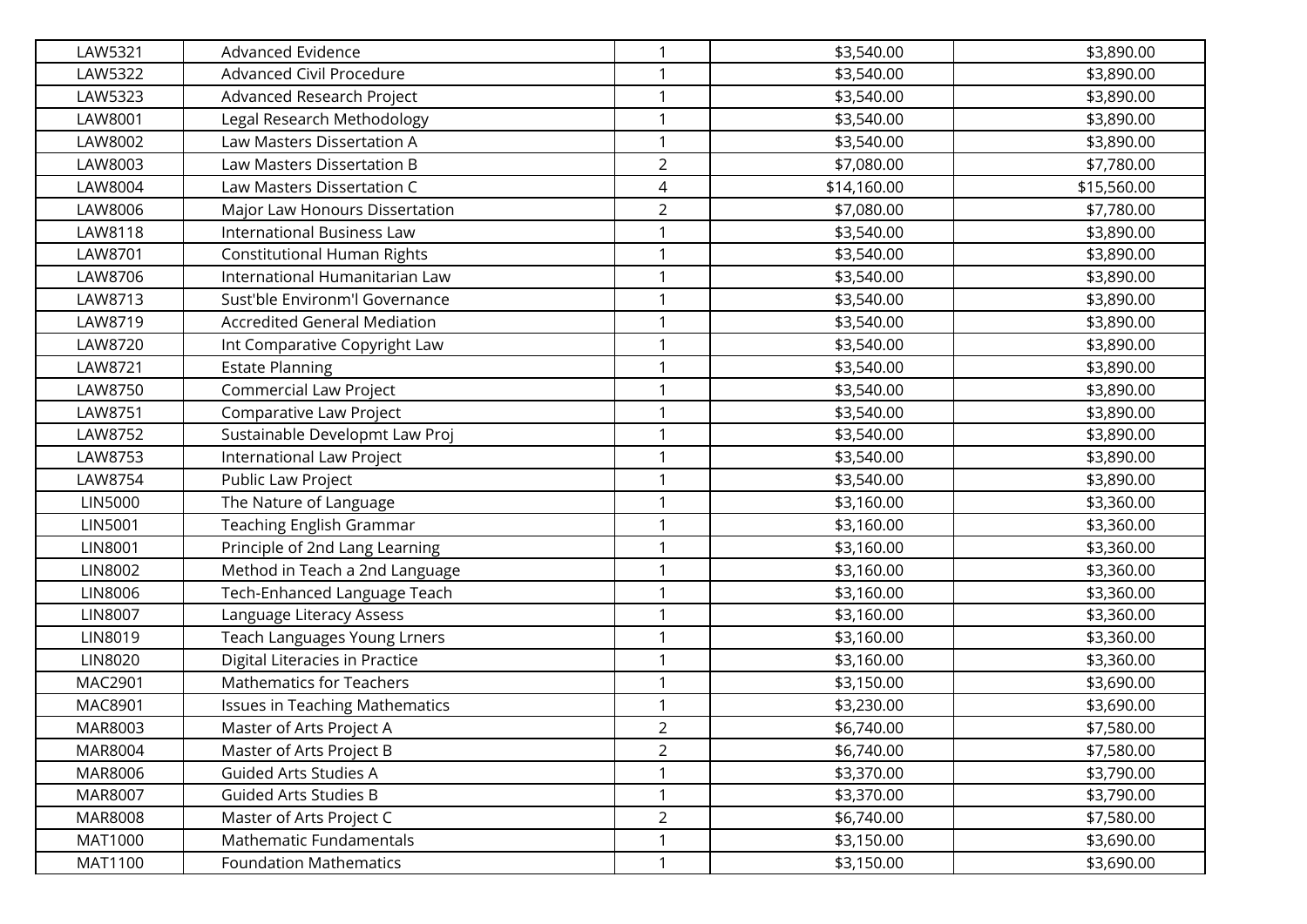| MAT1101        | Discrete Maths for Computing          | $\mathbf{1}$ | \$3,150.00 | \$3,690.00 |
|----------------|---------------------------------------|--------------|------------|------------|
| MAT1102        | Algebra and Calculus I                |              | \$3,150.00 | \$3,690.00 |
| MAT2100        | Algebra and Calculus II               | 1            | \$3,150.00 | \$3,690.00 |
| <b>MAT2200</b> | <b>Operations Research 1</b>          | $\mathbf{1}$ | \$3,150.00 | \$3,690.00 |
| MAT2409        | High Performance Num Computing        | 1            | \$3,150.00 | \$3,690.00 |
| MAT3103        | Math Model & Dynamics Systems         | 1            | \$3,150.00 | \$3,690.00 |
| MAT3104        | Math Model Financial Economics        | 1            | \$3,150.00 | \$3,690.00 |
| MAT3105        | Harmony Part Differential Equa        | 1            | \$3,150.00 | \$3,690.00 |
| MAT3201        | <b>Operations Research 2</b>          | 1            | \$3,150.00 | \$3,690.00 |
| MAT8180        | Maths/Stats Comple'y Studies A        |              | \$3,230.00 | \$3,600.00 |
| MAT8190        | Maths/Stats Comple'y Studies B        | $\mathbf{1}$ | \$3,230.00 | \$3,600.00 |
| MBA8000        | Applied Bus Research & Ethics         | 1            | \$3,550.00 | \$3,920.00 |
| MBA8001        | Leveraging Your Leadership Ide        | 1            | \$3,550.00 | \$3,920.00 |
| MBA8002        | <b>Making Decisions Strategically</b> | 1            | \$3,550.00 | \$3,920.00 |
| MBA8003        | Analysing Business Data               | 1            | \$3,550.00 | \$3,920.00 |
| MBA8004        | Leading a High-Performance Cul        | 1            | \$3,550.00 | \$3,920.00 |
| MBA8005        | Shaping Organisational Policy         | 1            | \$3,550.00 | \$3,920.00 |
| MBA8006        | <b>Balancing Drivers of Business</b>  | 1            | \$3,550.00 | \$3,920.00 |
| MBA8007        | Designing Systems for Impact          | 1            | \$3,550.00 | \$3,920.00 |
| <b>MBA8008</b> | <b>Communicating Strategically</b>    | 1            | \$3,550.00 | \$3,920.00 |
| MBA8009        | Mobilising Your People                | 1            | \$3,550.00 | \$3,920.00 |
| MBA8010        | Leading Through a Crisis              | 1            | \$3,550.00 | \$3,920.00 |
| MBA8011        | Driving Growth and Innovation         | $\mathbf{1}$ | \$3,550.00 | \$3,920.00 |
| MBA8012        | Dreaming Big (Capstone)               | 1            | \$3,550.00 | \$3,920.00 |
| MEC1201        | <b>Engineering Materials</b>          | 1            | \$3,860.00 | \$4,410.00 |
| MEC1501        | Intro to Industrial Processes         | 1            | \$3,860.00 | \$4,410.00 |
| MEC2106        | Introduction to Thermofluids          | 1            | \$3,860.00 | \$4,410.00 |
| MEC2202        | <b>Manufacturing Processes</b>        | 1            | \$3,860.00 | \$4,410.00 |
| MEC2301        | Design of Machine Elements            |              | \$3,860.00 | \$4,410.00 |
| MEC2304        | Solid Modelling                       | $\mathbf{1}$ | \$3,860.00 | \$4,410.00 |
| MEC2401        | Dynamics I                            |              | \$3,860.00 | \$4,410.00 |
| MEC2402        | <b>Stress Analysis</b>                | $\mathbf{1}$ | \$3,860.00 | \$4,410.00 |
| MEC2405        | Machine Dynamics                      | 1            | \$3,860.00 | \$4,410.00 |
| MEC2406        | <b>Mechatronics &amp; Automation</b>  | 1            | \$3,860.00 | \$4,410.00 |
| MEC2501        | Process Control Systems               | 1            | \$3,860.00 | \$4,410.00 |
| MEC2901        | <b>Mechanical Practice 1</b>          | 0            | \$0.00     | \$0.00     |
| MEC2902        | <b>Mechanical Practice 2</b>          | 0            | \$0.00     | \$0.00     |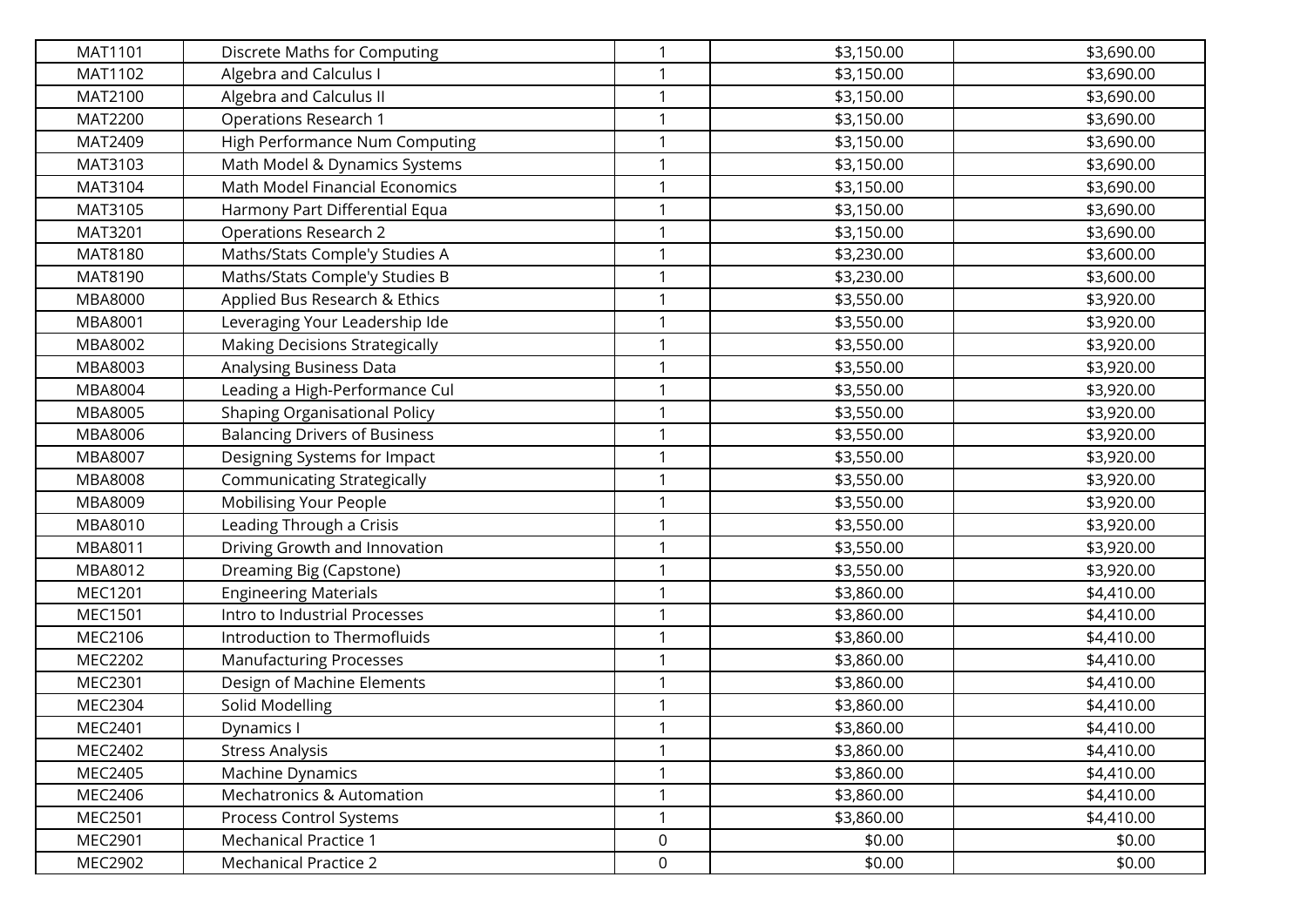| MEC3102 | <b>Fluid Mechanics</b>                | $\mathbf{1}$ | \$3,860.00 | \$4,410.00 |
|---------|---------------------------------------|--------------|------------|------------|
| MEC3107 | Thermofluids                          |              | \$3,860.00 | \$4,410.00 |
| MEC3203 | <b>Materials Technology</b>           | 1            | \$3,860.00 | \$4,410.00 |
| MEC3204 | <b>Production Engineering</b>         | $\mathbf{1}$ | \$3,860.00 | \$4,410.00 |
| MEC3302 | Computational Mech in Design          | 1            | \$3,860.00 | \$4,410.00 |
| MEC3303 | Mech & M'tronic System Design         | 1            | \$3,860.00 | \$4,410.00 |
| MEC3403 | Dynamics II                           | 1            | \$3,860.00 | \$4,410.00 |
| MEC3903 | <b>Mechanical Practice 3</b>          | 0            | \$0.00     | \$0.00     |
| MEC3904 | <b>Mechanical Practice 4</b>          | 0            | \$0.00     | \$0.00     |
| MEC3905 | Mechatronic Practice                  | 0            | \$0.00     | \$0.00     |
| MEC4103 | <b>Heat Transfer</b>                  | $\mathbf{1}$ | \$3,860.00 | \$4,410.00 |
| MEC4104 | Renewable Energy Technology           | $\mathbf{1}$ | \$3,860.00 | \$4,410.00 |
| MEC4108 | <b>Advanced Thermofluids</b>          | 1            | \$3,860.00 | \$4,410.00 |
| MEC4406 | Robotics and Machine Vision           | 1            | \$3,860.00 | \$4,410.00 |
| MEC5100 | <b>Computational Fluid Dynamics</b>   | 1            | \$3,820.00 | \$4,400.00 |
| MGT1000 | Organisational Behaviour              | 1            | \$2,970.00 | \$3,360.00 |
| MGT1001 | Foundations of HRM                    | 1            | \$2,970.00 | \$3,360.00 |
| MGT2001 | Risk Mitigation, WH&S                 | 1            | \$2,970.00 | \$3,360.00 |
| MGT2002 | Perspectives of Organisation          | 1            | \$2,970.00 | \$3,360.00 |
| MGT2004 | <b>Enhancing Performance</b>          | 1            | \$2,970.00 | \$3,360.00 |
| MGT2007 | Leadership                            | 1            | \$2,970.00 | \$3,360.00 |
| MGT2204 | <b>Business Ethics and Governance</b> | 1            | \$2,970.00 | \$3,360.00 |
| MGT3001 | Global Management                     | $\mathbf{1}$ | \$2,970.00 | \$3,360.00 |
| MGT3002 | Managing Change                       | 1            | \$2,970.00 | \$3,360.00 |
| MGT3004 | Creativity Innovation & Entrep        | 1            | \$2,970.00 | \$3,360.00 |
| MGT3005 | Workforce Design                      | 1            | \$2,970.00 | \$3,360.00 |
| MGT3006 | <b>Employment Relations</b>           | 1            | \$2,970.00 | \$3,360.00 |
| MGT3007 | Knowledge Mgt & Org Learning          | 1            | \$2,970.00 | \$3,360.00 |
| MGT3010 | Business Strat in a Global Env        |              | \$2,970.00 | \$3,360.00 |
| MGT3201 | Organisational Administration         | $\mathbf{1}$ | \$2,970.00 | \$3,360.00 |
| MGT3203 | Project Management Processes          |              | \$2,970.00 | \$3,360.00 |
| MGT5000 | Managing Organisational Behavi        | 1            | \$3,550.00 | \$3,920.00 |
| MGT8002 | <b>Strategic Management</b>           |              | \$3,550.00 | \$3,920.00 |
| MGT8006 | <b>Inclusive Workplaces</b>           | 1            | \$3,550.00 | \$3,920.00 |
| MGT8007 | <b>Strategies for Work Inclusion</b>  | 1            | \$3,550.00 | \$3,920.00 |
| MGT8022 | Project-Based Management              |              | \$3,550.00 | \$3,920.00 |
| MGT8030 | Perform Manage't & People Dev         | $\mathbf{1}$ | \$3,550.00 | \$3,920.00 |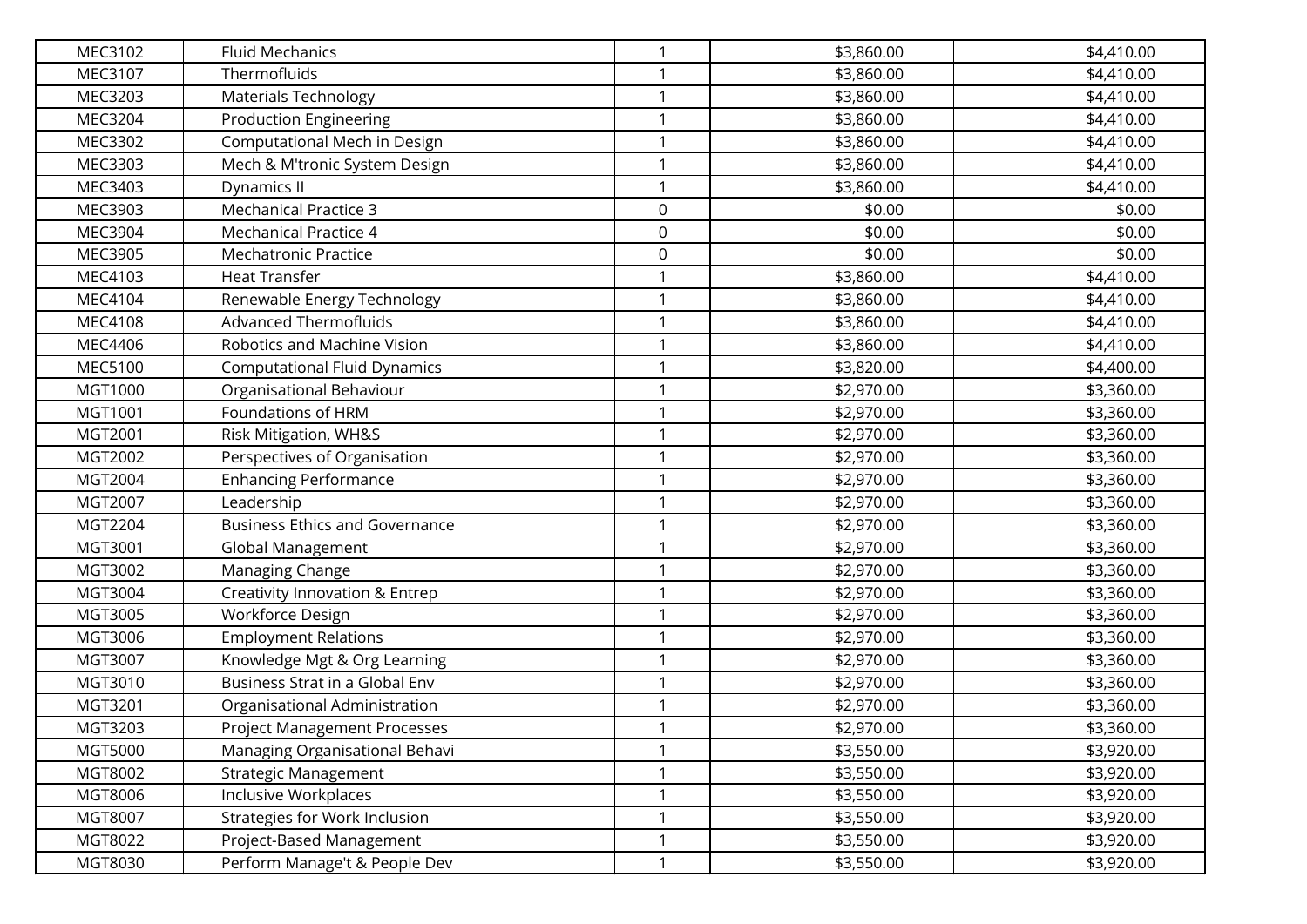| MGT8031 | <b>Global Employment Relations</b>        | 1            | \$3,550.00 | \$3,920.00 |
|---------|-------------------------------------------|--------------|------------|------------|
| MGT8032 | International Management                  | 1            | \$3,550.00 | \$3,920.00 |
| MGT8033 | Leading Organisational Change             | 1            | \$3,550.00 | \$3,920.00 |
| MGT8034 | <b>Strategic Mgt of HR&amp;Innovation</b> | $\mathbf{1}$ | \$3,550.00 | \$3,920.00 |
| MGT8037 | <b>Leading Teams to Success</b>           | 1            | \$3,550.00 | \$3,920.00 |
| MGT8038 | Leadership Development                    | $\mathbf{1}$ | \$3,550.00 | \$3,920.00 |
| MGT8039 | Strategic Leadership                      | 1            | \$3,550.00 | \$3,920.00 |
| MGT8040 | Entr'p Innovation & Creativity            | 1            | \$3,550.00 | \$3,920.00 |
| MGT8043 | Contemporary HRM Issues                   | $\mathbf{1}$ | \$3,550.00 | \$3,920.00 |
| MGT8047 | The Leader's Mind                         | 1            | \$3,550.00 | \$3,920.00 |
| MGT8048 | Organisational Learning Projec            | $\mathbf{1}$ | \$3,550.00 | \$3,920.00 |
| MGT8049 | Building an Engaged Workforce             | $\mathbf{1}$ | \$3,550.00 | \$3,920.00 |
| MGT8055 | Leadership Project 1                      | 1            | \$3,550.00 | \$3,920.00 |
| MGT8073 | Project Processes & Systems               | 1            | \$3,550.00 | \$3,920.00 |
| MGT8074 | Project Team Leadership                   | 1            | \$3,550.00 | \$3,920.00 |
| MGT8075 | Project Delivery                          | $\mathbf{1}$ | \$3,550.00 | \$3,920.00 |
| MGT8076 | Project-based Change M'ment               | 1            | \$3,550.00 | \$3,920.00 |
| MGT8077 | Project Risk Management                   | $\mathbf{1}$ | \$3,550.00 | \$3,920.00 |
| MGT8078 | Portfolio, Prog & Benefits Mgt            | 1            | \$3,550.00 | \$3,920.00 |
| MGT8079 | Project Mgt Research Project              | 1            | \$3,550.00 | \$3,920.00 |
| MHN5120 | Adv Mental Health Nursing 1               | 1            | \$3,245.00 | \$3,790.00 |
| MHN5160 | Adv Mental Health Nursing 2               | 1            | \$3,245.00 | \$3,790.00 |
| MID2101 | <b>Contexts of Midwifery</b>              | $\mathbf{1}$ | \$3,310.00 | \$4,000.00 |
| MID2102 | Foundations for Midwifery Prac            | 1            | \$3,310.00 | \$4,000.00 |
| MID2199 | Midwifery Practice 1                      | $\mathbf{1}$ | \$3,310.00 | \$4,000.00 |
| MID2201 | Develop Midwife Practitioner              | 1            | \$3,310.00 | \$4,000.00 |
| MID2202 | <b>Health &amp; Cultural Practices</b>    | 1            | \$3,310.00 | \$4,000.00 |
| MID2299 | Midwifery Practice 2                      | $\mathbf{1}$ | \$3,310.00 | \$4,000.00 |
| MID2399 | Midwifery Practice 3                      | 1            | \$3,310.00 | \$4,000.00 |
| MID2499 | Midwifery Practice 4                      | $\mathbf{1}$ | \$3,310.00 | \$4,000.00 |
| MID3101 | Midwifery Challenges 1                    | $\mathbf{1}$ | \$3,310.00 | \$4,000.00 |
| MID3102 | Midwifery Challenges 2                    | $\mathbf{1}$ | \$3,310.00 | \$4,000.00 |
| MID3199 | <b>Midwifery Practice 5</b>               | 1            | \$3,310.00 | \$4,000.00 |
| MID3201 | Autonomous Midwifery Practice             | $\mathbf{1}$ | \$3,310.00 | \$4,000.00 |
| MID3202 | Health & Mental Wellbeing                 | $\mathbf{1}$ | \$3,310.00 | \$4,000.00 |
| MID3299 | Midwifery Practice 6                      | 1            | \$3,310.00 | \$4,000.00 |
| MID3399 | Midwifery Practice 7                      | $\mathbf{1}$ | \$3,310.00 | \$4,000.00 |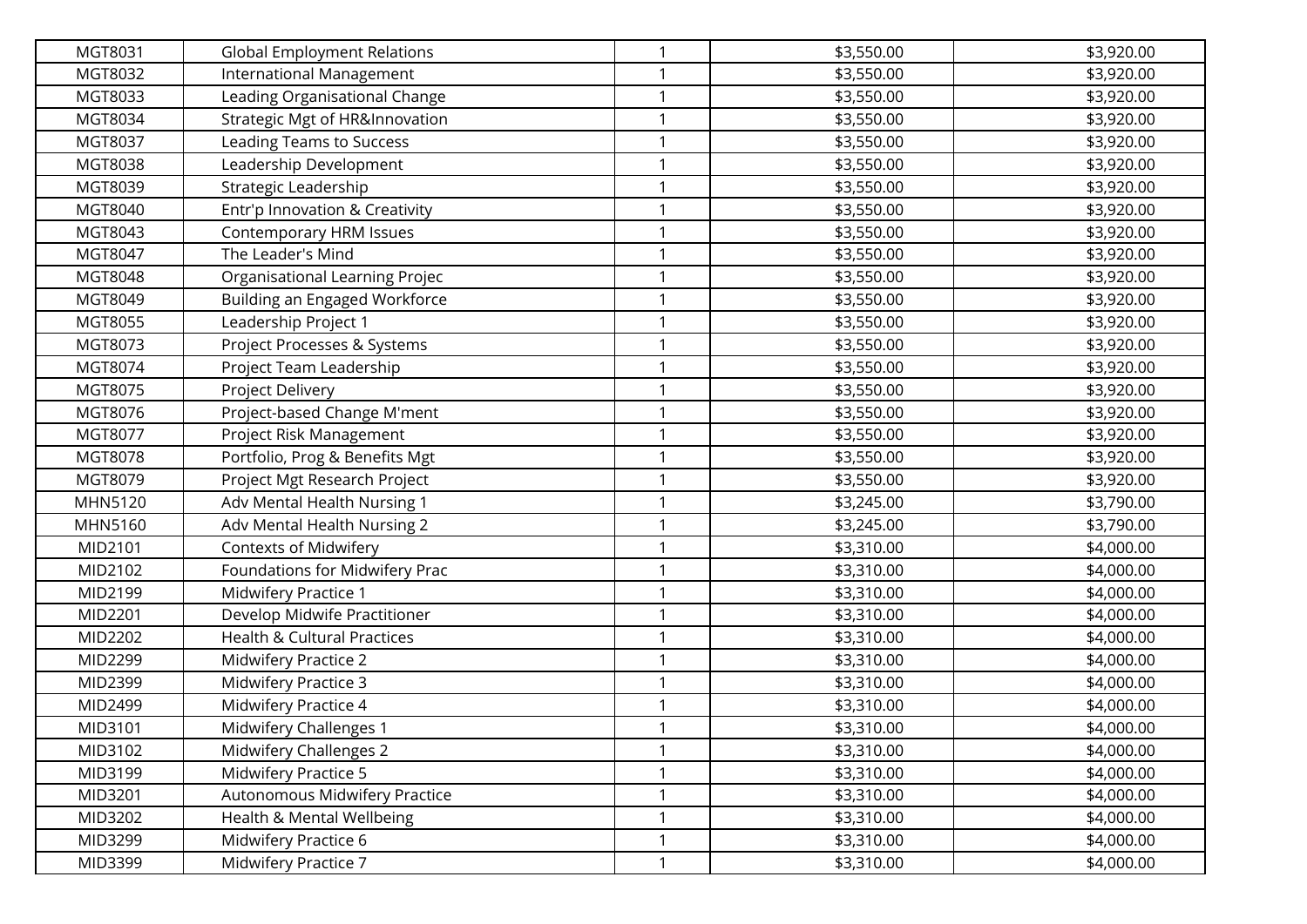| MID3499        | Midwifery Practice 8                  | $\mathbf{1}$   | \$3,310.00 | \$4,000.00 |
|----------------|---------------------------------------|----------------|------------|------------|
| MIN2001        | Mining Technology & Mineral Pr        |                | \$3,860.00 | \$4,410.00 |
| MIN2002        | Mine Planning and Design              | 1              | \$3,860.00 | \$4,410.00 |
| MIN2003        | Mine Operations & Management          | 1              | \$3,860.00 | \$4,410.00 |
| MKT1001        | Introduction to Marketing             | 1              | \$2,970.00 | \$3,360.00 |
| MKT1002        | Consumer Behaviour                    | 1              | \$2,970.00 | \$3,360.00 |
| MKT2001        | <b>Marketing Communications</b>       | 1              | \$2,970.00 | \$3,360.00 |
| MKT2013        | Digital Marketing & Branding          | 1              | \$2,970.00 | \$3,360.00 |
| MKT2014        | <b>Global Marketing</b>               | 1              | \$2,970.00 | \$3,360.00 |
| MKT2015        | <b>Creating Marketing Value</b>       |                | \$2,970.00 | \$3,360.00 |
| MKT3001        | Marketing Research                    | 1              | \$2,970.00 | \$3,360.00 |
| MKT3007        | <b>Marketing Strategy</b>             | 1              | \$2,970.00 | \$3,360.00 |
| <b>MKT3008</b> | Marketing Project                     | 1              | \$2,970.00 | \$3,360.00 |
| <b>MKT5000</b> | <b>Marketing Management</b>           | 1              | \$3,550.00 | \$3,920.00 |
| <b>MKT8001</b> | <b>Buyer Behaviour</b>                | 1              | \$3,550.00 | \$3,920.00 |
| MKT8002        | <b>International Marketing</b>        | $\mathbf{1}$   | \$3,550.00 | \$3,920.00 |
| MKT8011        | Digital Marketing                     | 1              | \$3,550.00 | \$3,920.00 |
| MKT8012        | Strategic Mktg & Innovation           | $\mathbf{1}$   | \$3,550.00 | \$3,920.00 |
| <b>MSC8001</b> | Research Project I                    | $\overline{2}$ | \$6,460.00 | \$7,200.00 |
| MSC8002        | Research Project II                   | $\overline{2}$ | \$6,460.00 | \$7,200.00 |
| MSC8003        | Indstry Based Rsrch Prac I            | $\overline{a}$ | \$6,460.00 | \$7,200.00 |
| MSC8004        | Indstry Based Rsrch Prac II           | $\overline{2}$ | \$6,460.00 | \$7,200.00 |
| MSD1000        | <b>Understanding Media</b>            | 1              | \$3,000.00 | \$3,430.00 |
| MSD2500        | Reading Film                          | 1              | \$3,000.00 | \$3,430.00 |
| MSD2550        | Television                            | 1              | \$3,000.00 | \$3,430.00 |
| MUI1001        | <b>Collaborative Music Practice 1</b> | 1              | \$3,000.00 | \$3,360.00 |
| MUI1002        | <b>Collaborative Music Practice 2</b> | 1              | \$3,000.00 | \$3,360.00 |
| MUI1006        | <b>Musical Contexts: Pop Music</b>    | 1              | \$3,000.00 | \$3,360.00 |
| MUI1010        | Guitar Skills                         | 1              | \$3,000.00 | \$3,360.00 |
| MUI1011        | Digital Composition                   | 1              | \$3,000.00 | \$3,360.00 |
| MUI1013        | <b>Decoding Music</b>                 |                | \$3,000.00 | \$3,360.00 |
| MUI2002        | Popular Songwriting                   | $\mathbf{1}$   | \$3,000.00 | \$3,360.00 |
| MUI2003        | <b>Collaborative Music Practice 3</b> |                | \$3,000.00 | \$3,360.00 |
| <b>MUI2004</b> | Collaborative Music Practice 4        | 1              | \$3,000.00 | \$3,360.00 |
| MUI2006        | Musical Contexts 2 Western Pop        | $\mathbf{1}$   | \$3,000.00 | \$3,360.00 |
| <b>MUI2008</b> | Making Music 4 Composing & Imp        | 1              | \$3,000.00 | \$3,360.00 |
| MUI2009        | Recording and Music Production        | $\mathbf{1}$   | \$3,000.00 | \$3,360.00 |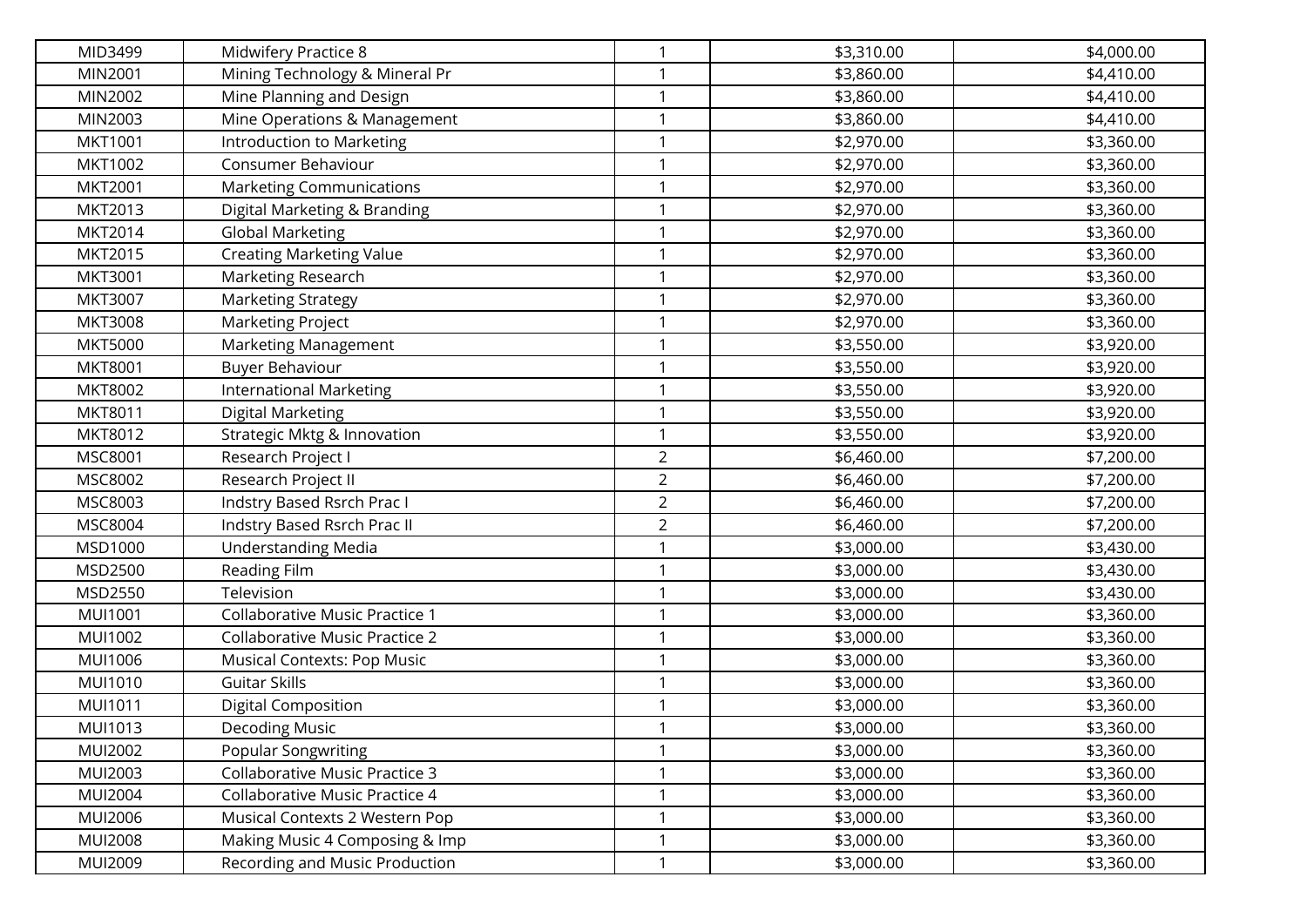| <b>MUI3005</b> | <b>Collaborative Music Practice 5</b>      | 1              | \$3,000.00 | \$3,360.00 |
|----------------|--------------------------------------------|----------------|------------|------------|
| MUI3006        | Collaborative Music Practice 6             | 1              | \$3,000.00 | \$3,360.00 |
| MUI3010        | Making Music 5: Improvising                | 1              | \$3,000.00 | \$3,360.00 |
| MUI3011        | Music 6 Contemporary Arranging             | 1              | \$3,000.00 | \$3,360.00 |
| MUI3019        | <b>Guided Studio Practice 4</b>            | 1              | \$3,000.00 | \$3,360.00 |
| <b>NSC1501</b> | BioScience for Health Prof                 | 1              | \$3,310.00 | \$4,000.00 |
| <b>NSC2500</b> | Pharm & Pathophysiology Health             | 1              | \$3,310.00 | \$4,000.00 |
| <b>NUR1100</b> | Introduction to Nursing                    | 1              | \$3,310.00 | \$4,000.00 |
| <b>NUR1102</b> | Literacies & Comm Health Care              | 1              | \$3,310.00 | \$4,000.00 |
| <b>NUR1103</b> | <b>Context Professional Nurs Prac</b>      | 1              | \$3,310.00 | \$4,000.00 |
| <b>NUR1120</b> | Burden of Disease Hlth Equity              | 1              | \$3,310.00 | \$4,000.00 |
| <b>NUR1203</b> | <b>Cultural Safety &amp; Prof Practice</b> | 1              | \$3,310.00 | \$4,000.00 |
| <b>NUR1204</b> | Aboriginl Torrs Strait Isl Hlt             | 1              | \$3,310.00 | \$4,000.00 |
| <b>NUR1398</b> | Foundation Nursing Prac Theory             | 0.5            | \$1,655.00 | \$2,000.00 |
| <b>NUR1399</b> | <b>Foundations Nursing Practice</b>        | 0.5            | \$1,655.00 | \$2,000.00 |
| <b>NUR2000</b> | <b>Medications Management</b>              | 1              | \$3,310.00 | \$4,000.00 |
| <b>NUR2101</b> | Episodes of Care A                         | 1              | \$3,310.00 | \$4,000.00 |
| <b>NUR2102</b> | Clinical Skills for Practice A             | 1              | \$3,310.00 | \$4,000.00 |
| <b>NUR2200</b> | Mental Health Care Across Life             | 1              | \$3,310.00 | \$4,000.00 |
| <b>NUR2203</b> | Episodes of Care B                         |                | \$3,310.00 | \$4,000.00 |
| <b>NUR2204</b> | <b>Clinical Skills for Practice B</b>      | 1              | \$3,310.00 | \$4,000.00 |
| <b>NUR2299</b> | Developing Nursing Practice A              | 1              | \$3,310.00 | \$4,000.00 |
| <b>NUR2399</b> | Developing Nursing Practice B              | 1              | \$3,310.00 | \$4,000.00 |
| <b>NUR3020</b> | <b>Professional Transitions</b>            | 1              | \$3,310.00 | \$4,000.00 |
| <b>NUR3101</b> | Primary Health Care in Global              | 1              | \$3,310.00 | \$4,000.00 |
| <b>NUR3201</b> | Quality, Safety and Risk                   | 1              | \$3,310.00 | \$4,000.00 |
| <b>NUR3299</b> | <b>Contemporary Nursing Practice</b>       | 1              | \$3,310.00 | \$4,000.00 |
| <b>NUR3300</b> | Clinical Evidence Based Prac               | 1              | \$3,310.00 | \$4,000.00 |
| <b>NUR3397</b> | Complex Care A                             | 1              | \$3,310.00 | \$4,000.00 |
| <b>NUR3398</b> | Complex Care B                             | 1              | \$3,310.00 | \$4,000.00 |
| <b>NUR3499</b> | <b>Transition to Prof Practice</b>         | $\mathbf{1}$   | \$3,310.00 | \$4,000.00 |
| <b>NUR3599</b> | Mental Health Care in Practice             | $\mathbf{1}$   | \$3,310.00 | \$4,000.00 |
| <b>NUR3799</b> | Trans to Rural and Remote Prac             | $\overline{a}$ | \$6,620.00 | \$8,000.00 |
| <b>NUR8060</b> | <b>Health Policy Analysis &amp; Review</b> | 1              | \$3,245.00 | \$3,790.00 |
| <b>NUR8075</b> | Research Implementation Proj               | 1              | \$3,245.00 | \$3,790.00 |
| <b>NUR8340</b> | The Law & Health Care Practice             | 1              | \$3,245.00 | \$3,790.00 |
| <b>NUR8550</b> | Professional Studies 1                     | $\mathbf{1}$   | \$3,245.00 | \$3,790.00 |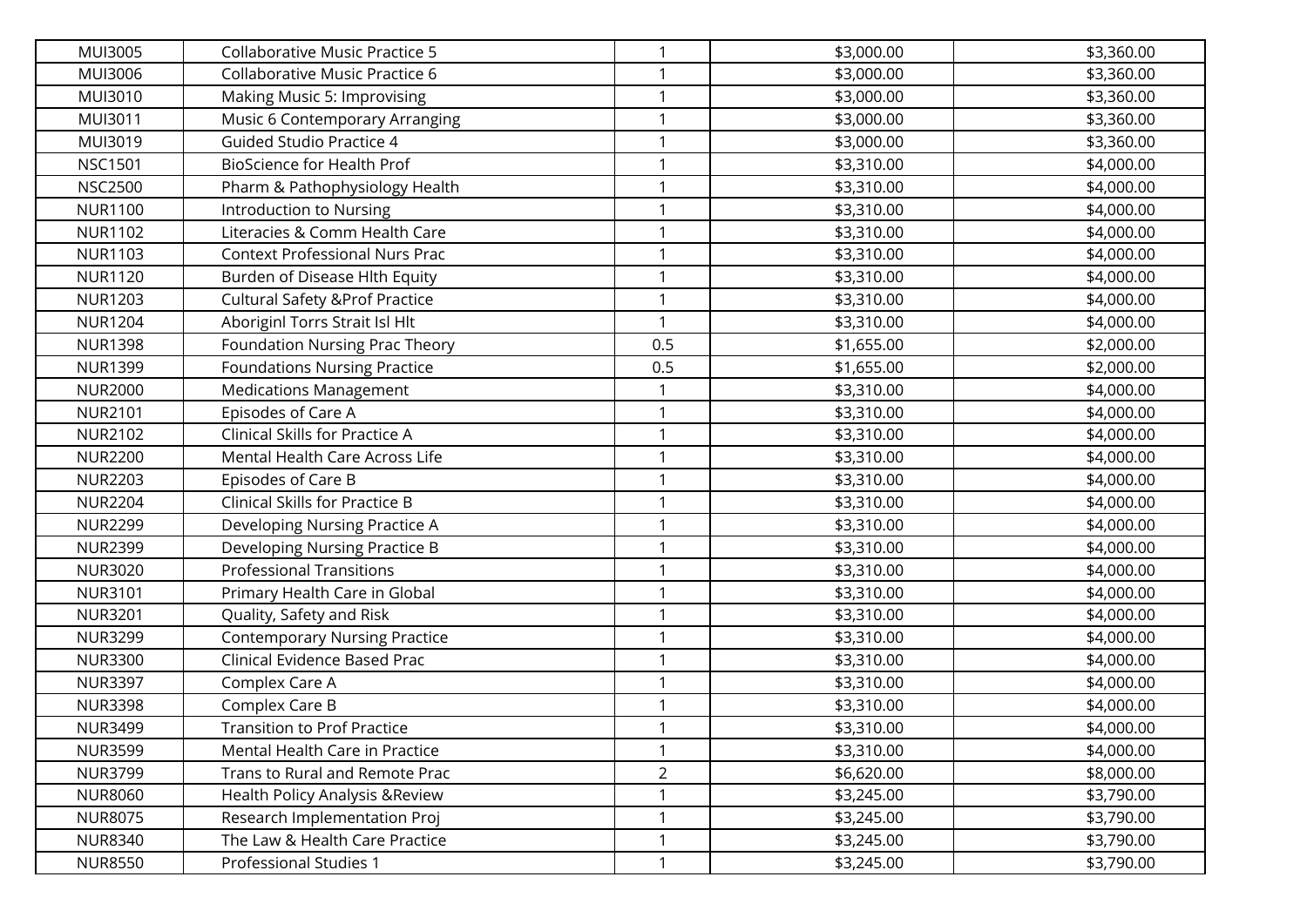| OSP1101        | Overseas Study Program                    | 1              | N/A        | N/A        |
|----------------|-------------------------------------------|----------------|------------|------------|
| OSP1102        | Overseas Study Program                    | $\overline{2}$ | N/A        | N/A        |
| OSP1103        | Overseas Study Program                    | 3              | N/A        | N/A        |
| OSP1201        | Overseas Study Program                    | $\mathbf{1}$   | N/A        | N/A        |
| OSP1202        | Overseas Study Program                    | $\overline{2}$ | N/A        | N/A        |
| OSP1203        | Overseas Study Program                    | 3              | N/A        | N/A        |
| OSP1301        | Overseas Study Program                    | 1              | N/A        | N/A        |
| OSP1302        | Overseas Study Program                    | $\overline{2}$ | N/A        | N/A        |
| OSP1303        | Overseas Study Program                    | 3              | N/A        | N/A        |
| OSP1401        | Overseas Study Program                    | 1              | N/A        | N/A        |
| OSP1402        | Overseas Study Program                    | $\overline{2}$ | N/A        | N/A        |
| OSP1403        | Overseas Study Program                    | 3              | N/A        | N/A        |
| <b>PCM5000</b> | <b>Practical Editorial Skills</b>         | 1              | \$3,370.00 | \$3,790.00 |
| PCM5100        | <b>Communication Demographics</b>         | 1              | \$3,370.00 | \$3,790.00 |
| <b>PCM5200</b> | Ident & Researching Sources               | 1              | \$3,370.00 | \$3,790.00 |
| <b>PCM5300</b> | <b>Presenting to Audiences</b>            | 1              | \$3,370.00 | \$3,790.00 |
| PHT1000        | Foundations of Photography 1              | 1              | \$3,000.00 | \$3,430.00 |
| PHT1001        | Foundations of Photography 2              | 1              | \$3,000.00 | \$3,430.00 |
| PHT2000        | Prof Photo Genres & Styles                | 1              | \$3,000.00 | \$3,430.00 |
| PHT2001        | Photo Studio and Fieldwork                |                | \$3,000.00 | \$3,430.00 |
| PHT2002        | Adv Dig Imaging & Adaptation              | 1              | \$3,000.00 | \$3,430.00 |
| PHY1101        | Astronomy 1                               | 1              | \$3,780.00 | \$4,350.00 |
| PHY1104        | Physics 1                                 | $\mathbf{1}$   | \$3,780.00 | \$4,350.00 |
| PHY1107        | Astronomy 2                               | 1              | \$3,780.00 | \$4,350.00 |
| PHY1911        | Physics 2                                 | 1              | \$3,780.00 | \$4,350.00 |
| PHY2204        | <b>Astronomical Techniques</b>            | 1              | \$3,780.00 | \$4,350.00 |
| PHY2206        | <b>Medical Physics</b>                    | 1              | \$3,780.00 | \$4,350.00 |
| PHY2207        | Optics                                    | 1              | \$3,780.00 | \$4,350.00 |
| PHY2208        | Planetary&Exoplanetary Science            | 1              | \$3,780.00 | \$4,350.00 |
| PHY3303        | Modern Physics                            | 1              | \$3,780.00 | \$4,350.00 |
| PHY3304        | Photonics                                 | 1              | \$3,780.00 | \$4,350.00 |
| PHY3305        | Quantum Mechanics                         | $\mathbf{1}$   | \$3,780.00 | \$4,350.00 |
| PHY3306        | Solar and Stellar Astronomy               | 1              | \$3,780.00 | \$4,350.00 |
| PHY3307        | Galactic&Extragalactic Astrnmy            | $\mathbf{1}$   | \$3,780.00 | \$4,350.00 |
| PHY8001        | Observational Astronomy                   | $\overline{2}$ | \$8,420.00 | \$9,400.00 |
| PHY8002        | Planetary Science                         | $\overline{a}$ | \$8,420.00 | \$9,400.00 |
| PHY8003        | <b>Galactic Astronomy &amp; Cosmology</b> | $2^{\circ}$    | \$8,420.00 | \$9,400.00 |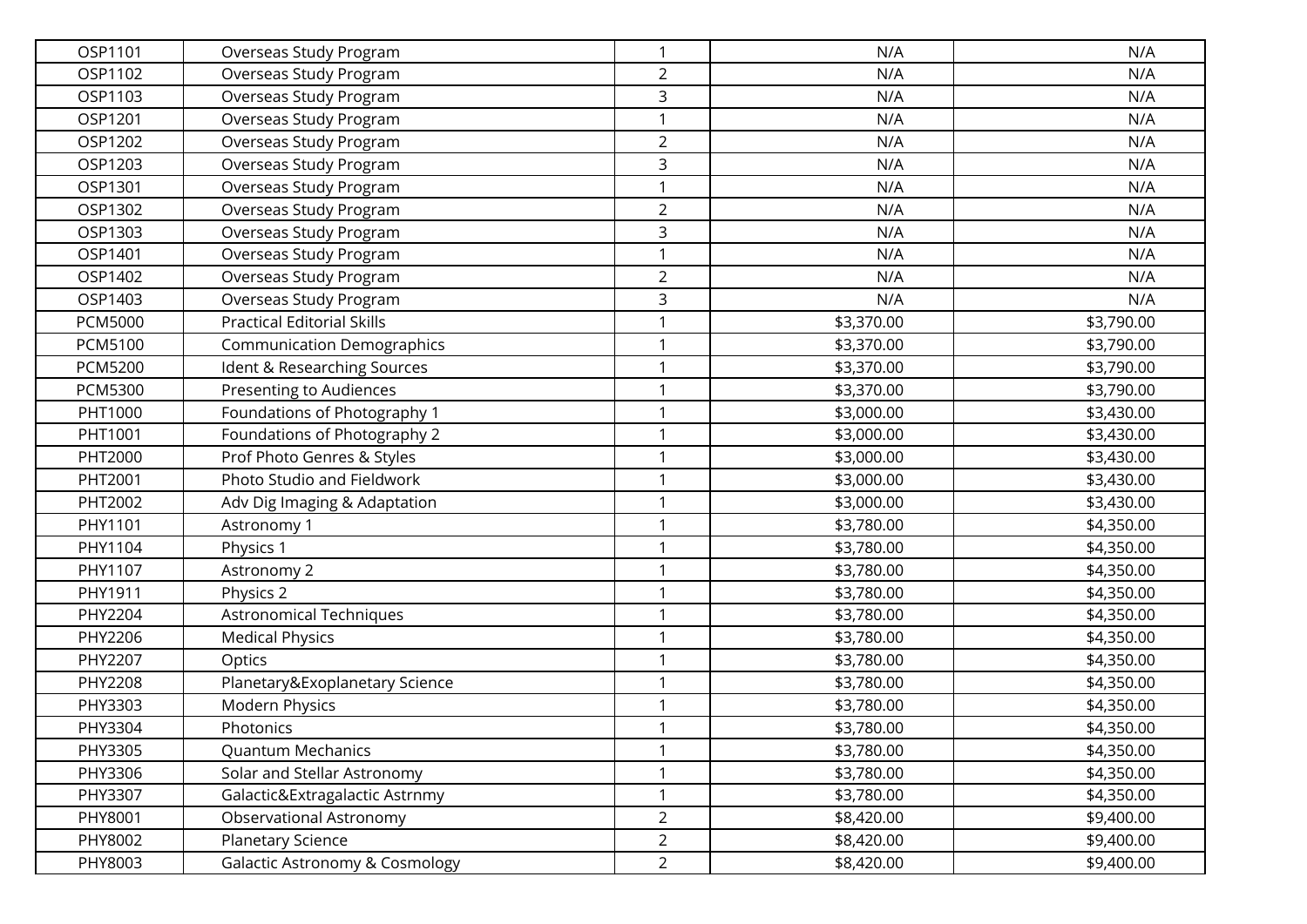| PHY8004        | Stellar Astronomy                     | $\overline{2}$ | \$8,420.00 | \$9,400.00 |
|----------------|---------------------------------------|----------------|------------|------------|
| PMC1000        | Applied Pathology                     | 1              | \$3,310.00 | \$4,000.00 |
| PMC1101        | <b>Public Health</b>                  | $\mathbf{1}$   | \$3,310.00 | \$4,000.00 |
| <b>PMC1104</b> | Paramedic Skills                      | $\mathbf{1}$   | \$3,310.00 | \$4,000.00 |
| PMC1105        | Fundamentals of Paramedicine          | 1              | \$3,310.00 | \$4,000.00 |
| PMC1202        | Paramedic Skills 2                    | $\mathbf{1}$   | \$3,310.00 | \$4,000.00 |
| PMC1303        | Paramedic Placement 1                 | 1              | \$3,310.00 | \$4,000.00 |
| <b>PMC2000</b> | Pharmacology for Paramedics           | 1              | \$3,310.00 | \$4,000.00 |
| PMC2101        | Behavioural Conditions & Emerg        | 1              | \$3,310.00 | \$4,000.00 |
| PMC2102        | Paramedic Skills 3                    | 1              | \$3,310.00 | \$4,000.00 |
| PMC2110        | Paramedicine Principles 1             | $\mathbf{1}$   | \$3,310.00 | \$4,000.00 |
| <b>PMC2201</b> | Multi Trauma                          | $\mathbf{1}$   | \$3,310.00 | \$4,000.00 |
| <b>PMC2202</b> | Paramedic Skills 4                    | $\mathbf{1}$   | \$3,310.00 | \$4,000.00 |
| PMC2203        | Paramedic Placement 2                 | 1              | \$3,310.00 | \$4,000.00 |
| <b>PMC2210</b> | Paramedicine Principles 2             | 1              | \$3,310.00 | \$4,000.00 |
| PMC3000        | Ethics, Law & Culture                 | $\mathbf{1}$   | \$3,310.00 | \$4,000.00 |
| PMC3101        | <b>Evidence Based Practice</b>        | $\mathbf{1}$   | \$3,310.00 | \$4,000.00 |
| PMC3103        | Paramedicine Placement 3              | $\mathbf{1}$   | \$3,310.00 | \$4,000.00 |
| PMC3110        | Paramedicine Principles 3             | $\mathbf{1}$   | \$3,310.00 | \$4,000.00 |
| PMC3201        | Practice & Leadership for Prof        | 1              | \$3,310.00 | \$4,000.00 |
| PMC3203        | Paramedic Placement 4                 | 1              | \$3,310.00 | \$4,000.00 |
| PMC3220        | Applied Paramedicine 1                | $\mathbf{1}$   | \$3,310.00 | \$4,000.00 |
| PMC3230        | Applied Paramedicine 2                | $\mathbf{1}$   | \$3,310.00 | \$4,000.00 |
| POL1000        | Government, Business & Society        | $\mathbf{1}$   | \$2,970.00 | \$3,360.00 |
| POL2001        | Politics & Internat'l Business        | $\mathbf{1}$   | \$2,970.00 | \$3,360.00 |
| PRL1002        | This is Public Relations              | 1              | \$3,000.00 | \$3,430.00 |
| PRL1005        | <b>Digital Public Relations</b>       | $\mathbf{1}$   | \$3,000.00 | \$3,430.00 |
| PRL2001        | Communicating Through Issues          | $\mathbf{1}$   | \$3,000.00 | \$3,430.00 |
| PRL2002        | Community Consult & Developm't        | 1              | \$3,000.00 | \$3,430.00 |
| PRL2003        | Writing for Public Relations          | $\mathbf{1}$   | \$3,000.00 | \$3,430.00 |
| PRL2012        | <b>Public Relations Rsch Mthds</b>    | 1              | \$3,000.00 | \$3,430.00 |
| PRL3001        | Public Relation Campaign Devel        | $\mathbf{1}$   | \$3,000.00 | \$3,430.00 |
| PRL3004        | Org Comm & Culture                    | 1              | \$3,000.00 | \$3,430.00 |
| PRL5004        | Professional Communication            | 1              | \$3,370.00 | \$3,790.00 |
| PRL8003        | <b>Strategic Communication Plan'g</b> | $\mathbf{1}$   | \$3,370.00 | \$3,790.00 |
| PRL8007        | <b>Community Participation</b>        | 1              | \$3,370.00 | \$3,790.00 |
| PRL8008        | Social Media for Organisations        | $\mathbf{1}$   | \$3,370.00 | \$3,790.00 |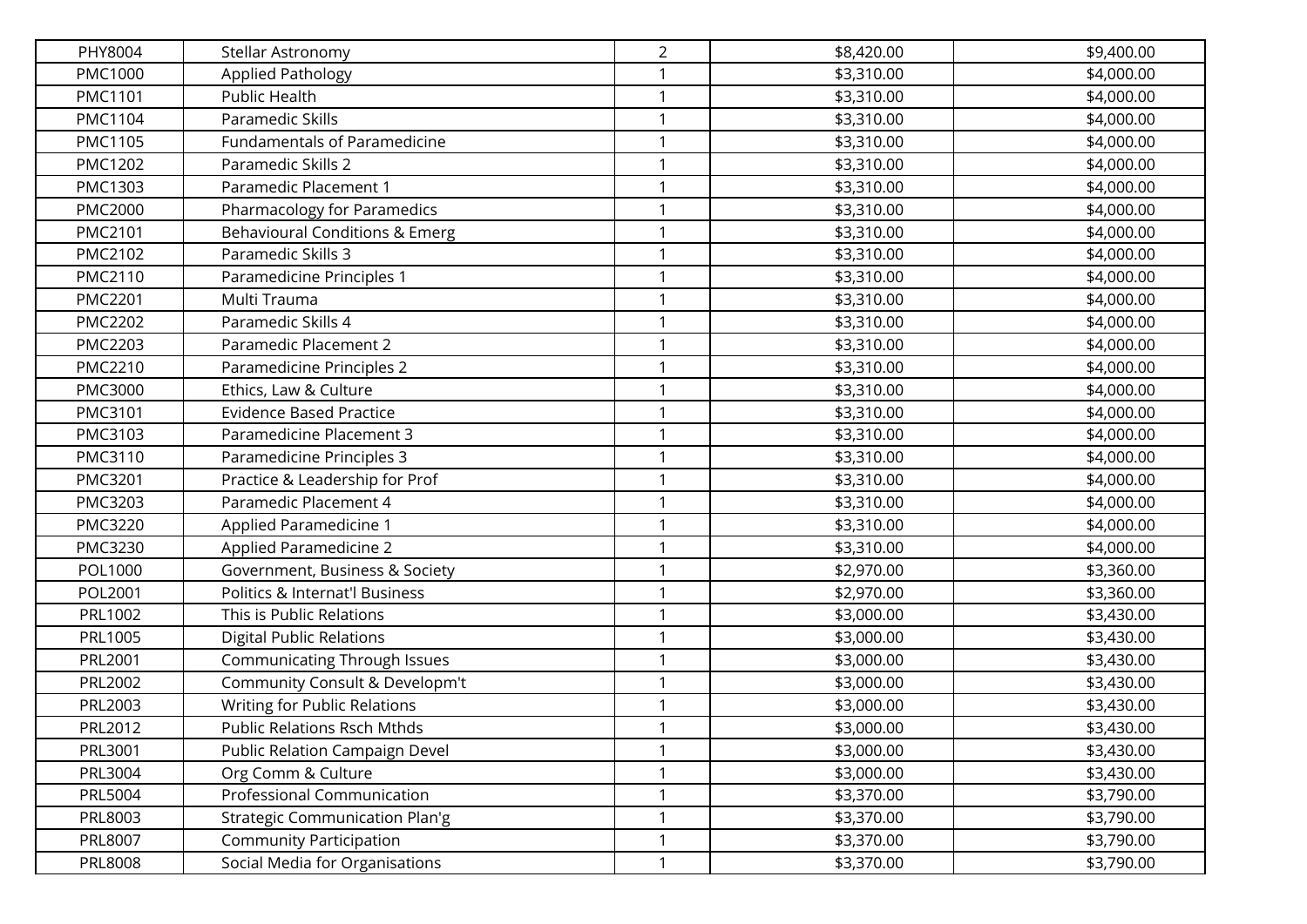| PSG3900 | Professional Week 1                 | 0              | \$0.00     | \$0.00     |
|---------|-------------------------------------|----------------|------------|------------|
| PSG4111 | Research Project A                  | 1              | \$3,860.00 | \$4,410.00 |
| PSG4112 | Research Project B                  | $\mathbf{1}$   | \$3,860.00 | \$4,410.00 |
| PSG4900 | Professional Week 2                 | 0              | \$0.00     | \$0.00     |
| PSY1010 | Foundation Psychology A             | 1              | \$3,310.00 | \$4,000.00 |
| PSY1020 | Foundation Psychology B             | $\mathbf{1}$   | \$3,310.00 | \$4,000.00 |
| PSY1030 | CrossCultural & Indigenous Psy      | 1              | \$3,310.00 | \$4,000.00 |
| PSY1101 | <b>Critical Thinking</b>            | 1              | \$3,310.00 | \$4,000.00 |
| PSY1102 | Interpersonal Skills                | 1              | \$3,310.00 | \$4,000.00 |
| PSY1104 | Psychological Skills A              | 1              | \$3,310.00 | \$4,000.00 |
| PSY1105 | Psychological Skills B              | $\mathbf{1}$   | \$3,310.00 | \$4,000.00 |
| PSY2010 | Social Processes of Behaviour       | 1              | \$3,310.00 | \$4,000.00 |
| PSY2020 | Motivation and Emotion              | $\mathbf{1}$   | \$3,310.00 | \$4,000.00 |
| PSY2030 | Developmental Psychology            | 1              | \$3,310.00 | \$4,000.00 |
| PSY2040 | Human Information Processing        | 1              | \$3,310.00 | \$4,000.00 |
| PSY2050 | <b>Facilitation and Negotiation</b> | $\mathbf{1}$   | \$3,310.00 | \$4,000.00 |
| PSY2100 | Research Methods Psychology A       | $\mathbf{1}$   | \$3,310.00 | \$4,000.00 |
| PSY2104 | Psychological Skills C              | $\mathbf{1}$   | \$3,310.00 | \$4,000.00 |
| PSY2105 | Psychological Skills D              | $\mathbf{1}$   | \$3,310.00 | \$4,000.00 |
| PSY3010 | Assessment of Behaviour             | 1              | \$3,310.00 | \$4,000.00 |
| PSY3030 | Abnormal Psychology                 | 1              | \$3,310.00 | \$4,000.00 |
| PSY3050 | <b>Counselling Psychology</b>       | $\mathbf{1}$   | \$3,310.00 | \$4,000.00 |
| PSY3060 | Learning & Behaviour Change         | $\mathbf{1}$   | \$3,310.00 | \$4,000.00 |
| PSY3110 | Clinical Health Psychology          | $\mathbf{1}$   | \$3,310.00 | \$4,000.00 |
| PSY3111 | Research Methods Psychology B       | $\mathbf{1}$   | \$3,310.00 | \$4,000.00 |
| PSY3250 | Sport and Exercise Psychology       | 1              | \$3,310.00 | \$4,000.00 |
| PSY3730 | Industrial & Orga'l Psychology      | 1              | \$3,310.00 | \$4,000.00 |
| PSY4020 | Ethical & Professional Practic      | 1              | \$3,310.00 | \$4,000.00 |
| PSY4040 | Psychological Interventions         | 1              | \$3,310.00 | \$4,000.00 |
| PSY4070 | Assessment & Interview Skills       | $\mathbf{1}$   | \$3,310.00 | \$4,000.00 |
| PSY4080 | Psych Complementary Studies A       | 1              | \$3,310.00 | \$4,000.00 |
| PSY4090 | Psych Complementary Studies B       | $\mathbf{1}$   | \$3,310.00 | \$4,000.00 |
| PSY4101 | Psychology Honours Project A        | $\overline{2}$ | \$6,620.00 | \$8,000.00 |
| PSY4102 | Psychology Honours Project B        | $\overline{2}$ | \$6,620.00 | \$8,000.00 |
| PSY4111 | Advanced Research Approaches        | $\mathbf{1}$   | \$3,310.00 | \$4,000.00 |
| PSY5050 | Research Applications for Psyc      | 1              | \$3,245.00 | \$3,790.00 |
| PSY5060 | Child & Adolescent Psychology       | $\mathbf{1}$   | \$3,245.00 | \$3,790.00 |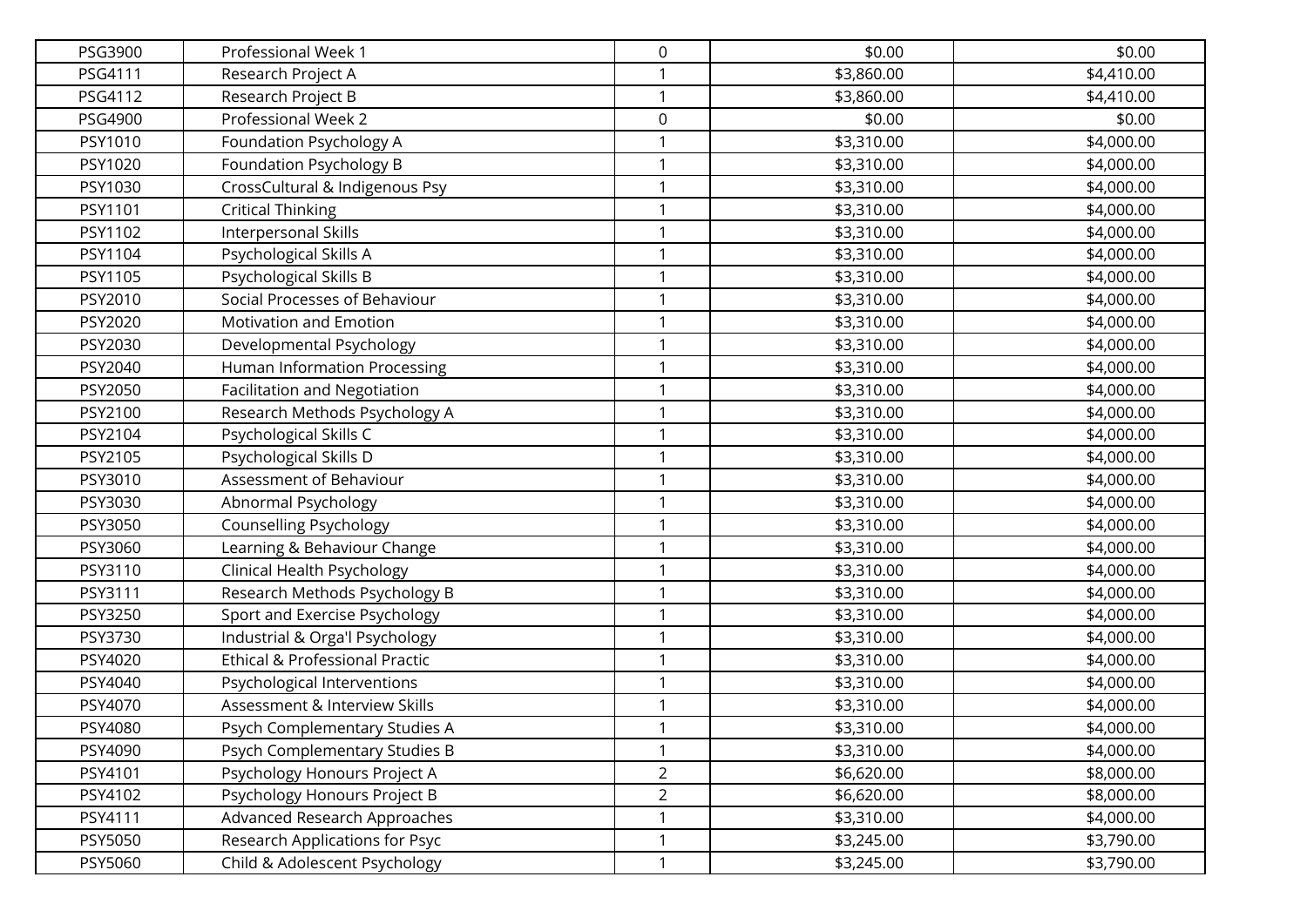| PSY5070        | Adult Psychopathology                 | $\mathbf{1}$   | \$3,245.00 | \$3,790.00 |
|----------------|---------------------------------------|----------------|------------|------------|
| PSY5110        | Ethical, Legal & Profes Issues        | 1              | \$3,245.00 | \$3,790.00 |
| PSY5130        | Psychology Practicum 1                | $\mathbf{1}$   | \$3,245.00 | \$3,790.00 |
| PSY5140        | Comprehensive Psychological As        | $\mathbf{1}$   | \$3,245.00 | \$3,790.00 |
| PSY5145        | <b>Intervention Strategies</b>        | 1              | \$3,245.00 | \$3,790.00 |
| PSY5230        | <b>Psychology Practicum 2</b>         | $\mathbf{1}$   | \$3,245.00 | \$3,790.00 |
| PSY8050        | <b>Advanced Clinical Intervention</b> | 1              | \$3,245.00 | \$3,790.00 |
| PSY8060        | Advanced Health Psychology            | 1              | \$3,245.00 | \$3,790.00 |
| PSY8140        | <b>Psychology Practicum 3</b>         | 1              | \$3,245.00 | \$3,790.00 |
| PSY8145        | Resrch Skills in Psych Teachrs        | 1              | \$3,245.00 | \$3,790.00 |
| PSY8146        | Psychology Capstone Studies           | $\mathbf{1}$   | \$3,245.00 | \$3,790.00 |
| PSY8150        | Psychology Practicum 4                | 1              | \$3,245.00 | \$3,790.00 |
| PSY8210        | Adv Topic In Prof Practice            | $\mathbf{1}$   | \$3,245.00 | \$3,790.00 |
| PSY8240        | Advanced Psych Assessment             | 1              | \$3,245.00 | \$3,790.00 |
| PSY8260        | Adv Child & Adol Psych                | 1              | \$3,245.00 | \$3,790.00 |
| PSY8270        | Advanced Psychopathology              | $\mathbf{1}$   | \$3,245.00 | \$3,790.00 |
| <b>PUB5001</b> | Intro to Editing & Publishing         | $\mathbf{1}$   | \$3,370.00 | \$3,790.00 |
| <b>PUB5002</b> | <b>Writing for Editors</b>            | $\mathbf{1}$   | \$3,370.00 | \$3,790.00 |
| <b>PUB5003</b> | <b>Editing in Practice</b>            | $\mathbf{1}$   | \$3,370.00 | \$3,790.00 |
| <b>PUB5004</b> | Prof Prac in Edit & Publish           | 1              | \$3,370.00 | \$3,790.00 |
| <b>PUB5005</b> | Design & Production Managem't         | 1              | \$3,370.00 | \$3,790.00 |
| PUB5006        | Digital Publishing Internship         | $\mathbf{1}$   | \$3,370.00 | \$3,790.00 |
| <b>PUB5007</b> | <b>Book Promotion</b>                 | $\mathbf{1}$   | \$3,370.00 | \$3,790.00 |
| <b>PUB8001</b> | Magazine Publishing Project           | $\mathbf{1}$   | \$3,370.00 | \$3,790.00 |
| PUH8010        | Integrated Core A                     | $\overline{2}$ | \$6,490.00 | \$7,580.00 |
| <b>PUH8020</b> | Integrated Core B                     | $\overline{2}$ | \$6,490.00 | \$7,580.00 |
| <b>PUH8030</b> | Pub Health in Practice A              | 1              | \$3,245.00 | \$3,790.00 |
| <b>PUH8040</b> | Research Project Planning             | 1              | \$3,245.00 | \$3,790.00 |
| <b>PUH8070</b> | Placement A                           | 1              | \$3,245.00 | \$3,790.00 |
| <b>PUH8080</b> | Placement B                           | $\mathbf{1}$   | \$3,245.00 | \$3,790.00 |
| PWE3000        | Prof Work Experience                  | 1              | \$2,970.00 | \$3,360.00 |
| PWE3001        | Learning Integrated Work              | $\mathbf{1}$   | \$2,970.00 | \$3,360.00 |
| <b>REN1201</b> | <b>Environmental Studies</b>          | 1              | \$3,780.00 | \$4,350.00 |
| <b>REN2200</b> | <b>Ecology for Sustainability</b>     | 1              | \$3,780.00 | \$4,350.00 |
| <b>REN3301</b> | <b>Biodiversity and Conservation</b>  | $\mathbf{1}$   | \$3,780.00 | \$4,350.00 |
| <b>REN3302</b> | Sustainable Resource Use              | 1              | \$3,780.00 | \$4,350.00 |
| <b>REN8101</b> | Environment, Society & Sustain        | $\mathbf{1}$   | \$4,210.00 | \$4,700.00 |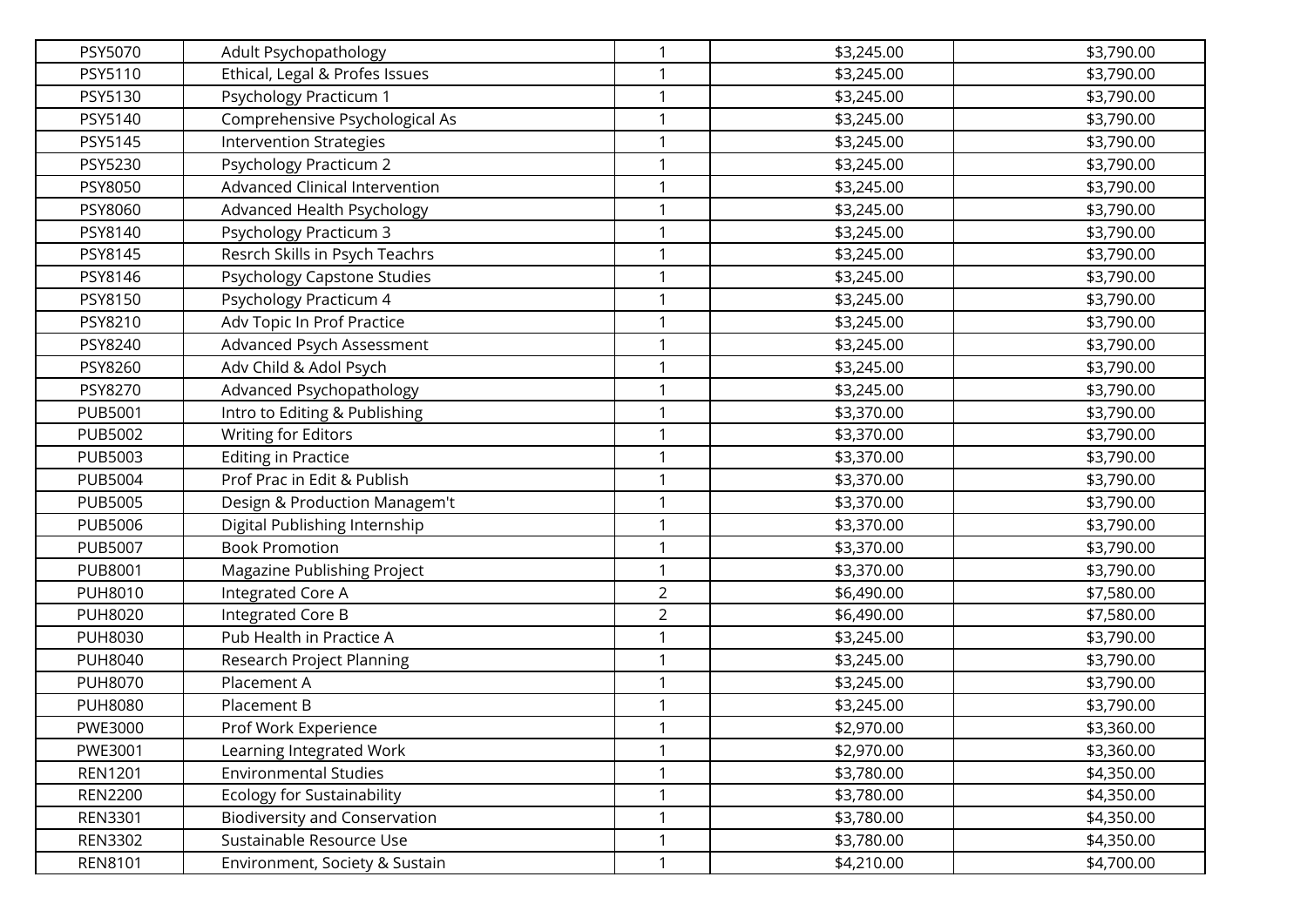| <b>REN8202</b> | Conserva'n Sustainable Futures      | $\mathbf{1}$   | \$4,210.00  | \$4,700.00  |
|----------------|-------------------------------------|----------------|-------------|-------------|
| <b>REN8203</b> | <b>Sustainability Science</b>       |                | \$4,210.00  | \$4,700.00  |
| <b>RES9000</b> | MPHIL Studies Part-Time MABE        | $\overline{2}$ | \$6,900.00  | \$7,560.00  |
| RES9001        | MPHIL Studies Part-Time BEPP        | $\overline{2}$ | \$8,240.00  | \$9,260.00  |
| RES9002        | MPHIL Studies Full-Time MABE        | 4              | \$13,800.00 | \$15,120.00 |
| RES9003        | MPHIL Studies Full-Time BEPP        | 4              | \$16,480.00 | \$18,520.00 |
| <b>RES9500</b> | Doctoral Res Proj 2 (Low cost)      | $\overline{2}$ | \$6,900.00  | \$7,560.00  |
| RES9501        | Doctoral ResProj 2 (High cost)      | $\overline{2}$ | \$8,240.00  | \$9,260.00  |
| RES9502        | Doctoral Res Proj 4 (Low cost)      | 4              | \$13,800.00 | \$15,120.00 |
| RES9503        | Doctoral ResProj 4 (High cost)      | 4              | \$16,480.00 | \$18,520.00 |
| <b>RES9505</b> | PhD Studies Administration          | 0              | \$0.00      | \$0.00      |
| RES9506        | Doctoral Res Proj 1 (Low cost)      | 1              | \$3,450.00  | \$3,780.00  |
| <b>RES9507</b> | Doctoral ResProj 1 (High cost)      | $\mathbf{1}$   | \$4,120.00  | \$4,630.00  |
| RES9510        | Confirm of Candidat (Low cost)      | $\overline{a}$ | \$6,900.00  | \$7,560.00  |
| RES9511        | Confirm of Candidat(High cost)      | $\overline{2}$ | \$8,240.00  | \$9,260.00  |
| RET1000        | <b>Examining the Sacred</b>         | 1              | \$2,970.00  | \$3,290.00  |
| <b>RET2000</b> | World Religions                     | $\mathbf{1}$   | \$2,970.00  | \$3,290.00  |
| RET3000        | <b>Cults and Sects</b>              | 1              | \$2,970.00  | \$3,290.00  |
| <b>RSH8000</b> | Introduction to Research            |                | \$3,370.00  | \$3,790.00  |
| RSH8001        | Research Methodologies              | 1              | \$3,370.00  | \$3,790.00  |
| RSH8002        | <b>Business Innovation Research</b> | $\overline{2}$ | \$6,740.00  | \$7,580.00  |
| SCA1001        | Persuasve Comms                     | 1              | \$3,000.00  | \$3,360.00  |
| SCA1002        | Intro to Creative & Crit Think      | $\mathbf{1}$   | \$3,000.00  | \$3,360.00  |
| SCA2001        | Cultural Respo & Create Coms        | 1              | \$3,000.00  | \$3,360.00  |
| SCA2002        | Arts Business                       | 1              | \$3,000.00  | \$3,360.00  |
| <b>SCA4000</b> | <b>Honours Dissertation 1</b>       | $\overline{2}$ | \$6,000.00  | \$6,720.00  |
| SCA4001        | Honours Dissertation 2              | $\overline{2}$ | \$6,000.00  | \$6,720.00  |
| SCA4002        | Research Practice A                 | $\overline{2}$ | \$6,000.00  | \$6,720.00  |
| SCA4003        | Research Practice B                 | $\overline{2}$ | \$6,000.00  | \$6,720.00  |
| SCI1001        | Succeeding in Science               | $\mathbf{1}$   | \$3,780.00  | \$4,350.00  |
| SCI3301        | Science Project                     |                | \$3,780.00  | \$4,350.00  |
| SCI3302        | <b>Industry Placement</b>           | $\mathbf{1}$   | \$3,780.00  | \$4,350.00  |
| SCI4403        | Special Study in Science            |                | \$3,780.00  | \$4,350.00  |
| SCI4405        | Research Practice and Ethics        | 1              | \$3,780.00  | \$4,350.00  |
| SCI4407        | <b>Complementary Studies A</b>      | 1              | \$3,780.00  | \$4,350.00  |
| SCI4408        | Complementary Studies B             |                | \$3,780.00  | \$4,350.00  |
| SCI4409        | Science Honours Project 1           | $\overline{2}$ | \$7,560.00  | \$8,700.00  |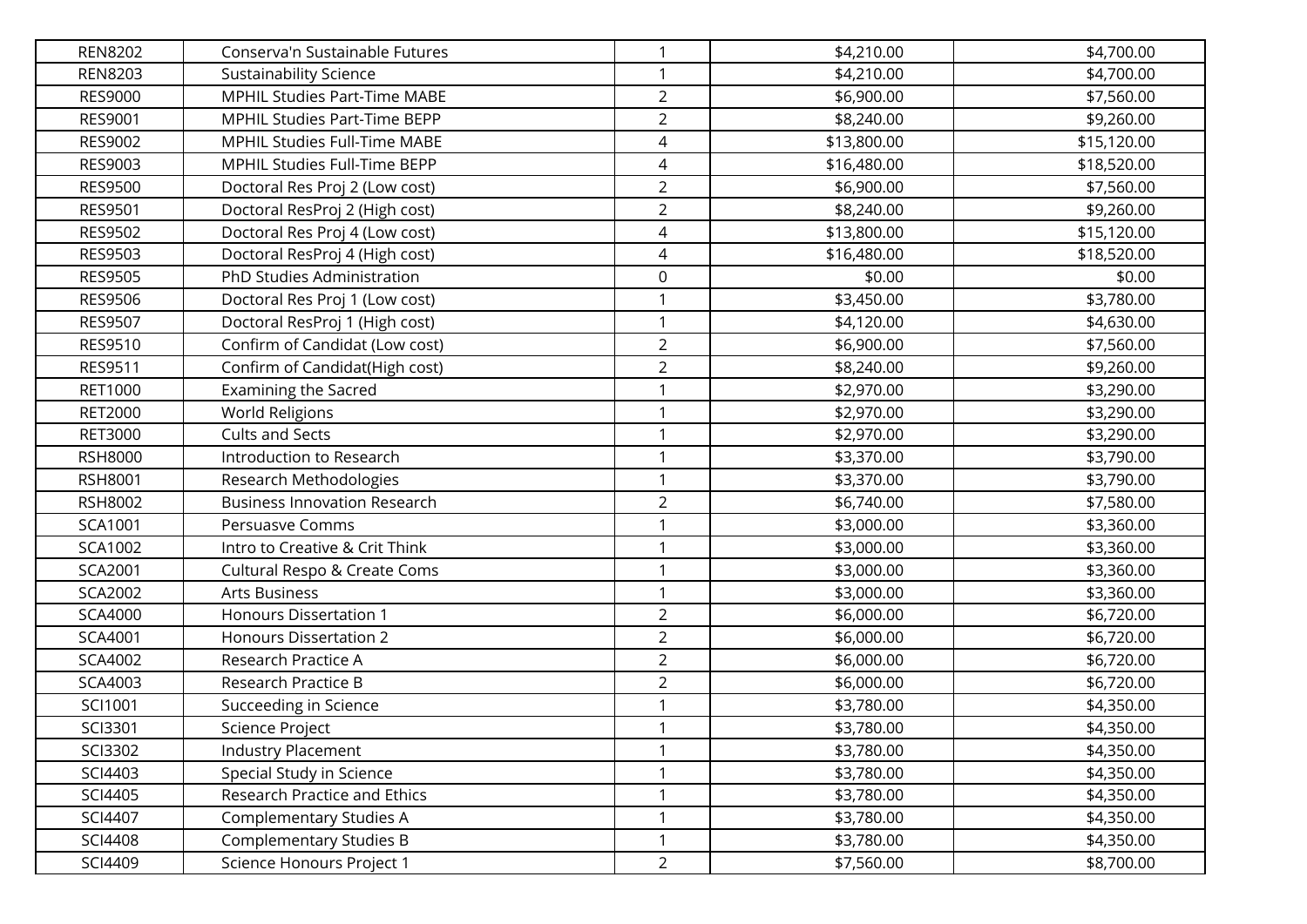| SCI4410 | Science Honours Project 2                | $\overline{2}$ | \$7,560.00 | \$8,700.00 |
|---------|------------------------------------------|----------------|------------|------------|
| SCI8101 | Science in Practice                      | 1              | \$4,210.00 | \$4,700.00 |
| SCI8102 | Research Skills                          | 1              | \$4,210.00 | \$4,700.00 |
| SCI8103 | Research Fundamentals & Ethics           | $\mathbf{1}$   | \$4,210.00 | \$4,700.00 |
| SCI9011 | Master Science Research Proj A           | 1              | \$4,120.00 | \$4,630.00 |
| SCI9012 | Master Science Research Proj B           | $\overline{2}$ | \$8,240.00 | \$9,260.00 |
| SCI9013 | Master Science Research Proj C           | $\overline{2}$ | \$8,240.00 | \$9,260.00 |
| SCI9014 | Master Science Research Proj D           | $\overline{2}$ | \$8,240.00 | \$9,260.00 |
| SCI9015 | Master Science Research Proj E           | $\overline{2}$ | \$8,240.00 | \$9,260.00 |
| SCI9017 | Mast of Sci Psych Rsrch Prjct            | $\overline{2}$ | \$8,240.00 | \$9,260.00 |
| SES1002 | Intro to Sport and Exercise              | $\mathbf{1}$   | \$3,310.00 | \$4,000.00 |
| SES1101 | Growth, Development & Lifespan           | $\mathbf{1}$   | \$3,310.00 | \$4,000.00 |
| SES1103 | Nutrition and Exercise                   | $\mathbf{1}$   | \$3,310.00 | \$4,000.00 |
| SES1299 | Professional Placement 1                 | 0.3            | \$993.00   | \$1,200.00 |
| SES2102 | Motor Control and Learning               | 1              | \$3,310.00 | \$4,000.00 |
| SES2103 | <b>Functional Anatomy</b>                | 1              | \$3,310.00 | \$4,000.00 |
| SES2104 | <b>Exercise Physiology</b>               | $\mathbf{1}$   | \$3,310.00 | \$4,000.00 |
| SES2105 | Research Methods & Statistics            | $\mathbf{1}$   | \$3,310.00 | \$4,000.00 |
| SES2201 | Health Exercise & Sport Assess           | 1              | \$3,310.00 | \$4,000.00 |
| SES2202 | <b>Biomechanics</b>                      | $\mathbf{1}$   | \$3,310.00 | \$4,000.00 |
| SES2203 | Physical Activity and Health             | 1              | \$3,310.00 | \$4,000.00 |
| SES2205 | <b>Exercise Program Delivery</b>         | 1              | \$3,310.00 | \$4,000.00 |
| SES2299 | Professional Placement 2                 | 0.2            | \$662.00   | \$800.00   |
| SES3101 | <b>Exercise Prescription &amp; Prac</b>  | 1              | \$3,310.00 | \$4,000.00 |
| SES3102 | Sports Medicine & Rehab                  | $\mathbf{1}$   | \$3,310.00 | \$4,000.00 |
| SES3130 | CEP for Young People                     | $\mathbf{1}$   | \$3,310.00 | \$4,000.00 |
| SES3202 | <b>Clinical Practice Skills 1</b>        | $\mathbf{1}$   | \$3,310.00 | \$4,000.00 |
| SES3205 | Ind Study in Sport & Exercise            | 1              | \$3,310.00 | \$4,000.00 |
| SES3206 | <b>Strength Training &amp; Condition</b> | 1              | \$3,310.00 | \$4,000.00 |
| SES3231 | CEP for Adult to Middle Age              | $\mathbf{1}$   | \$3,310.00 | \$4,000.00 |
| SES3299 | Professional Placement 3                 | 0.5            | \$1,655.00 | \$2,000.00 |
| SES4101 | CEP for Mature to Later Years            | $\mathbf{1}$   | \$3,310.00 | \$4,000.00 |
| SES4102 | <b>Clinical Practice Skills 2</b>        | 1              | \$3,310.00 | \$4,000.00 |
| SES4105 | Independ Study Sport&Exercise2           | 1              | \$3,310.00 | \$4,000.00 |
| SES4199 | <b>Clinical Prof Placement 1</b>         | 1              | \$3,310.00 | \$4,000.00 |
| SES4203 | <b>Clinical Practice Skills 3</b>        | 1              | \$3,310.00 | \$4,000.00 |
| SES4299 | <b>Clinical Prof Placement 2</b>         | $\mathbf{1}$   | \$3,310.00 | \$4,000.00 |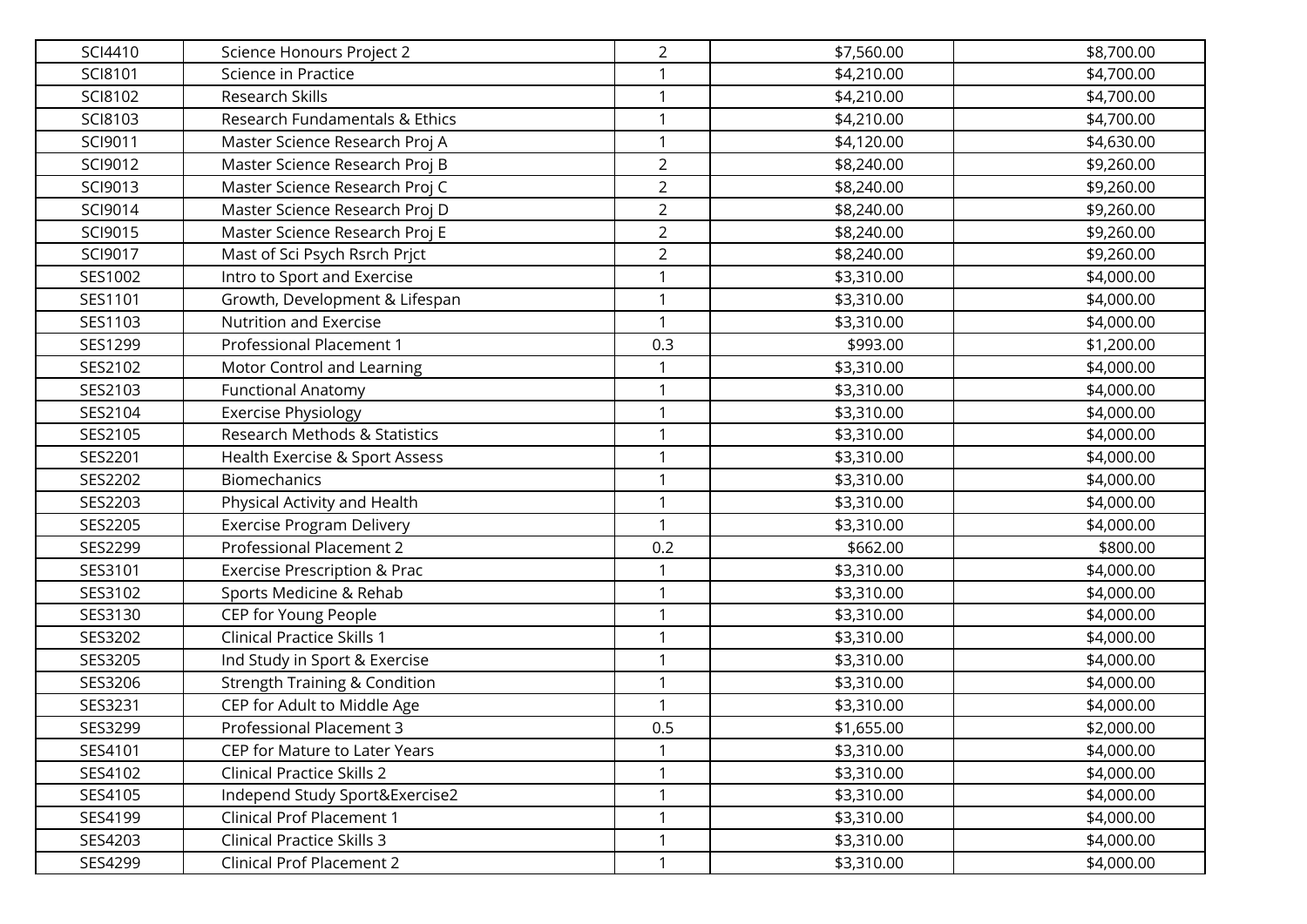| SES8001 | <b>Advanced Biomechanics</b>          | 1            | \$3,245.00 | \$3,790.00 |
|---------|---------------------------------------|--------------|------------|------------|
| SES8003 | Advanced Motor Control & Learn        |              | \$3,245.00 | \$3,790.00 |
| SES8005 | <b>Advanced Exercise Physiology</b>   | 1            | \$3,245.00 | \$3,790.00 |
| SES8006 | Adv Exercise Program & Rehabil        | $\mathbf{1}$ | \$3,245.00 | \$3,790.00 |
| SES8007 | Adv Exrcse Assess & Delvry            | 1            | \$3,245.00 | \$3,790.00 |
| SES8008 | Adv Anatomy & Physiology              | 1            | \$3,245.00 | \$3,790.00 |
| SES8299 | Advanced Professional Placemnt        | 1            | \$3,245.00 | \$3,790.00 |
| SOC1000 | Introduction to Social Justice        | 1            | \$3,000.00 | \$3,430.00 |
| SOC1001 | Conflict and Peace                    | $\mathbf{1}$ | \$3,000.00 | \$3,430.00 |
| SOC1002 | <b>Building Social Capital</b>        | 1            | \$3,000.00 | \$3,430.00 |
| SOC2000 | Identity Inqlty & Scial Justic        | 1            | \$3,000.00 | \$3,430.00 |
| SOC2001 | Sociology of Social Enterprise        | 1            | \$3,000.00 | \$3,430.00 |
| SOC2022 | Power and Society                     | 1            | \$3,000.00 | \$3,430.00 |
| SOC3000 | <b>Collaborative Community Proble</b> | 1            | \$3,000.00 | \$3,430.00 |
| SOC3001 | <b>Global Conflict Communication</b>  |              | \$3,000.00 | \$3,430.00 |
| SOC8001 | Islam and the West                    | 1            | \$3,370.00 | \$3,790.00 |
| SPE3003 | Teach Learners Mod/High Needs         | 1            | \$2,970.00 | \$3,290.00 |
| SPE3004 | Socl & Emtnl Wellbeing Primary        | 1            | \$2,970.00 | \$3,290.00 |
| SPE3005 | Challenging Behaviour Primary         | 1            | \$2,970.00 | \$3,290.00 |
| SPE3006 | Developmental Differences Prim        |              | \$2,970.00 | \$3,290.00 |
| SPE3007 | Instruction Special Education         | 1            | \$2,970.00 | \$3,290.00 |
| SPE3008 | Communication & Collaboration         | 1            | \$2,970.00 | \$3,290.00 |
| SPE3009 | Learning Interven Read/Write          | 1            | \$2,970.00 | \$3,290.00 |
| STA1003 | <b>Fundamental Statistics</b>         | 1            | \$3,150.00 | \$3,690.00 |
| STA2100 | <b>Evaluating Information</b>         | 1            | \$3,150.00 | \$3,690.00 |
| STA2301 | Distribution Theory                   | 1            | \$3,150.00 | \$3,690.00 |
| STA2302 | <b>Statistical Inference</b>          | 1            | \$3,150.00 | \$3,690.00 |
| STA3200 | <b>Multvrt Stat Mthds</b>             | $\mathbf{1}$ | \$3,150.00 | \$3,690.00 |
| STA3300 | <b>Experimental Design</b>            | 1            | \$3,150.00 | \$3,690.00 |
| STA3301 | <b>Statistical Models</b>             | 1            | \$3,150.00 | \$3,690.00 |
| STA8005 | Multvrt Anlysis High-Dim Data         | 1            | \$3,230.00 | \$3,600.00 |
| STA8170 | <b>Statistics for Quant Research</b>  | 1            | \$3,230.00 | \$3,600.00 |
| STA8180 | <b>Advanced Statistics A</b>          |              | \$3,230.00 | \$3,600.00 |
| STA8190 | <b>Advanced Statistics B</b>          | $\mathbf{1}$ | \$3,230.00 | \$3,600.00 |
| SVY1102 | Surveying A                           | $\mathbf{1}$ | \$3,860.00 | \$4,410.00 |
| SVY1104 | <b>Survey Computations A</b>          | 1            | \$3,860.00 | \$4,410.00 |
| SVY1110 | Introduction to GPS                   | 1            | \$3,860.00 | \$4,410.00 |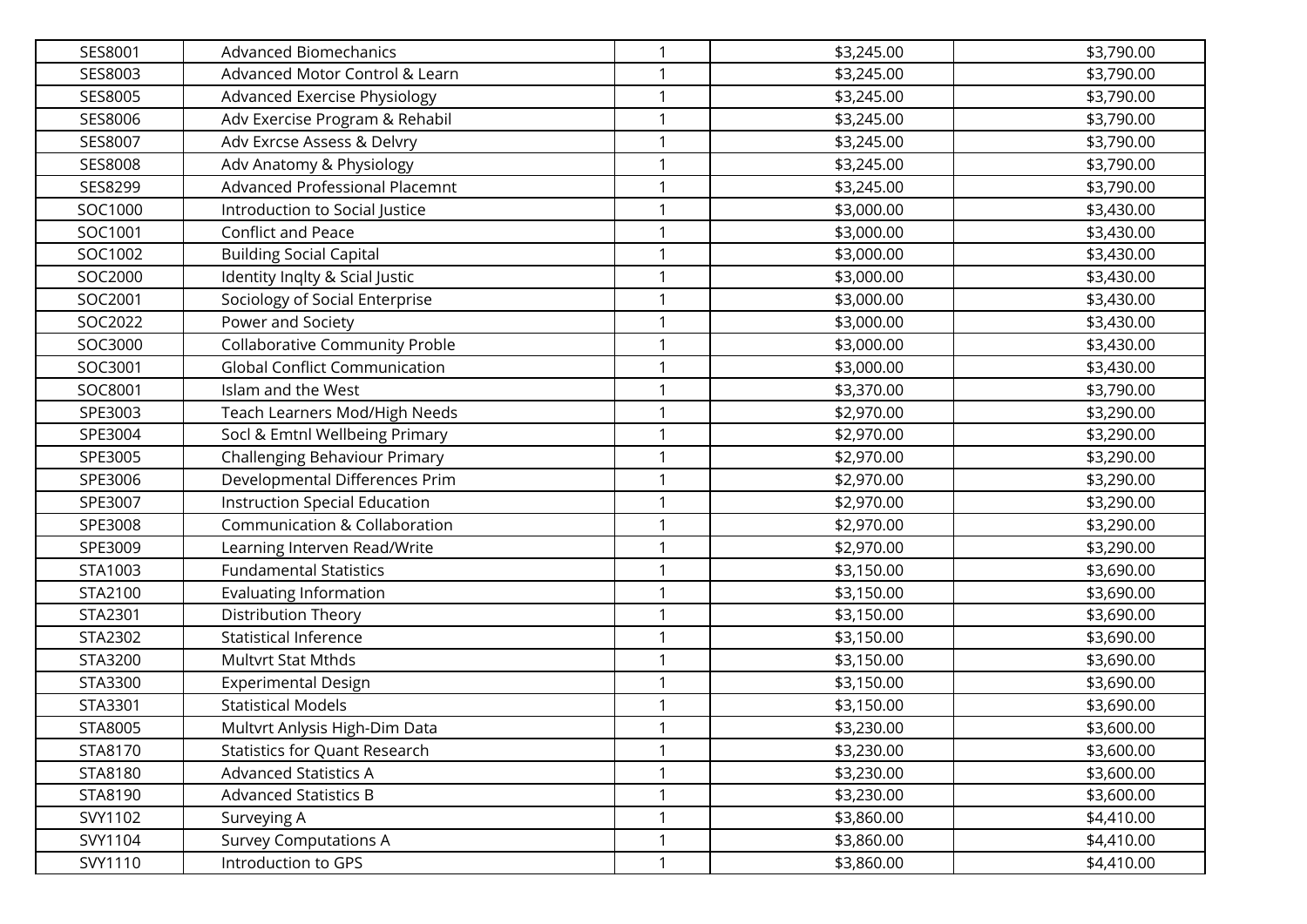| SVY1500        | <b>Spatial Science for Engineers</b> | 1 | \$3,860.00 | \$4,410.00 |
|----------------|--------------------------------------|---|------------|------------|
| SVY1901        | Surveying & Spatial Sci Prac 1       | 0 | \$0.00     | \$0.00     |
| SVY2105        | <b>Survey Computations B</b>         |   | \$3,860.00 | \$4,410.00 |
| SVY2106        | Geodetic Surveying A                 | 1 | \$3,860.00 | \$4,410.00 |
| SVY2301        | Automated Surveying Systems          |   | \$3,860.00 | \$4,410.00 |
| SVY2302        | Mine Surveying                       |   | \$3,860.00 | \$4,410.00 |
| SVY2303        | <b>Construction Surveying</b>        |   | \$3,860.00 | \$4,410.00 |
| SVY2902        | Surveying & Spatial Sci Prac 2       | 0 | \$0.00     | \$0.00     |
| SVY2903        | Surveying & Spatial Sci Prac 3       | 0 | \$0.00     | \$0.00     |
| SVY3107        | Geodetic Surveying B                 |   | \$3,860.00 | \$4,410.00 |
| SVY3202        | Photogrammetry & Remote Sens'g       |   | \$3,860.00 | \$4,410.00 |
| SVY3302        | Property Valuation&Development       |   | \$3,860.00 | \$4,410.00 |
| SVY3304        | Cadastral Surveying (Qld)            |   | \$3,860.00 | \$4,410.00 |
| SVY3306        | Cadastral Surveying (NSW)            |   | \$3,860.00 | \$4,410.00 |
| SVY3400        | <b>Advanced Surveying</b>            |   | \$3,860.00 | \$4,410.00 |
| SVY3904        | Surveying & Spatial Sci Prac 4       | 0 | \$0.00     | \$0.00     |
| SVY4304        | Land and Cadastral Law               |   | \$3,860.00 | \$4,410.00 |
| SVY4309        | Prac Manag't Spatial Scientist       | 1 | \$3,860.00 | \$4,410.00 |
| THE2003        | Children & Young People Theatr       |   | \$3,000.00 | \$3,360.00 |
| <b>THE2005</b> | <b>Australian Theatre</b>            |   | \$3,000.00 | \$3,360.00 |
| <b>THE2008</b> | Modern Drama: Plays in-between       |   | \$3,000.00 | \$3,360.00 |
| THE2009        | Professional SkillDevelopment1       |   | \$3,000.00 | \$3,360.00 |
| THE2010        | Professional Skill Develop 2         | 1 | \$3,000.00 | \$3,360.00 |
| <b>THE2011</b> | Acting 1                             |   | \$3,000.00 | \$3,360.00 |
| THE2022        | <b>Creative Development</b>          |   | \$3,000.00 | \$3,360.00 |
| THE2031        | Acting 2                             |   | \$3,000.00 | \$3,360.00 |
| THE3011        | Preparing Entertainment Ind 1        |   | \$3,000.00 | \$3,360.00 |
| THE3012        | Preparing Entertainment Ind 2        |   | \$3,000.00 | \$3,360.00 |
| THE3021        | Acting 3                             |   | \$3,000.00 | \$3,360.00 |
| THE3023        | Acting 4                             |   | \$3,000.00 | \$3,360.00 |
| <b>THE8001</b> | Shakespearean Negotiations (Ma       |   | \$3,360.00 | \$3,810.00 |
| THE8002        | The Body: Rep & Impos(Masters)       | 1 | \$3,360.00 | \$3,810.00 |
| THT1000        | <b>Foundation Actor Skills</b>       |   | \$3,000.00 | \$3,360.00 |
| THT1001        | Making Theatre History 1             |   | \$3,000.00 | \$3,360.00 |
| THT1002        | Making Theatre History 2             | 1 | \$3,000.00 | \$3,360.00 |
| THT1003        | Theatre in Communities               |   | \$3,000.00 | \$3,360.00 |
| THT1004        | Acting and Interpretation            | 1 | \$3,000.00 | \$3,360.00 |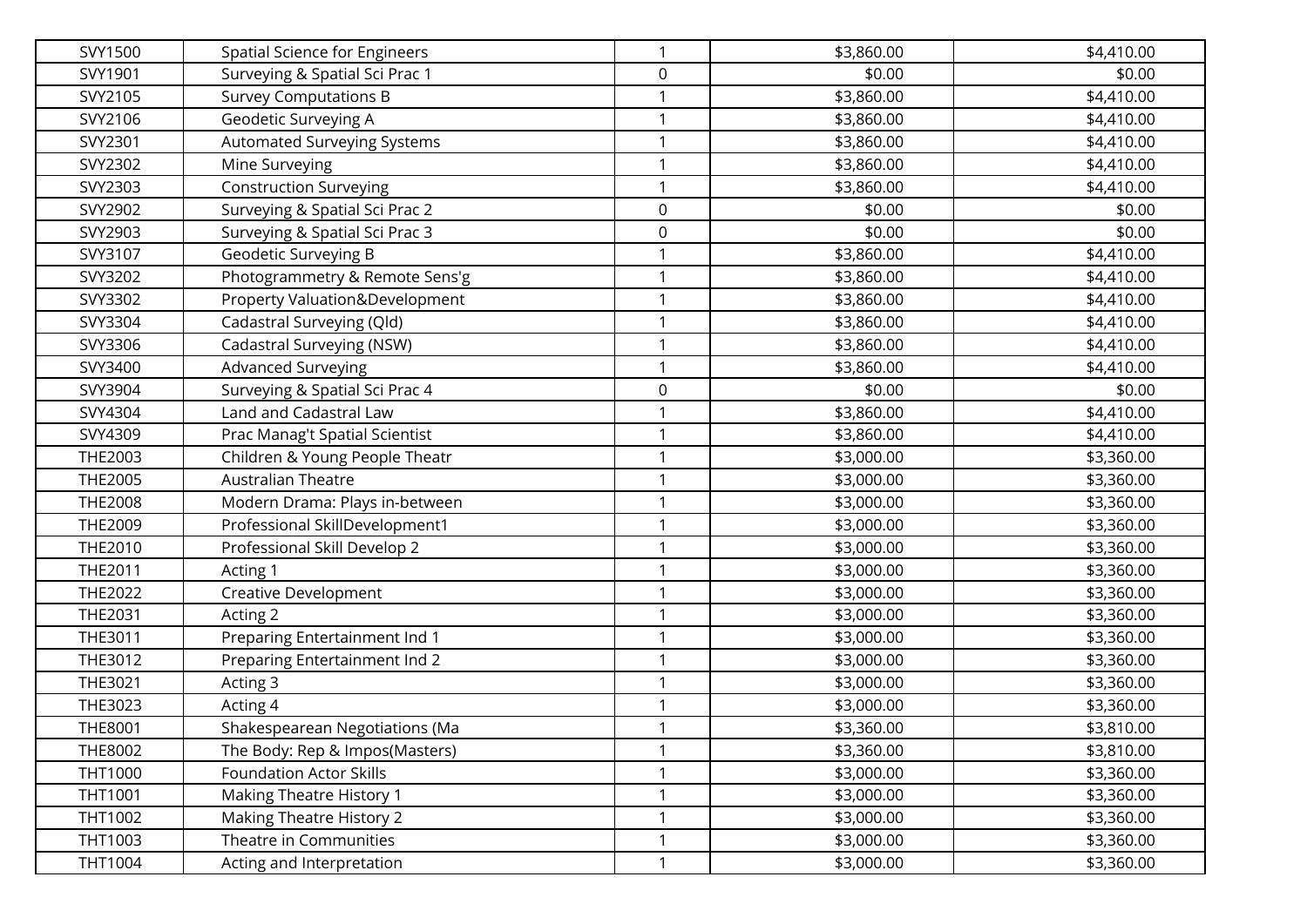| <b>THT1005</b> | Acting for the Digital Medium       | $\mathbf{1}$ | \$3,000.00 | \$3,360.00 |
|----------------|-------------------------------------|--------------|------------|------------|
| THT2001        | The Creative Actor                  |              | \$3,000.00 | \$3,360.00 |
| THT2003        | <b>Educational Drama</b>            | 1            | \$3,000.00 | \$3,360.00 |
| THT2004        | Theatre and Adaptation              | $\mathbf{1}$ | \$3,000.00 | \$3,360.00 |
| <b>TOU1003</b> | <b>Tourism Management</b>           | 1            | \$2,970.00 | \$3,360.00 |
| <b>TOU1004</b> | Destination & Experience Mktg       | 1            | \$2,970.00 | \$3,360.00 |
| <b>TOU2008</b> | Ecotourism                          | 1            | \$2,970.00 | \$3,360.00 |
| <b>TOU2009</b> | <b>Cultural Tourism</b>             | 1            | \$2,970.00 | \$3,360.00 |
| <b>TOU3008</b> | Tourism Planning & Development      | 1            | \$2,970.00 | \$3,360.00 |
| TOU3010        | Event Management                    | 1            | \$2,970.00 | \$3,360.00 |
| TPP7111        | Communicating at University A       | $\mathbf{1}$ | N/A        | \$1,580.00 |
| TPP7122        | <b>Study Management</b>             | $\mathbf{1}$ | N/A        | \$1,580.00 |
| TPP7123        | Communicating at University B       | 1            | N/A        | \$1,580.00 |
| TPP7145        | Introduction to the Humanities      | 1            | N/A        | \$1,580.00 |
| TPP7155        | <b>General Science</b>              | 1            | N/A        | \$1,580.00 |
| TPP7160        | <b>Preparatory Physics</b>          | 1            | N/A        | \$1,580.00 |
| TPP7165        | <b>Digital Literacy</b>             | 1            | N/A        | \$1,580.00 |
| TPP7175        | Intro Psychology & Counselling      | 1            | N/A        | \$1,580.00 |
| TPP7180        | <b>Preparatory Mathematics</b>      |              | N/A        | \$1,580.00 |
| TPP7181        | <b>Maths Tertiary Preparation 1</b> | 1            | N/A        | \$1,580.00 |
| TPP7182        | <b>Maths Tertiary Preparation 2</b> | 1            | N/A        | \$1,580.00 |
| TPP7183        | <b>Maths Tertiary Preparation 3</b> | 1            | N/A        | \$1,580.00 |
| <b>TVR1001</b> | Intro to TV Studio Practice         | $\mathbf{1}$ | \$3,000.00 | \$3,360.00 |
| <b>TVR1002</b> | Intro to Radio Prod                 | 1            | \$3,000.00 | \$3,360.00 |
| <b>TVR1003</b> | Sound Design for Production         | 1            | \$3,000.00 | \$3,360.00 |
| <b>TVR2001</b> | Adv TV Studio Prod                  | 1            | \$3,000.00 | \$3,360.00 |
| <b>TVR2002</b> | <b>Advanced Radio Production</b>    | 1            | \$3,000.00 | \$3,360.00 |
| <b>TVR2004</b> | <b>Television Outside Broadcast</b> | 1            | \$3,000.00 | \$3,360.00 |
| <b>TVR2005</b> | Radio OB & Podcast                  |              | \$3,000.00 | \$3,360.00 |
| <b>TVR2006</b> | Adv AVID Edit                       | 1            | \$3,000.00 | \$3,360.00 |
| <b>UCS8011</b> | Understanding the Human Threat      | 0.25         | \$775.00   | \$972.50   |
| <b>UCS8012</b> | <b>Engineering Cyber Attacks</b>    | 0.25         | \$775.00   | \$972.50   |
| <b>UCS8013</b> | Insider Cyber Threats               | 0.25         | \$775.00   | \$972.50   |
| <b>UCS8014</b> | A Cyber Resilient Workforce         | 0.25         | \$775.00   | \$972.50   |
| <b>UEC5011</b> | How do I Price?                     | 0.25         | \$887.50   | \$980.00   |
| <b>UED8011</b> | Identify childabuse and neglec      | 0.25         | \$790.00   | \$840.00   |
| <b>UED8012</b> | Creating a prtective environ        | 0.25         | \$790.00   | \$840.00   |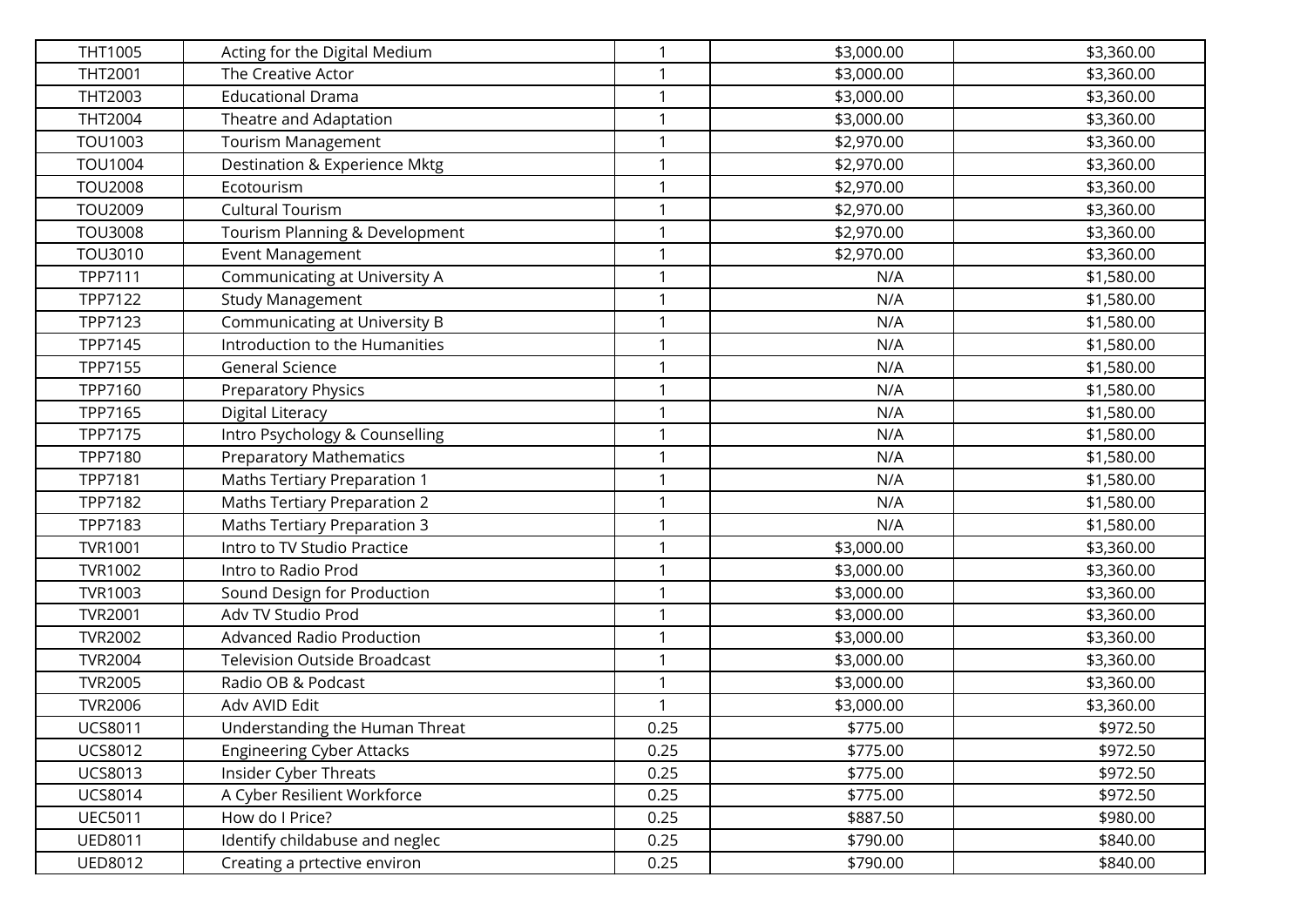| <b>UED8021</b> | Professional Conversations-Coa       | 0.25         | \$790.00   | \$840.00   |
|----------------|--------------------------------------|--------------|------------|------------|
| <b>UED8022</b> | Professional Conversations-Men       | 0.25         | \$790.00   | \$840.00   |
| <b>UED8023</b> | Professional Conversations-Fee       | 0.25         | \$790.00   | \$840.00   |
| <b>UED8024</b> | <b>Leading Through Conversations</b> | 0.25         | \$790.00   | \$840.00   |
| <b>ULI8011</b> | Language & Literacy-Reading          | 0.25         | \$790.00   | \$840.00   |
| <b>ULI8012</b> | Language & Literacy-Speaking         | 0.25         | \$790.00   | \$840.00   |
| <b>UMG8011</b> | Walking into a Toxic Team            | 0.25         | \$887.50   | \$980.00   |
| <b>UMG8012</b> | Leveraging Team Diversity for        | 0.25         | \$887.50   | \$980.00   |
| <b>UMG8013</b> | Cultivating a Global Mindset         | 0.25         | \$887.50   | \$980.00   |
| <b>UMG8014</b> | Empowering teams                     | 0.25         | \$887.50   | \$980.00   |
| <b>UMG8021</b> | Overcoming Imposter Syndrome         | 0.25         | \$887.50   | \$980.00   |
| <b>UMG8022</b> | Transition from Friend to Lead       | 0.25         | \$887.50   | \$980.00   |
| <b>UMG8023</b> | Intractable Problems                 | 0.25         | \$887.50   | \$980.00   |
| <b>UMG8024</b> | The Ethical Leadership Path          | 0.25         | \$887.50   | \$980.00   |
| <b>UMK8011</b> | Consumer Psychology                  | 0.25         | \$887.50   | \$980.00   |
| <b>UPC5011</b> | Connecting with audience             | 0.25         | \$842.50   | \$947.50   |
| <b>UPC5012</b> | <b>Generating Social Media</b>       | 0.25         | \$842.50   | \$947.50   |
| <b>UPC5013</b> | <b>Creating Credible Content</b>     | 0.25         | \$842.50   | \$947.50   |
| <b>UPC5014</b> | Crafting professional pub            | 0.25         | \$842.50   | \$947.50   |
| <b>UPR5011</b> | Campaigning for change               | 0.25         | \$842.50   | \$947.50   |
| <b>UPR5012</b> | PR Tools for Making Sense of C       | 0.25         | \$842.50   | \$947.50   |
| <b>URP1001</b> | Intro to Urban & Regional Plan       | 1            | \$3,860.00 | \$4,410.00 |
| <b>URP2001</b> | Planning Structure & Stat Plan       | $\mathbf{1}$ | \$3,860.00 | \$4,410.00 |
| <b>URP2002</b> | Local Gov Planning Prac & Tech       | $\mathbf{1}$ | \$3,860.00 | \$4,410.00 |
| <b>URP3200</b> | Regional planning                    | $\mathbf{1}$ | \$3,860.00 | \$4,410.00 |
| <b>URP3201</b> | Sustainable Urban Design & Dev       | 1            | \$3,860.00 | \$4,410.00 |
| <b>URP4001</b> | Movement Network Planning            | 1            | \$3,860.00 | \$4,410.00 |
| <b>URP4002</b> | Urban & Regnl Plan Theory            | 1            | \$3,860.00 | \$4,410.00 |
| <b>VIS1010</b> | 2D Studio Foundations                | 1            | \$3,000.00 | \$3,360.00 |
| VIS1020        | <b>3D Studio Foundations</b>         | $\mathbf{1}$ | \$3,000.00 | \$3,360.00 |
| <b>VIS1101</b> | <b>Movements Moments Events</b>      | 1            | \$3,000.00 | \$3,360.00 |
| <b>VIS1201</b> | Ways of Seeing Art                   | $\mathbf{1}$ | \$3,000.00 | \$3,360.00 |
| <b>VIS1302</b> | Innovation in Art                    | 1            | \$3,000.00 | \$3,360.00 |
| <b>VIS1402</b> | Artists&their Studio Practice        | 1            | \$3,000.00 | \$3,360.00 |
| <b>VIS2020</b> | Intermediate Studio 2                | $\mathbf{1}$ | \$3,000.00 | \$3,360.00 |
| <b>VIS2101</b> | <b>Visual Storytelling</b>           | 1            | \$3,000.00 | \$3,360.00 |
| <b>VIS2202</b> | <b>Curatorial Management</b>         | $\mathbf{1}$ | \$3,000.00 | \$3,360.00 |